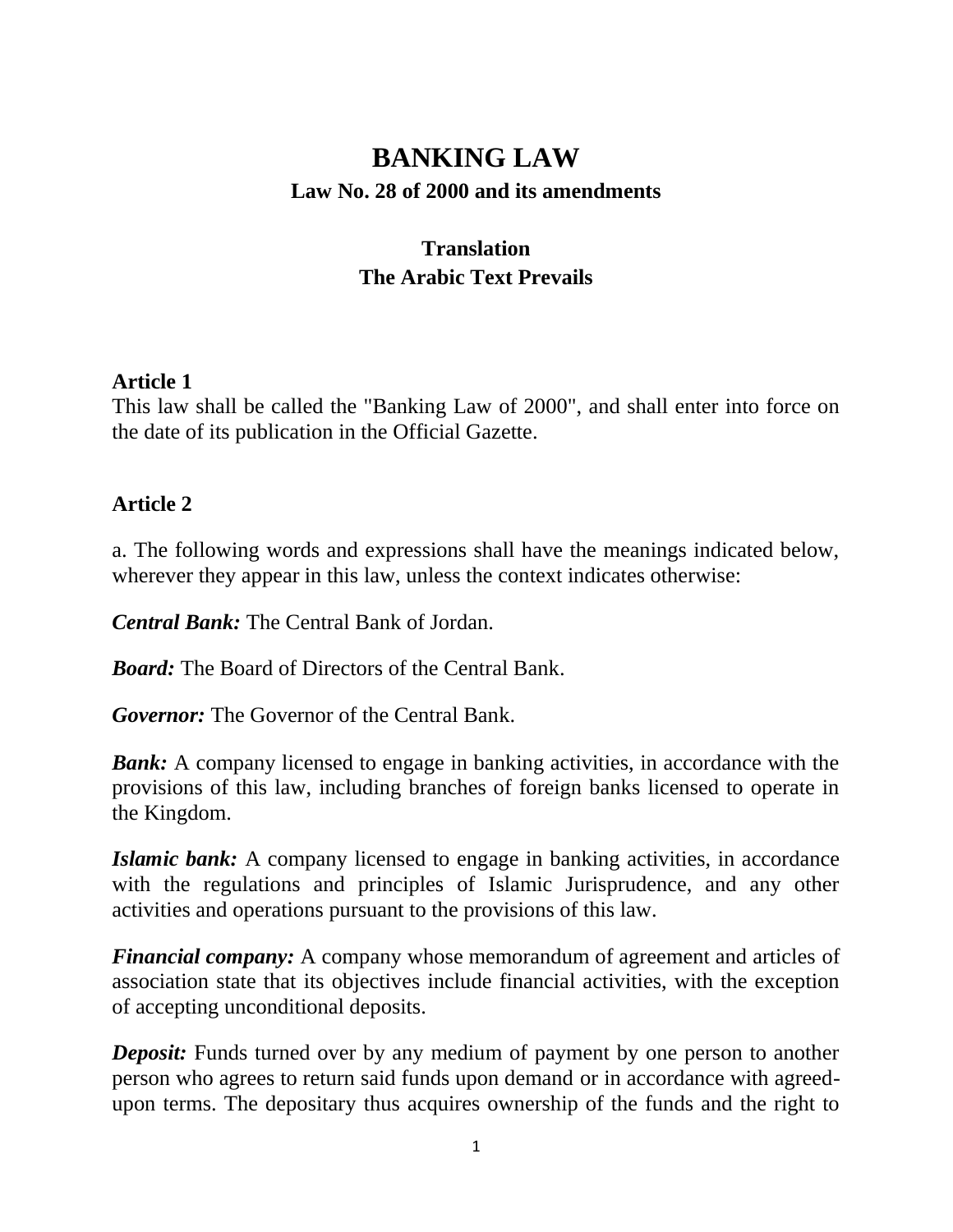dispose of them, with the obligation to return to the depositor the equivalent amount in the same currency as that of the deposit.

*Credit:* The provision of funds by a bank to a client as a consideration for the right to demand repayment with interest and any other amounts due, as well as any guarantee, collateral, or commitment issued by the bank.

*Banking activities:* Accepting deposits from the public and using these deposits in full or in part to grant credit, or for any other activities designated by the Central Bank as banking activities pursuant to special orders issued for this purpose.

*Islamic banking activities:* The business of accepting deposits and other banking services as well as financing and investment based on other than interest, and compatible with the rules and principles of Islamic Jurisprudence.

*Orders:* Instructions or decisions issued by the Central Bank to implement the provisions of this law.

*Regulatory capital:* The total value of the components defined by the Central Bank, for the supervisory purpose of meeting the requirements of the capital adequacy ratio pursuant to orders issued by the Central Bank.

*Person:* A natural person or legal entity.

*Administrator:* A member of the board of directors of a bank, whether serving on his own behalf or representing a legal entity, or the general manager of a bank or any other bank officer.

*Independent Member***:** A bank's Board member who is not a major shareholder and free of their control. He should hold the qualifications and financial or banking expertise as required by the Central Bank.

*Control:* The direct or indirect capacity to influence effectively the actions or decisions of another person.

*Effective interest:* Control of at least 10 % of the capital of a legal entity.

*The Major Shareholder:* A person in control of no less than 5% of the bank's capital.

*Affiliate:* A person that controls or is controlled by another person, or each of two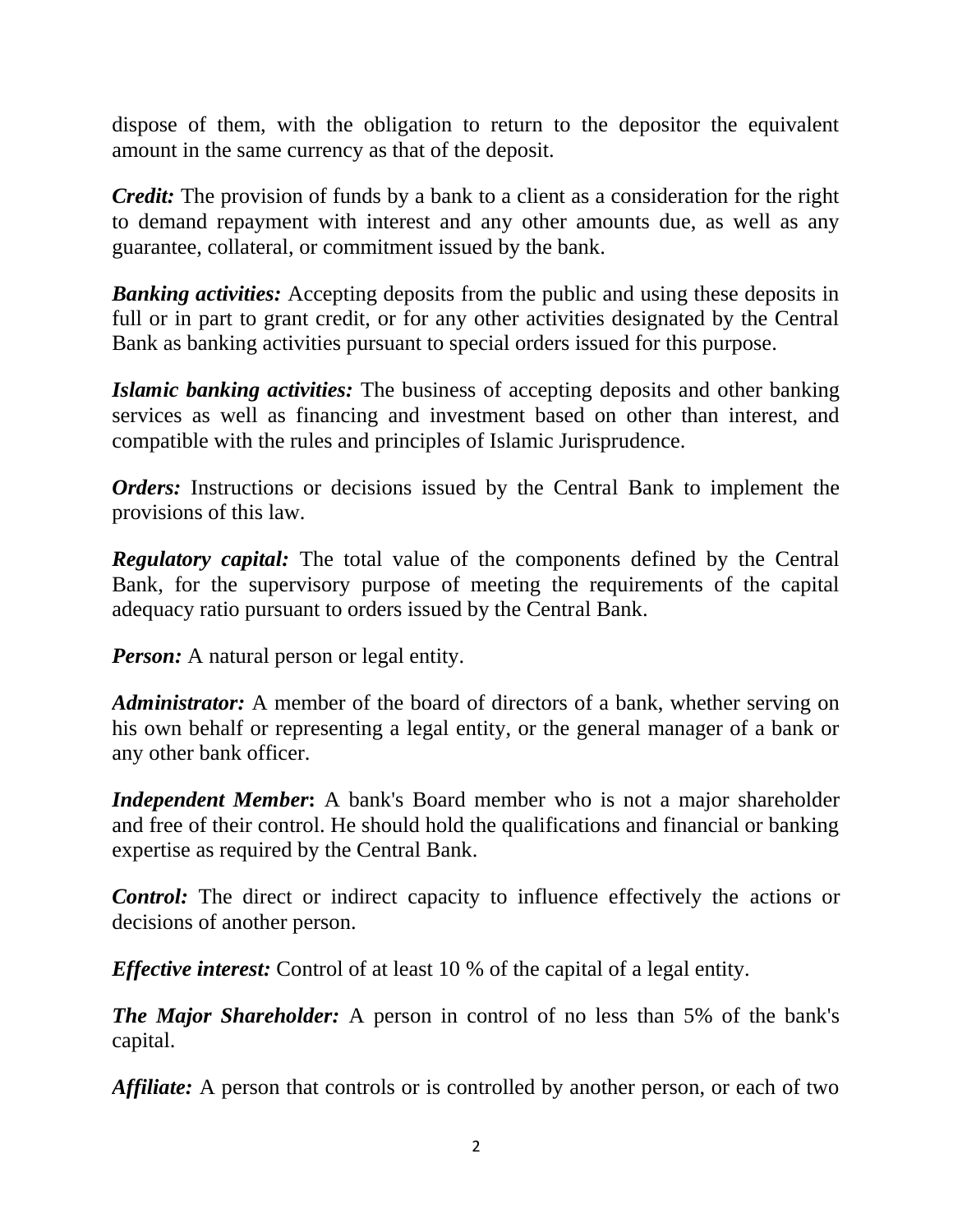persons is controlled by a third person.

*Subsidiary:* A company that one or more persons with a joint interest own at least 50 % of its capital or hold an effective interest that allows said person or persons to control its management or general policies.

*Connected persons:* Two or more persons that constitute a single banking risk because one controls the other or owns at least 40 % of the other person's capital, they have exchanged mutual guarantees, the settlement of their loans is from a single source, their loans are from the same project, or where other similar circumstances take place. For the purposes of this law, connected persons shall be considered as a single person.

b. Wherever they occur in this law, the terms "securities," "financial advisor," "investment trustee," and "investment manager" shall have the meanings defined in the Securities Law in force.

## **General Provisions**

#### **Article 3**

a. The provisions of this law shall apply to anyone who engages in banking activities, although the Central Bank may issue special orders to exclude certain persons from having to comply with particular procedures or requirements, based on the nature or size of their activities, the source of their funds, or any other consideration.

b. Islamic banks shall be subject to the provisions herein particularly applicable to Islamic banks. The provisions of this law and other relevant laws shall apply to Islamic banks, provided that they do not conflict with the provisions herein particularly applicable to Islamic banks.

c. The Central Bank may, if it deems this necessary, subject any financial institution to the provisions of this law, by means of special orders issued for this purpose.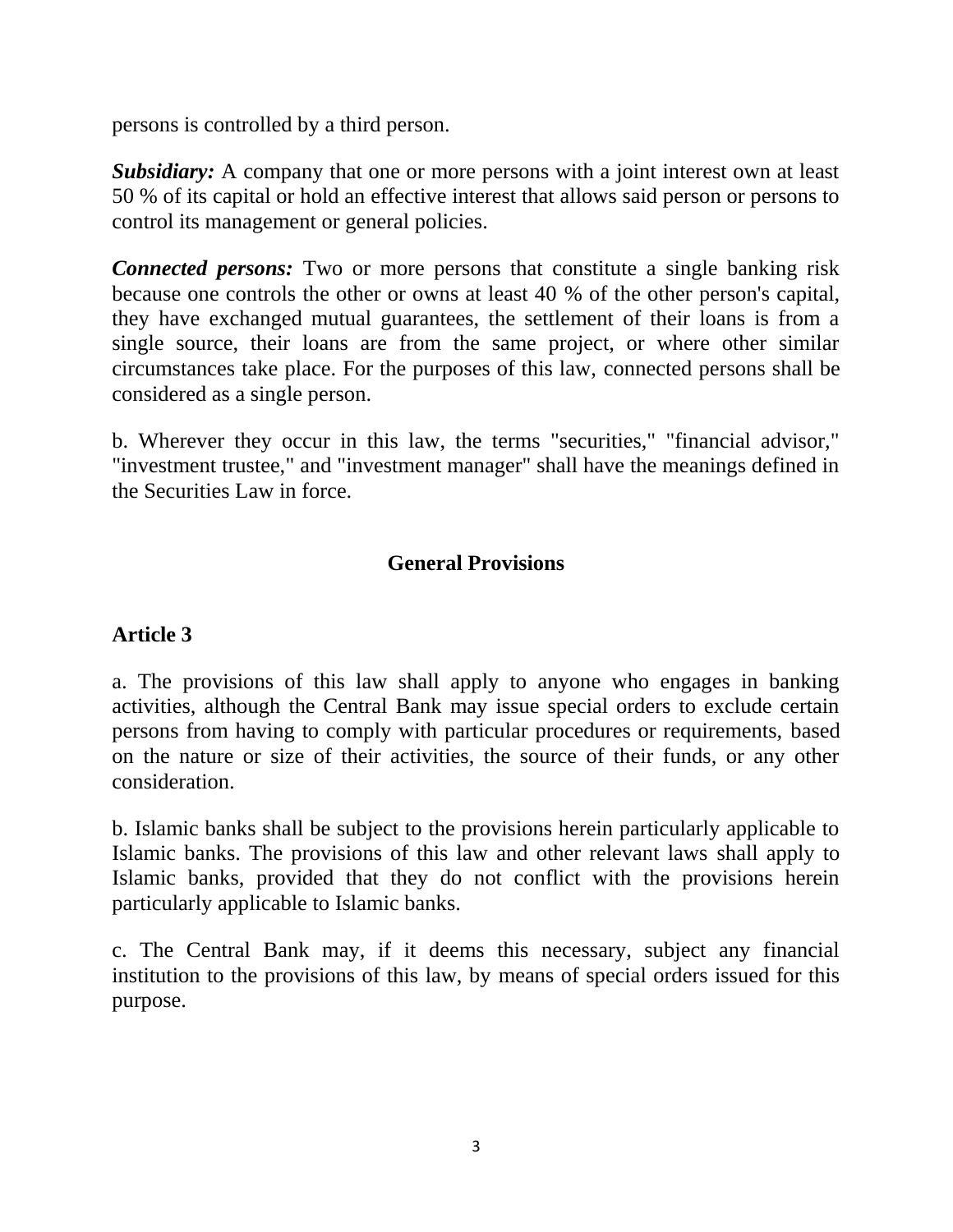## **Article 4**

a. No person shall engage in banking activities without first obtaining a final license from the Central Bank, in accordance with the provisions of this law.

b. No person that is not licensed to engage in banking activities shall accept deposits without a prior written approval of the Central Bank.

c. No financial institution shall engage in any activity in conflict with the orders of the Central Bank, issued pursuant to the provisions of Article 3 (c) of this law.

d. It shall be prohibited for any person to use the word "bank" or its equivalent in any form, whether in Arabic or any foreign language, or to use in its documents or advertisements any term or expression, related to or suggesting banking activities, except in the following cases:

1. Where such use is permitted by any law or international agreement to which the Kingdom is a party.

2. Where the context indicates that the particular use of such term is not related to banking activities.

3.Where the Council of Ministers issues a resolution allowing the particular use, upon a recommendation of the Governor.

e. No person shall release false or misleading information related to the acceptance of deposits.

## **Article 5**

a. Anyone violating the provisions of Article 4 of this law shall be penalized pursuant to a decision by the Board with a fine ranging from a minimum of 500 Dinars to a maximum of 3,000 Dinars per day, commencing on the first day of the violation and continuing throughout its duration.

b. If the violation continues despite the imposition of the penalty stipulated in paragraph (a) of this Article or if the violation recurs after the penalty has been imposed, the Board is authorized to take measures it deems necessary to stop the violation, including the closure of the place of business of the violating person.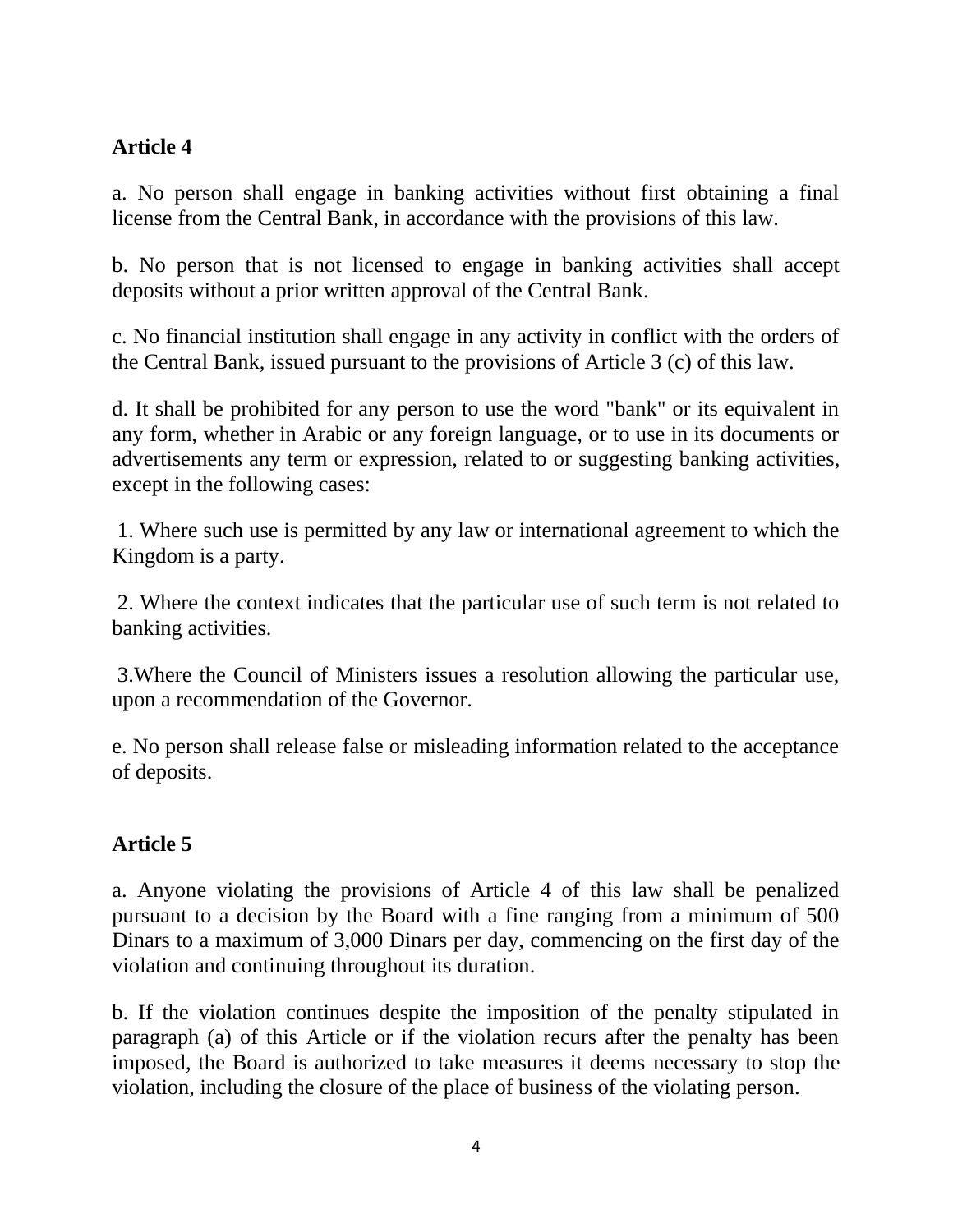## **Bank Licensing**

### **Article 6**

a. It is provided that, to be licensed, a bank must be a public shareholding company, with the following exceptions:

1. A branch of a foreign bank.

2. A subsidiary.

3. An offshore company.

b. Bank licensing shall be carried out by a decision issued by the Central Bank pursuant to the requirements and provisions of this law.

c. Where a bank is a subsidiary of another bank, it shall be licensed according to the requirements and provisions of this law and pursuant to any requirements and provisions prescribed in the orders of the Central Bank.

d. Where a bank is an offshore company, it shall be licensed in accordance with the requirements and stipulations of a special regulation issued for this purpose and any other requirements and provisions prescribed in the orders of the Central Bank.

#### **Article 7**

a. The incorporators' committee shall present an application for bank licensing on the form designated by the Central Bank for this purpose, demonstrating the following:

1. The authorized capital of the bank and the amount thereof earmarked for subscription.

2.The four-part name of each incorporator. If the incorporator holds a minimum of 5 % share of the bank's capital, additional information shall be submitted including his place of residence and his curriculum vitae. Any incorporator affiliate to another shall be declared as such.

3. Any additional information and data required by the orders of the Central Bank or deemed necessary by the Central Bank for approving the licensing application.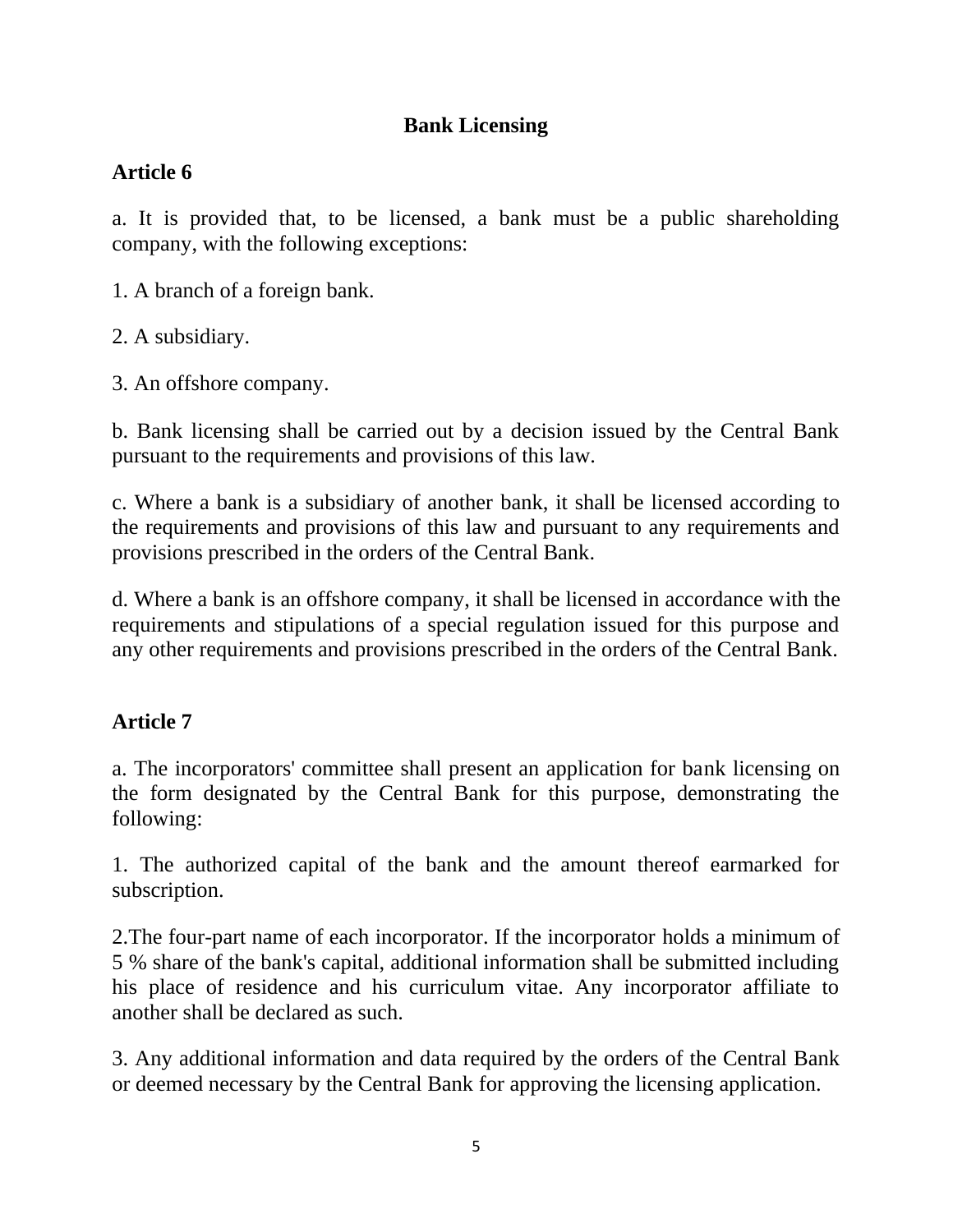b. The following must be attached to the licensing application:

1.The memorandum of agreement and the articles of association of the bank.

2.The bank's organizational structure, business plan, and scope of activities.

3.The proposed projected budgets for the first three years of the bank's operation and the criteria adopted for their preparation.

## **Article 8**

The Central Bank shall determine the minimum amount for both authorized and subscribed capital of the bank. The Central Bank may from time to time amend these limits for all or some banks in view of the requirements of banking safety and development.

#### **Article 9**

a. The Central Bank shall issue its decision regarding a licensing application within three months of the application date be it in the form of a preliminary approval or in the form of rejection. The applicant for licensing shall be notified of the decision.

b. If the Central Bank issues a preliminary approval of the licensing application, it must specify the requirements and provisions necessary for obtaining the final licensing, including the following:

1. The minimum amount of the bank's authorized capital and the amount thereof earmarked for subscription.

2. Full payment of subscribed capital.

3. Completion of all incorporation procedures of the bank.

4. Proposed names for the general manager of the bank and other senior managers.

5. Statement of equipment, supplies, and real estate required for the operations of the bank.

6. Any other requirements and provisions determined by the orders of the Central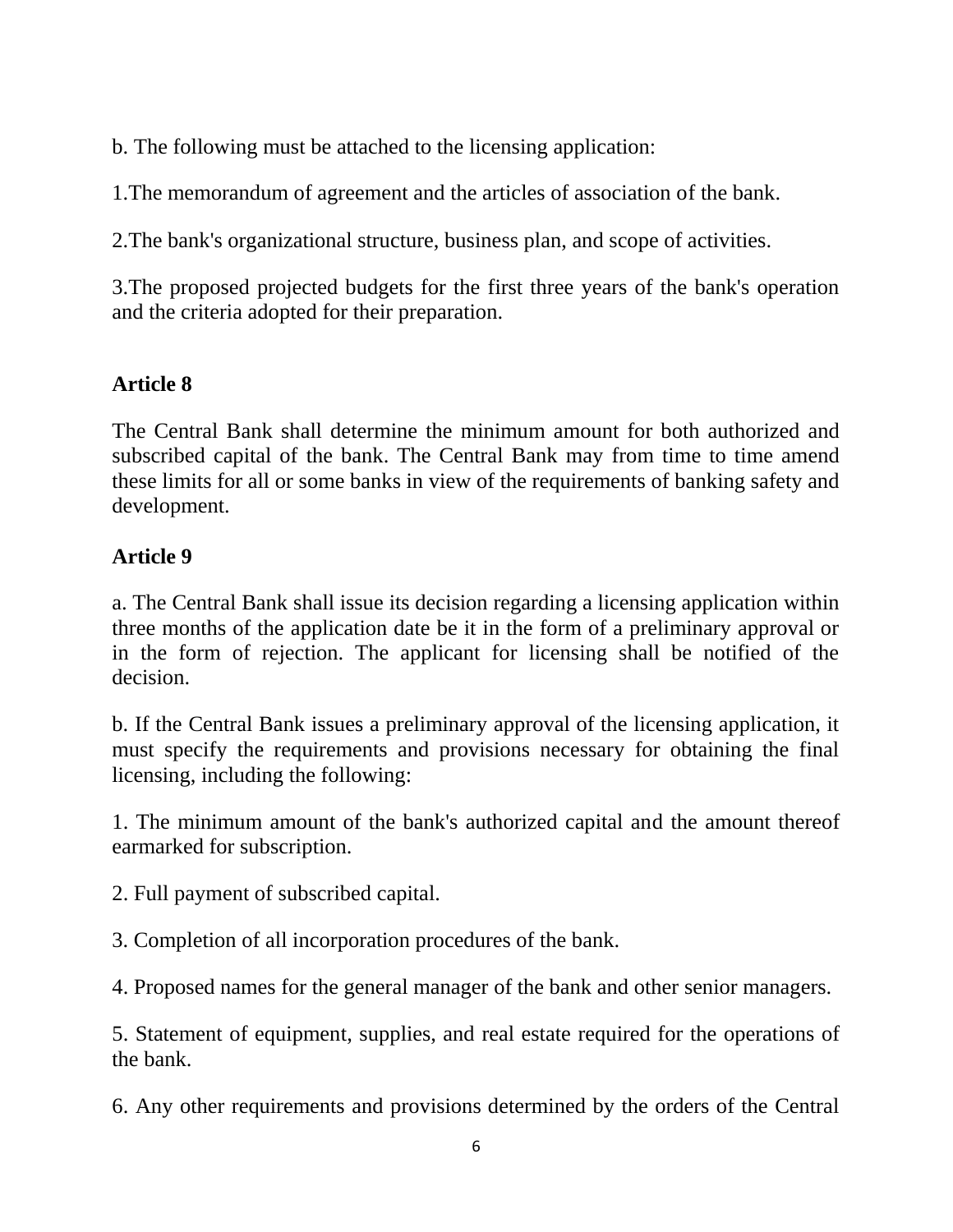Bank.

c. The preliminary approval shall be revoked *ipso facto* if the applicant for licensing does not meet all requirements and provisions necessary for obtaining final licensing, within one year of obtaining the preliminary approval.

# **Article 10**

a. If the requirements and provisions for final licensing stipulated in Article 9 (b) of this law are met, the Central Bank shall issue a final licensing to the bank within three months of the date of a new application in which the licensing applicant confirms that such requirements have been met.

b. The Central Bank shall grant a final license for an indefinite duration. It is provided that the final license shall not be assignable.

## **Article 11**

a. A foreign bank shall submit an application for licensing for one or more of its branches to operate in the Kingdom pursuant to the orders of the Central Bank and provided that the foreign bank meets the following conditions:

1. It must be licensed to accept deposits in its home country.

2. It must enjoy a good reputation and a strong financial position.

3. It must have the approval of the competent authority in the country of its head office to operate in the Kingdom.

4. Supervision by the competent authorities in its home country must be based on sound banking supervision, the minimum of which must be the application of internationally recognized banking supervisory standards.

5. It must pledge that the branch thereof licensed to operate in the Kingdom shall comply with all legislation in force.

b. The Central Bank shall issue its decision regarding the application for licensing a foreign bank branch in accordance with the requirements and procedures followed in licensing Jordanian banks as well as any other requirements it deems necessary for this purpose.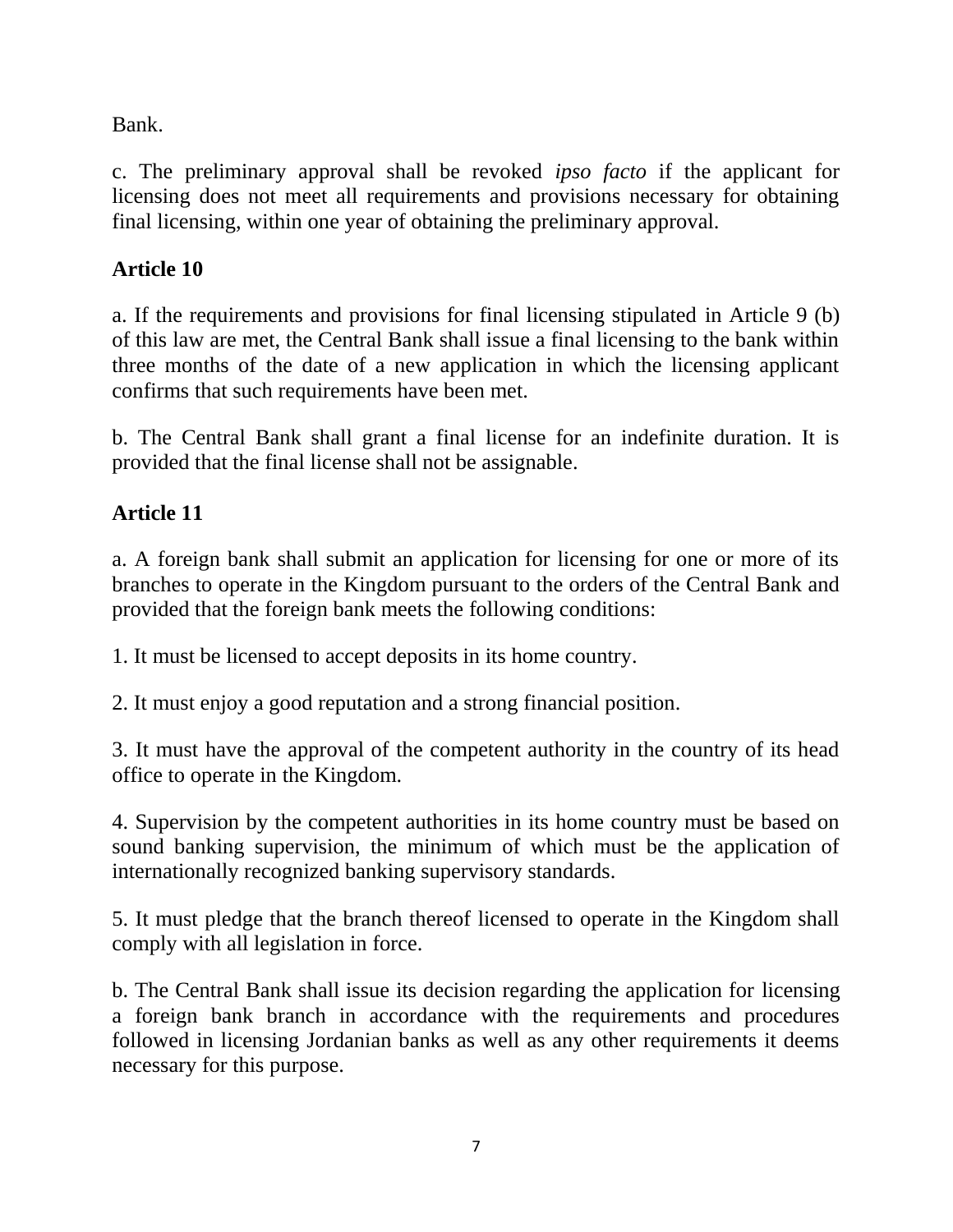## **Article 12**

a. A foreign bank branch shall not launch any of its banking activities until it has transferred to the Kingdom in one lump sum the equivalent of half of the capital stipulated for a Jordanian Bank. The Central Bank may from time to time increase such amount up to the amount of capital stipulated for a Jordanian Bank.

b. Upon commencing its activities in the Kingdom through one or more branches, a foreign bank shall appoint a resident regional manager at its branch or branches in the Kingdom. Such appointment shall be based on an official document providing that he shall be fully responsible for the activities, assets and management of the branch before the Central Bank and other official agencies. A certified true copy of such document shall be lodged with the Central Bank.

c. A foreign bank branch must notify the Central Bank of any change occurring in the bank's nationality, memorandum of agreement or articles of association.

#### **Article 13**

The Central Bank shall charge the fees outlined below, the value of which will be determined according to a special regulation:

- 1. License application fee.
- 2. Fee for issuing a final license.
- 3. Annual fees due from a bank and each of its branches and offices.

#### **Article 14**

The Central Bank shall maintain a special record for each bank, which will include the bank's name and the addresses of its head office, branches and offices. It shall also maintain copies of the documents stipulated in Article 7 of this law.

#### **Article 15**

a. A bank must keep at its head office the following:

1. Its memorandum of agreement and articles of association, and any amendments thereto.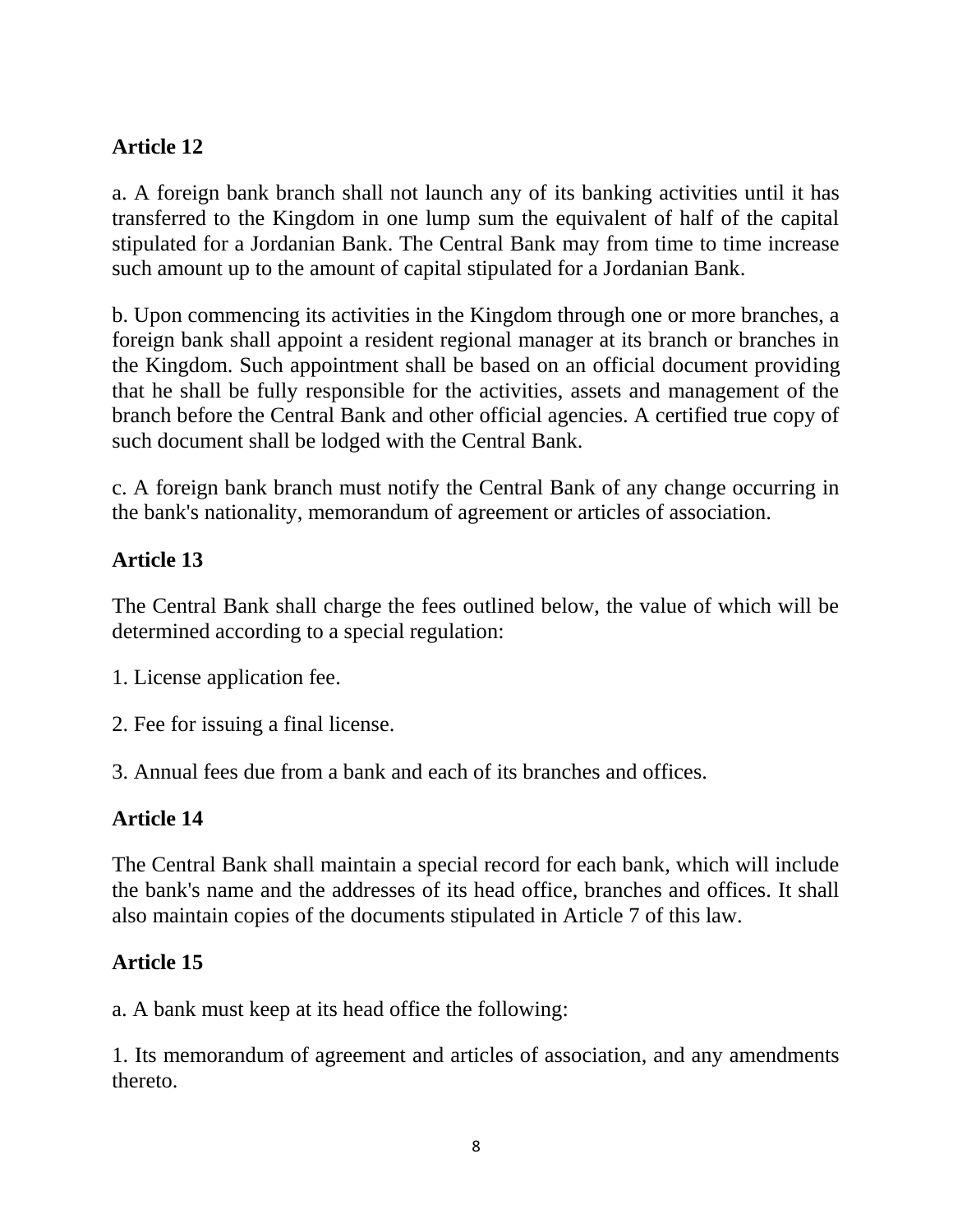2. A record of the shareholders and the number of shares held by each of them.

3. Documents of the minutes of meetings and resolutions of the board of directors, and the reports of the audit committee.

4. Documents of the minutes of meetings and resolutions of the general shareholders committee.

5. The bank's annual reports, statements of accounts and financial position, and the reports of the external auditors.

6. Any data or documents required by the Central Bank.

b. A foreign bank branch shall maintain any data and documents specified in the orders of the Central Bank.

c. A bank shall document its transactions with its clients and shall maintain information and data regarding such transactions including a separate daily journal for each of them.

### **Article 16**

No bank may introduce any changes to its memorandum of agreement or articles of association until it has obtained a prior written approval of the Central Bank.

#### **Article 17**

a. No bank may cease its activities for whatever reason until it has obtained a prior written approval of the Central Bank.

b. A bank may not open a new branch or office within or outside the Kingdom nor close or transfer such a branch or office without a prior written approval of the Central Bank.

#### **Article 18**

The Central Bank may issue a decision revoking the license of a bank in any of the following circumstances:

a. Where the final license has been granted on the basis of false information in the application for licensing or in its attachments, particularly with regard to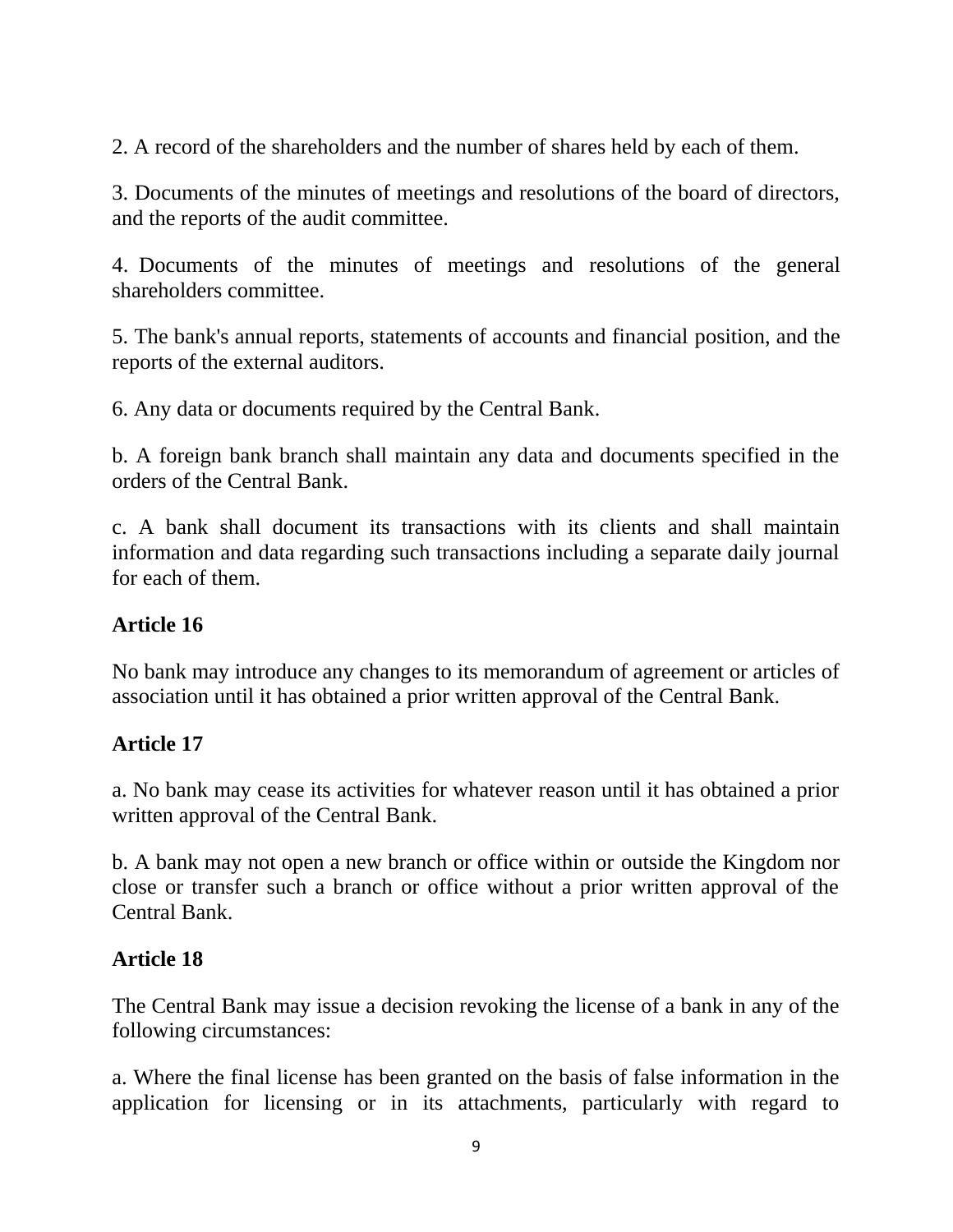incorporators with effective interests or administrators proposed to work for the bank.

b. Where the bank has failed to commence its activities within twelve months from the date of obtaining a final license, or has after commencement declined to accept deposits.

c. Where the bank has refused to implement any of the procedures required by the Central Bank pursuant to Article 88 of this law.

d. Where the bank has submitted an application for the revocation of its license. The Central Bank shall make a decision of what it deems appropriate regarding such an application within sixty days from the date the application was submitted.

e. Where the license of another bank with an effective interest has been revoked.

f. Where the bank has merged with another bank or has sold all or most of its assets.

#### **Article 19**

The Central Bank may specifically revoke the license of a foreign bank branch in any of the following circumstances:

a. Where the head office of the foreign bank has declined to accept deposits.

b. Where any change has occurred in the nationality, ownership memorandum of agreement and articles of association of the foreign bank.

c. Where the foreign bank's financial position is weakened.

d. Where any change has occurred that the Central Bank views as having a negative impact on the activities of the foreign bank branch in the Kingdom and its operational progress.

e. Where it has been established that the relevant authorities in the country of its head office have not applied sound standards of banking supervision.

#### **Article 20**

The Central Bank shall notify the bank of its license revocation and shall publish its revocation decision within seven days from the issuance date in at least two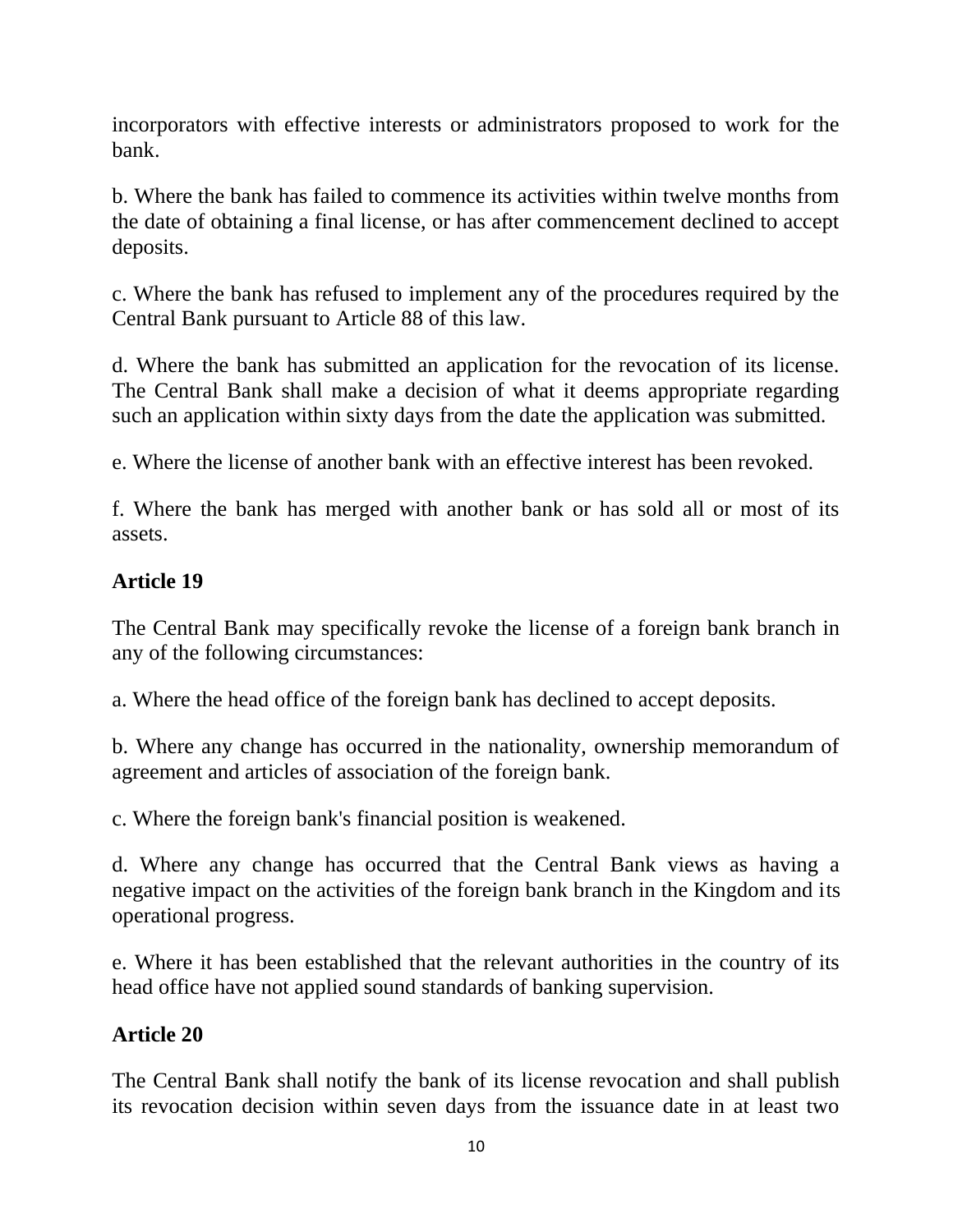local daily newspapers and the Official Gazette.

## **Organization and Management of Banks**

## **Article 21**

The board of directors of a bank shall assume the responsibilities of formulating and monitoring the general policies of the bank and the rules of governance and their implementation. It shall enjoy the authorities provided for in the Law of Companies in effect. It shall particularly assume the following duties and responsibilities.

a. Defining objectives and approving plans to be carried out by the executive management of the bank.

b. Selecting an executive management capable of managing the activities of the bank competently and effectively.

c. Adopting a written credit and investment policy, which defines criteria and terms for granting credit facilities and principles of investment. The Central Bank shall be provided with a copy of such a policy and a copy of any amendments thereto.

d. Monitoring the implementation of the policies of the bank and verifying the accuracy of measures taken to achieve such policies.

e. Ensuring that no member of the board of directors or an officer in its senior management would gain any personal benefit at the expense of the bank's interests.

f. Adopting measures to ensure the accuracy of all information provided to the Central Bank pursuant to its law and in accordance with the provisions of this law and the systems and orders issued in its virtue.

g. Forming a committee or more of its members and defining their tasks and work procedures.

h. Placing bases for the disbursement of remunerations or allowances to the board members and to any committee formed of its members in accordance with instructions issued by the Central Bank.

i. Adopting sufficient measures to ensure compliance with the provisions of this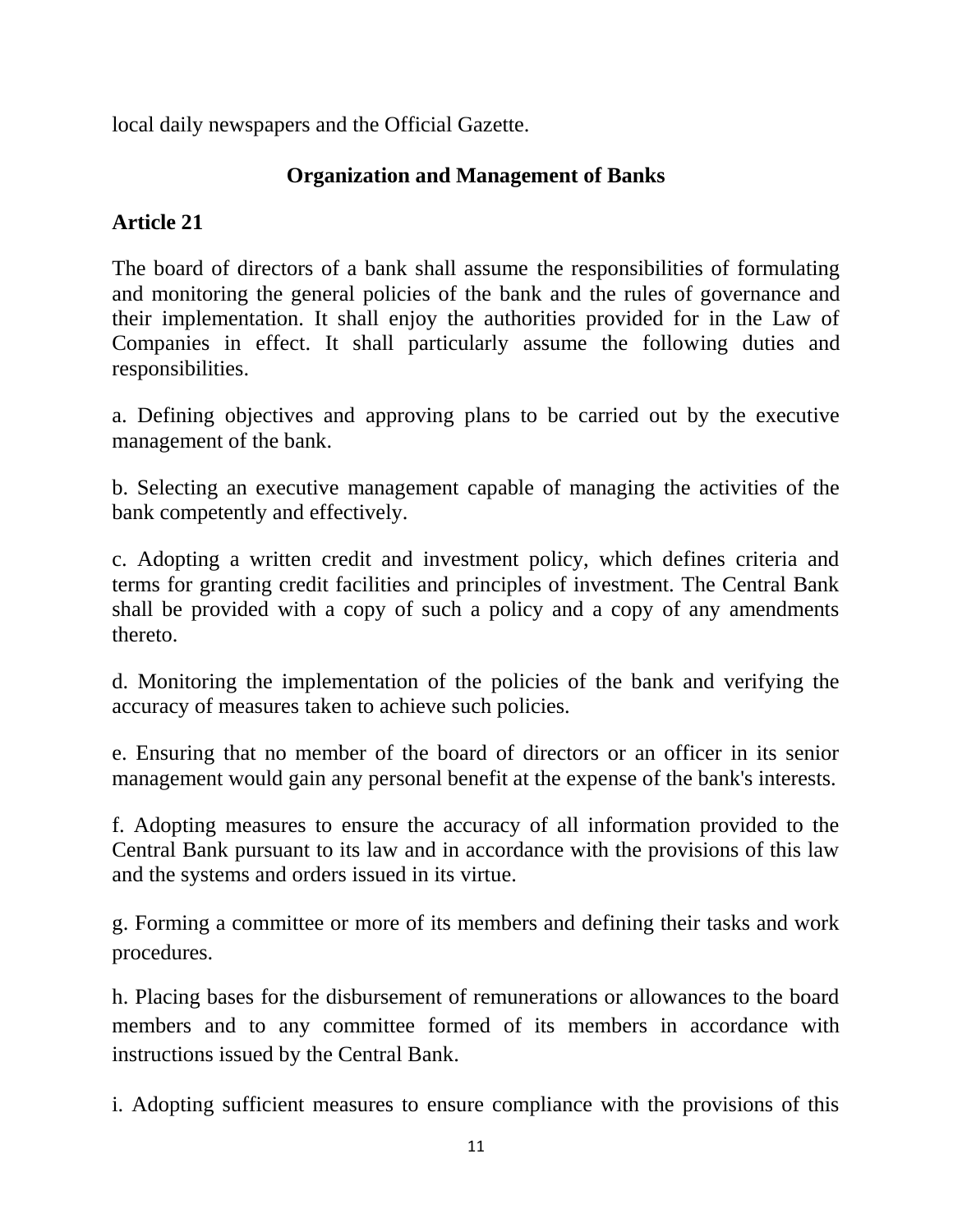law and any other legislation related to the bank's operations and activities.

j. Issuing internal regulations and instructions to specify the functions and authorities of its various organs in order to achieve administrative and financial control over its operations.

# **Article 22**

a. Notwithstanding what is stated in Companies Law, the Central Bank shall set the number of the Board members with no less than seven members as well as the number of independent members provided that the latter number does not exceed half of the Board members.

b. In addition to the provisions of the Law of Companies, the chairman and each member of the board of directors of a bank shall meet the following special requirements:

1. His age is not less than twenty-five years.

2. He is of good conduct and reputation.

3. He is not a member of the board of directors, a general manager, a regional manager or an officer of another bank unless it is a subsidiary of the bank.

4. Further to what is mentioned in Paragraph (A), the Central Bank may define the qualifications, expertise, and conditions to be met by the Chairman or board member and their adequacy with these conditions.

c. The positions of the Chairman of the Board and Board member shall not be shared with any administrative, executive, or consultative position in the bank.

# **Article 23**

A member of the board of directors of a bank shall forfeit his membership pursuant to a decision by the Central Bank in any of the following cases:

a. If he no more fulfills any of the conditions for membership pursuant to the provisions of the Law of Companies in effect and this law.

b. If the Board has requested the removal of the chairman or any of the members of the board of directors of a bank, provided that the removal is justified by the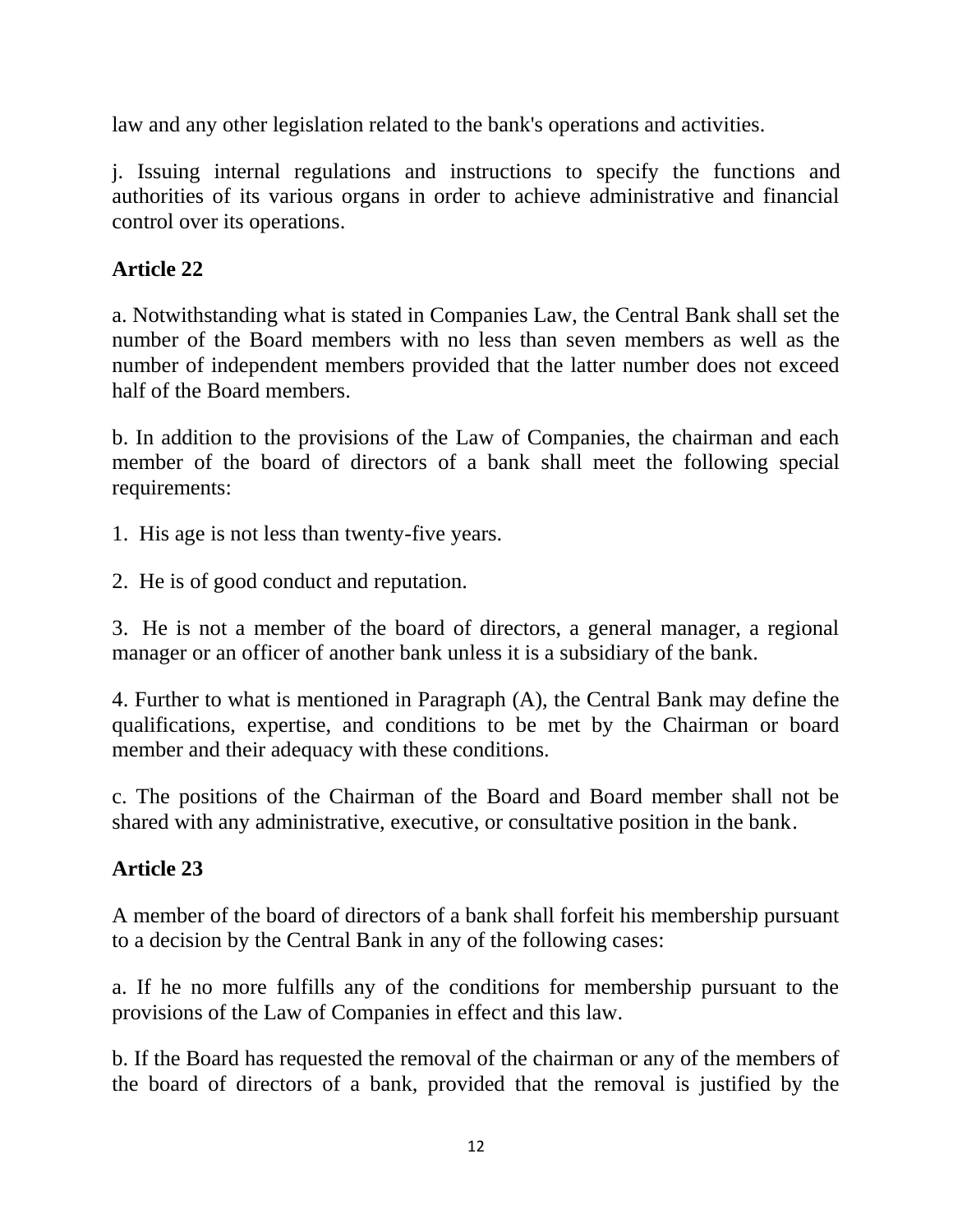interests of depositors or shareholders.

# **Article 24**

Anyone who has forfeited his membership in the board of directors of a bank for any of the reasons provided for in Article 23 of this law may not become a member of the board of directors of any other bank or work for a bank without the prior written approval of the Board.

# **Article 25**

a. Anyone to be appointed a general manager of a bank, or an officer in a senior position specified as such by the Central Bank shall, throughout the duration of his employment:

1. Be of good conduct and reputation.

2. Shall not be a member of the board of directors of another bank unless it is a subsidiary of the appointing bank.

3. Must apply himself exclusively to the management of the bank.

4. Must have the skills and financial experience required for the business of the bank.

5. That their appointment may not generate a conflict of interest emerging from a relation with the Chairman of the Board or any of the Board members or any major shareholder, including kinship up to the third degree in the case of the executive manager and up to the first degree in the case of senior positions.

b. The Central Bank may oppose any of the appointments noted in paragraph (a) of this Article if it finds that any of the requirements of appointment were not met.

# **Article 26**

The general manager of a bank shall have the following obligations:

a. Effecting internal control on the conduct of the bank operations and ensuring compliance with laws, regulations, and directives in force.

b. Providing the board of directors of the bank with periodical status reports, ensuring that all of the bank's activities are carried out according to the board of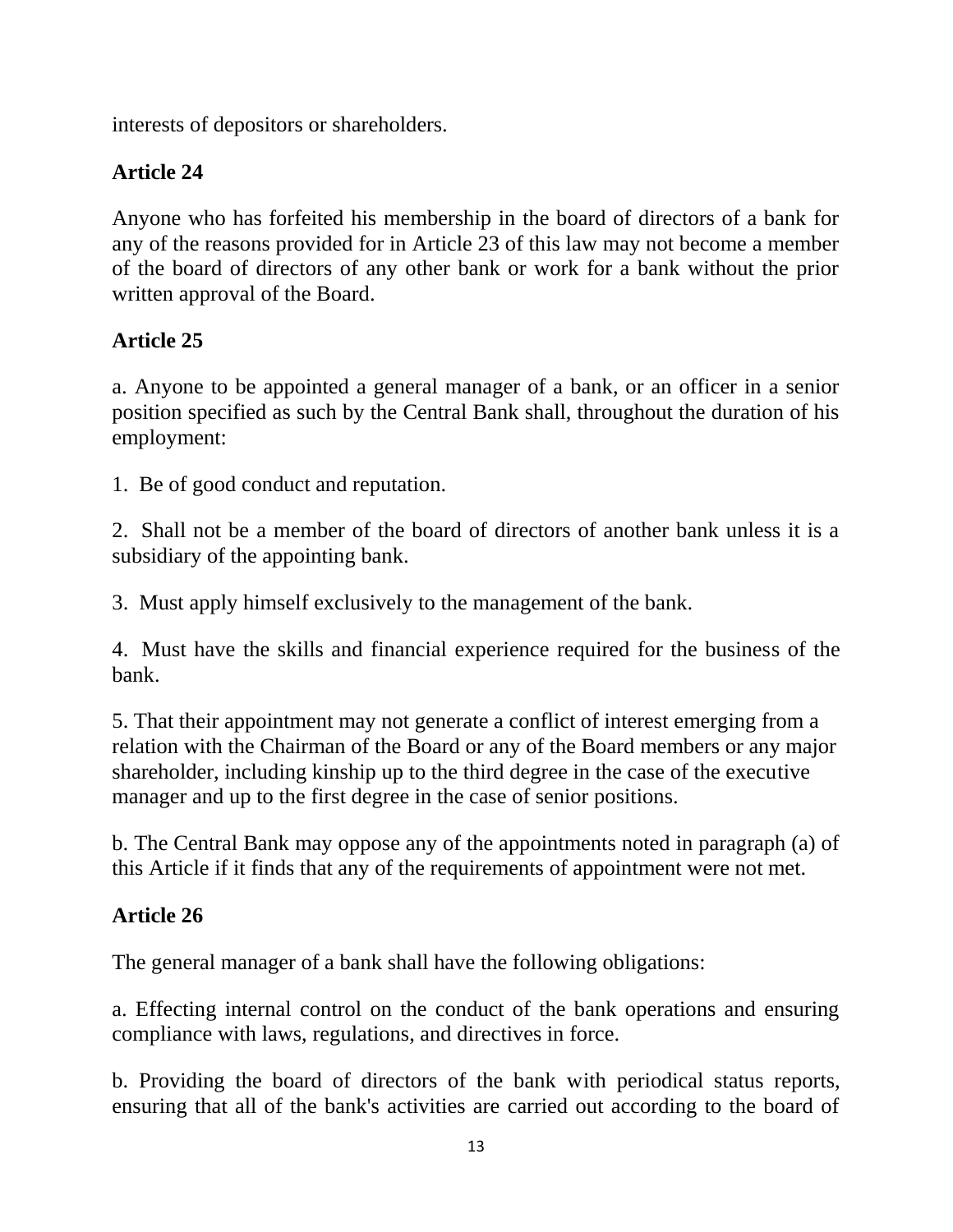director's policies, and recommending to the board of directors any proposals he deems necessary for improving the business of the bank.

c. Providing the Central Bank with information and data required by the provisions of this law and the regulations and orders issued pursuant thereto.

## **Article 27**

If a decision is made to revoke the license of a bank or to liquidate its operations, no former member of the board of directors or the general manager of that bank may work in another bank without the prior written approval of the Board.

## **Article 28**

Subject to labor legislation, a bank must obtain the approval of the Central Bank to employ a non-Jordanian. The Central Bank is authorized to determine the number of non-Jordanian employees and their ratio to the total number of employees at a bank.

## **Article 29**

A bank may not employ a former employee of the Central Bank during the two years following the termination of his service without obtaining a prior written approval of the Central Bank.

## **Article 30**

a. Any bank administrator shall *ipso facto* forfeit his position or employment upon his conviction by a competent court of a felony, or of a misdemeanor involving moral turpitude or a breach of trust, or if he has issued a check without coverage.

b. A member of the board of directors, the general manager or the manager of a bank shall *ipso facto* forfeit his position or employment if he has failed to settle his due debts to the bank.

c. A person who has forfeited his position or employment for any of the reasons referred to in paragraph (a) of this Article may not work in any bank or be a member of its board of directors.

d. A person who has forfeited his position or employment for any of the reasons referred to in paragraph (b) of this Article may work in any bank or be a member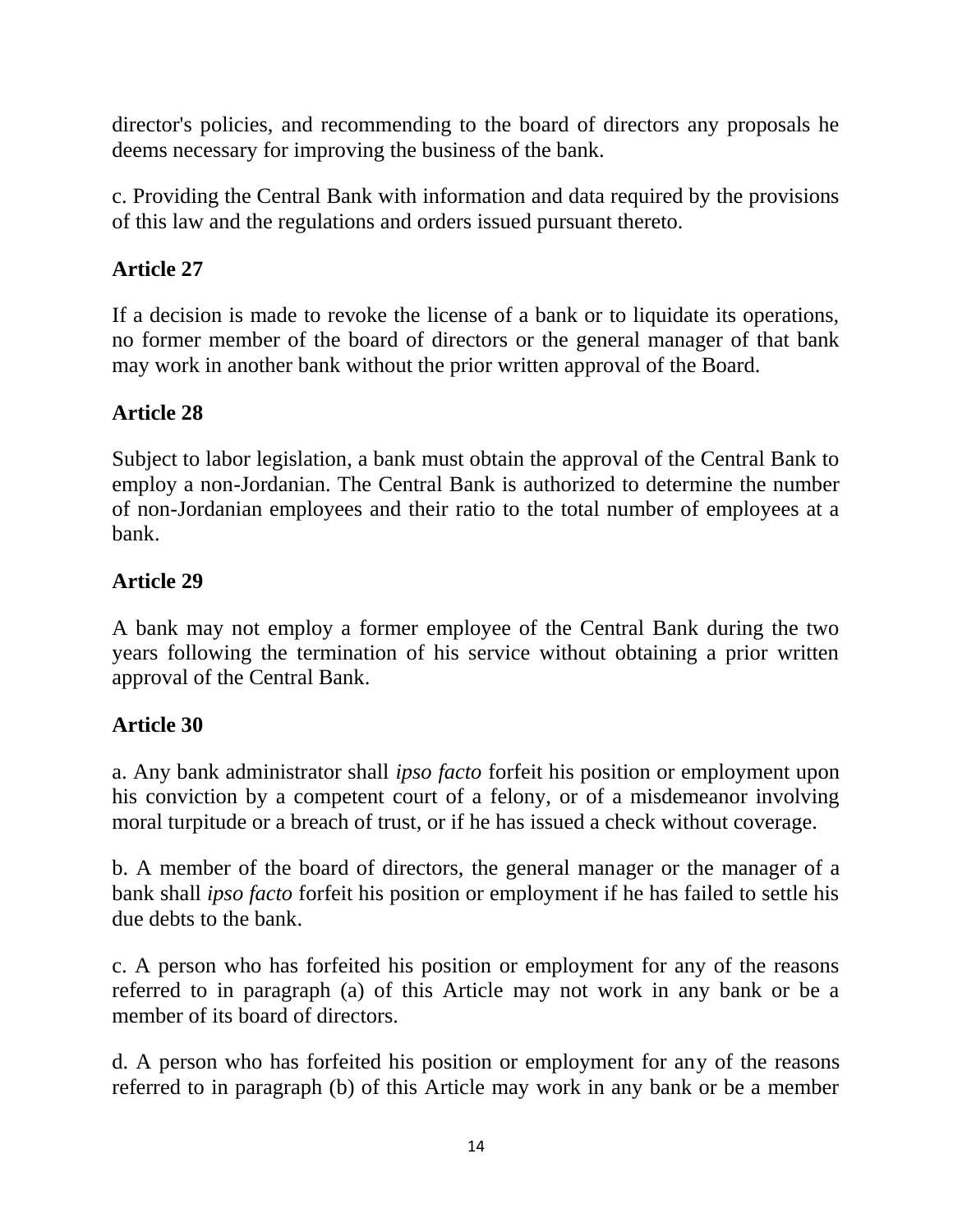of its board of directors provided that he has obtained a prior written approval of the Central Bank.

## **Article 31**

a. If a bank administrator, or his wife or a relative of his up to the third-degree, has a personal interest in any dealing or contract to which the bank is a party, or if any of them has an effective interest in a company to which such dealing or contract is related, the bank administrator shall disclose such interest in writing, and shall not participate in any meeting wherein the deal or contract is discussed.

b. If, in violation of the provisions of paragraph (a) of this Article, the bank administrator fails to disclose such interest in writing, the bank shall resort to the competent court on its own initiative, or upon a request of the Central Bank, to contest the validity of the contract in question if it contains terms damaging to the bank's interest. The competent court may nullify the contract or amend its terms in such a way as to uphold the bank's interests. The Central Bank may also issue a written order to the bank to terminate the administrator's service or relationship with the bank.

## **Article 32**

- a. Upon a Board Decree, an audit committee shall be formed with a Chair of the committee and at least two members, provided that the Chair and another member, at least, are independent.
- b. The Chairman of the Board may not be the Chair or member of the audit committee mentioned in Paragraph A of this Article.
- c. The audit committee shall last as long the membership of its Board.
- d. The audit committee shall work under the supervision of the Board. It will submit its reports and recommendations of its work outcomes to the Board.
- e. The audit committee shall assume the following tasks and authorities:
	- 1- Reviewing the comprehensiveness of the external auditing of the bank's activities, and verifying the coordination between the external auditors, in case more than one exists.
	- 2- Reviewing notes mentioned in the Central Bank's reports as well as reports of the external auditor, and following up on measures taken upon them.
	- 3- Reviewing the annual internal auditing plan, and reviewing notes mentioned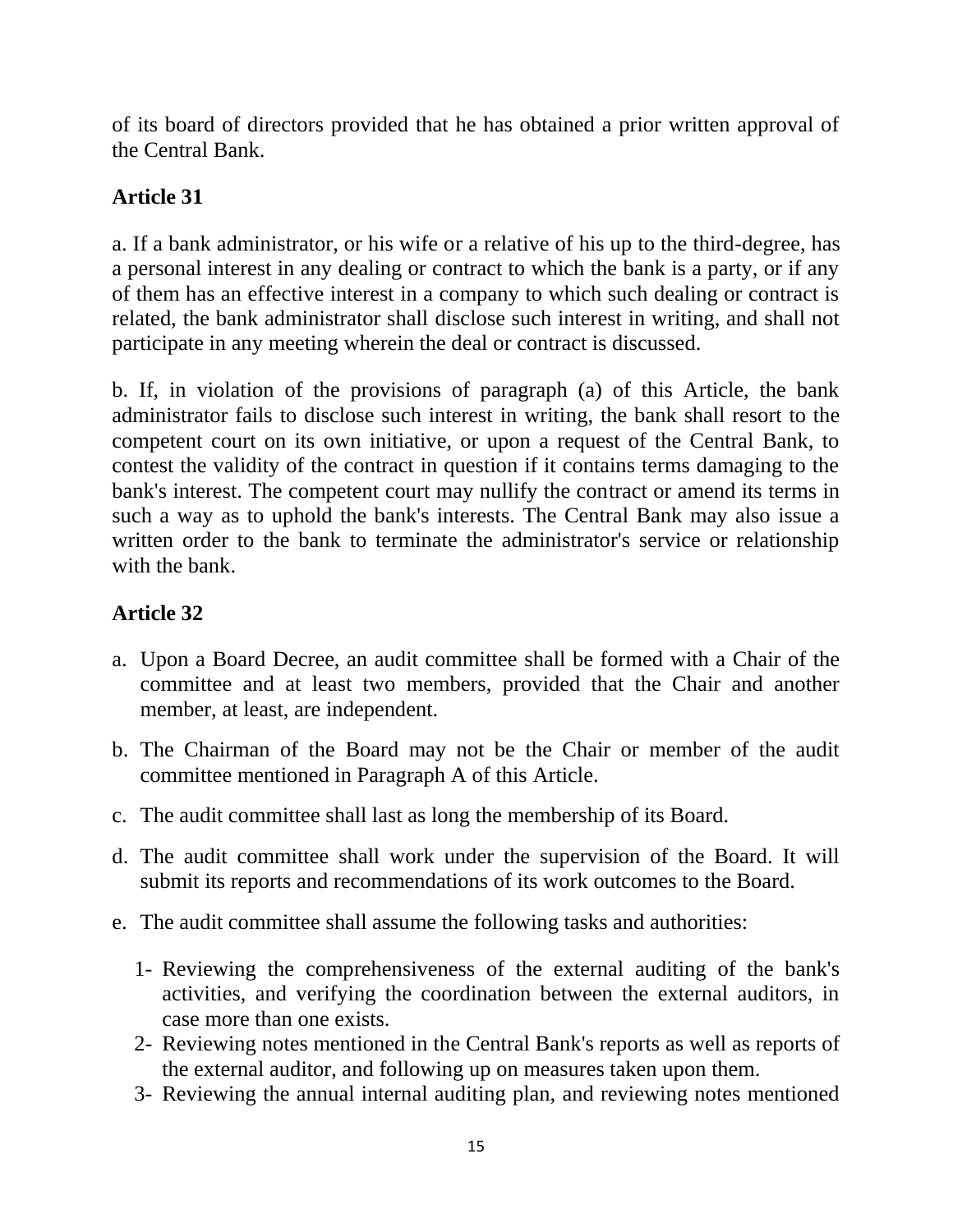in the examination and internal auditing reports, and following up on measures taken upon them.

- 4- Reviewing the bank's financial statements before their submission to the Board, including verifying the Central Bank's instructions related to the adequacy of provisions held against doubtful loans, the provisions of securities portfolios, and any other necessary provisions. It should also provide opinion with regards to the non- performing bank loans or loans suggested to be deemed bad debts.
- 5- Verifying the accuracy and soundness of accounting and regulatory measures and compliance to them.
- 6- Verifying compliance to laws, systems, and orders which the bank's activities are subject to.
- 7- Reviewing any issue presented by the Board or any issue the committee deems that it should study and express its opinion about it.

#### **Article 33**

a. The audit committee shall convene at least once every three months and whenever necessary upon an invitation by its Chair. Its meeting will be considered legal with the attendance of most of its members, and its recommendations shall be made with the majority vote of the members.

b. The secretary of the board of directors of the bank shall act as the secretary of the committee.

c. The head of the internal audit department of the bank shall be called to attend the meetings of the committee. The committee may also invite any person to attend a meeting for his opinion to be considered in a specific matter.

d. For the purposes of this article, the Central Bank shall issue special orders to regulate the activities of foreign banks' auditing committees or their representatives, with a view to enable the committee to perform the duties and exercise the authorities provided in paragraph (a) of Article 32 of this law at its branch or branches operating in the Kingdom.

#### **Article 34**

a. Any change in the ownership of the bank or transfer of its shares whether through one or more procedures, directly or indirectly, shall not be permitted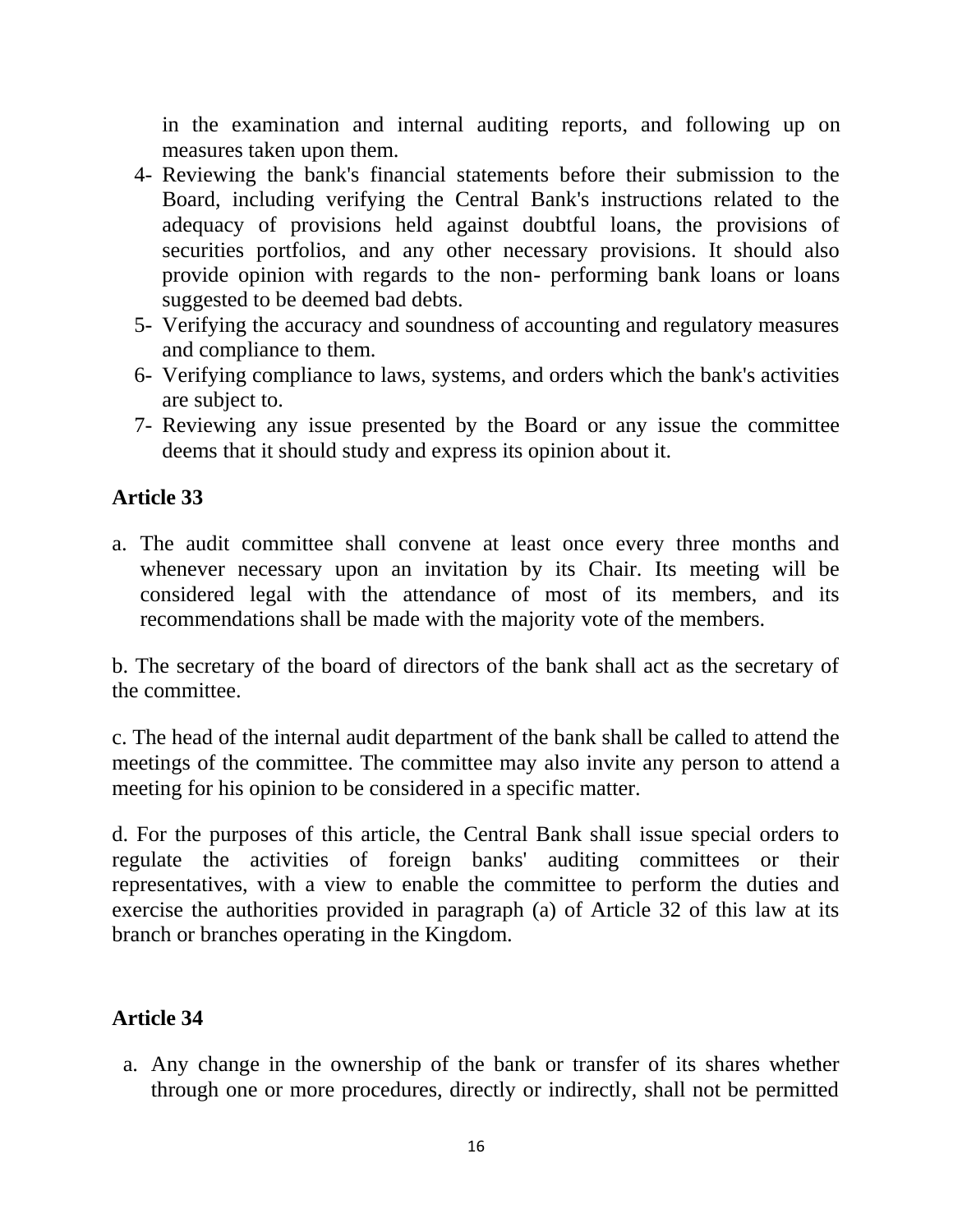without the prior written consent of the Central bank should this transfer lead to a person's ownership of an effective interest in the bank's capital or an increase in that interest's percentage.

- b. The provisions of Paragraph (A) of this Article shall apply in case the transfer of shares or change in ownership is intended to a connected persons or linked with a kinship up to the third degree.
- c. Should an agreement or pledge to transfer the bank's shares or to conduct a change in its ownership contrary to the provisions of Paragraph (A) of this Article occur, such an agreement or pledge shall not be executed with related authorities or be kept in their records.
- d. If a transfer of shares or change in ownership is indeed executed contrary to the provisions of the previous paragraphs of this Article, the following should be taken into consideration:
	- 1- The owner of shares or the person in favor of whom the transfer is made may not collect any profits or accrue any benefits as a result of this share or change in ownership. They are also not allowed to vote in person or by council in the General Assembly meetings of the bank, or to run for nomination in the Board membership in any form whatsoever.
	- 2- The owner of shares or the person in favor of whom the transfer is made may not dispose of those shares or ownership or any part of them, whether by sale, pledging, or otherwise without the prior written approval of the Central Bank. The Central Bank may place a restraining notice on the ownership or shares.
- e. The Central Bank may for justifiable reasons grant an approval subsequent to the transfer of shares or change of ownership conducted contrary to the provisions of Paragraph (A) of this Article.

#### **Article 35**

a. The Governor, after consultation with banks operating in the Kingdom, shall designate the weekly holidays and the daily business hours.

b. The Governor may, in emergencies and on special occasions, declare the closure of banks, and all or any of their branches, for the period specified by him.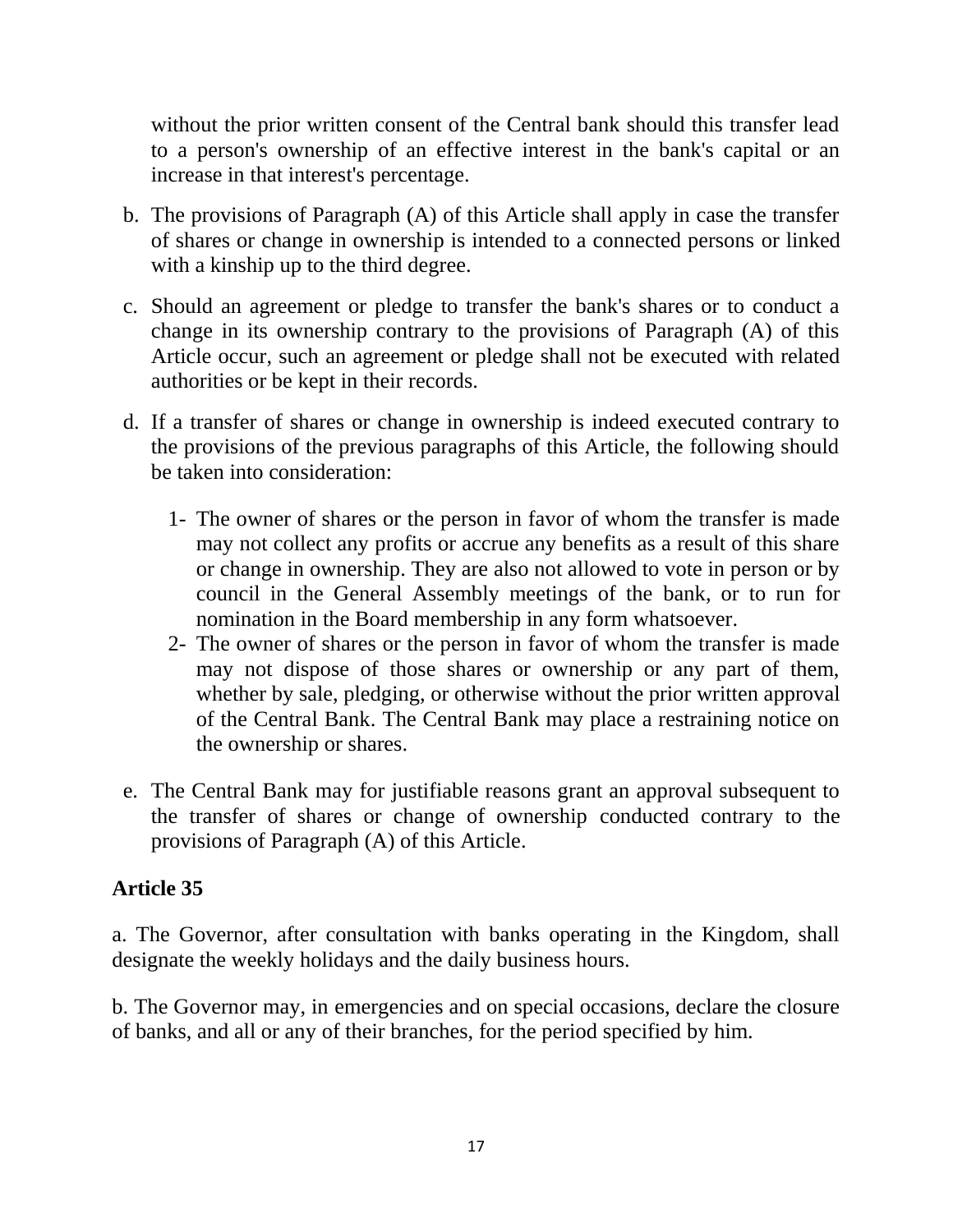### **Requirements and Conditions for the Operation of Banks**

#### **Article 36**

a. A bank shall at all times maintain the minimum regulatory capital as determined from time to time by the Central Bank.

b. A bank shall maintain sufficient liquidity to meet its business requirements, and shall diversify its assets to reduce its risks. It shall perform its activities in accordance with sound management and accounting methods and in conformity with the requirements of this law and the regulations and orders issued pursuant thereto.

#### **Article 37**

a. A bank may practice the following financial activities, subject to its licensing by the Central Bank:

1. Accepting deposits in various types.

2. Granting all types of credit, including financing commercial transactions.

3. Providing payment and collection services.

4. Issuing and administrating instruments of payment, including bank acceptances, debit and credit cards, and travelers' checks.

5. Dealing in selling and purchasing of money and capital market instruments to its own account or for its customers' accounts.

6. Purchasing and selling debts with or without the right of recourse.

7. Financing through leasing.

8. Dealing in foreign exchange at forward and spot markets.

9. Management of security issues and underwriting, distribution of and dealing in security issues.

10. Providing management and consultative services for investment portfolios and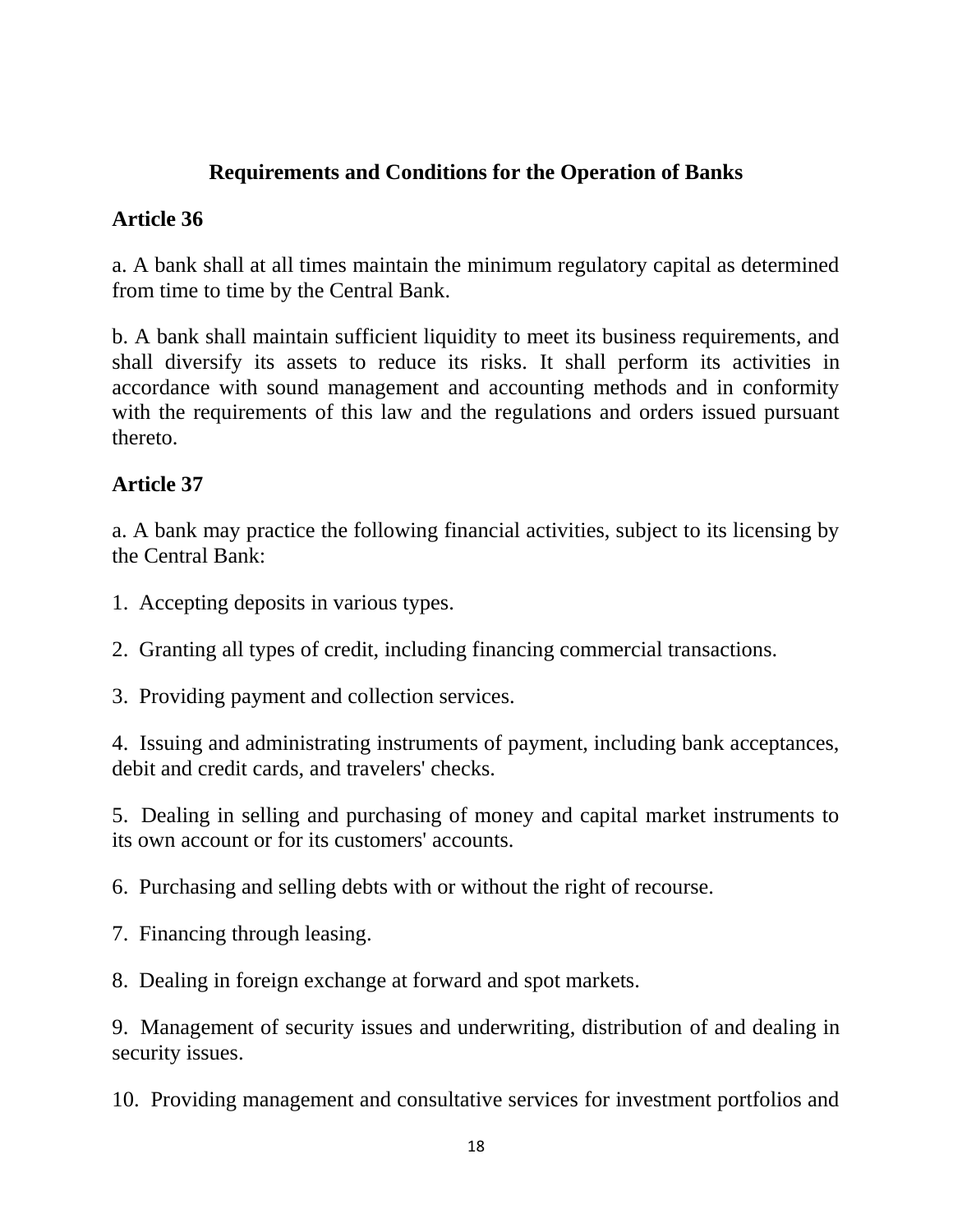investment trustee services, including the management and investment of funds for others.

11. Management and safekeeping of securities and precious items.

12. Providing financial agent or advisor services.

13. Any other related banking activities approved by the Central Bank in special orders issued thereby for this purpose.

b. A bank may have one subsidiary or more practicing any of the non-banking financial services pursuant to a written approval of the Central Bank.

## **Article 38**

a. A bank, whether acting alone or in collaboration with others and whether it is acting directly or indirectly, shall be prohibited from the following:

1. Holding in a company whose objectives do not include acceptance of deposits, an ownership stake exceeding the ratio prescribed by the Central Bank. Such ratio shall not in any case exceed 10% of the company's subscribed capital and the Central Bank may approve that this percentage reach a maximum of 20% of the subscribed capital in activities set by the Central Bank per special orders issued to that end.

2. Owning shares without a prior written approval of the Central Bank, in any other bank or company that accepts deposits. Such ownership shall not in any case exceed 10 % of either its own subscribed capital or of the subscribed capital of the bank or company in which the bank owns shares. This prohibition shall not apply to shares already owned by banks in excess of this percentage upon entry of this law into force.

- 3/a. Owning capital shares in companies, the total of which exceeds the percentage decided by the Central Bank. In all cases, this total shall not exceed 50% of the subscribed capital of the bank. Where a bank has exceeded this percentage it shall be allowed a period of five years from the effective date of this law to rectify its state of affairs.
- 3/b. Should the participation of any bank in the capital of all the companies exceeds the ratio of (50%) of it's subscribed capital, then the Governor may allow this bank to raise the participation to a ratio not exceeds in all cases (50%) of the Bank's regulatory capital.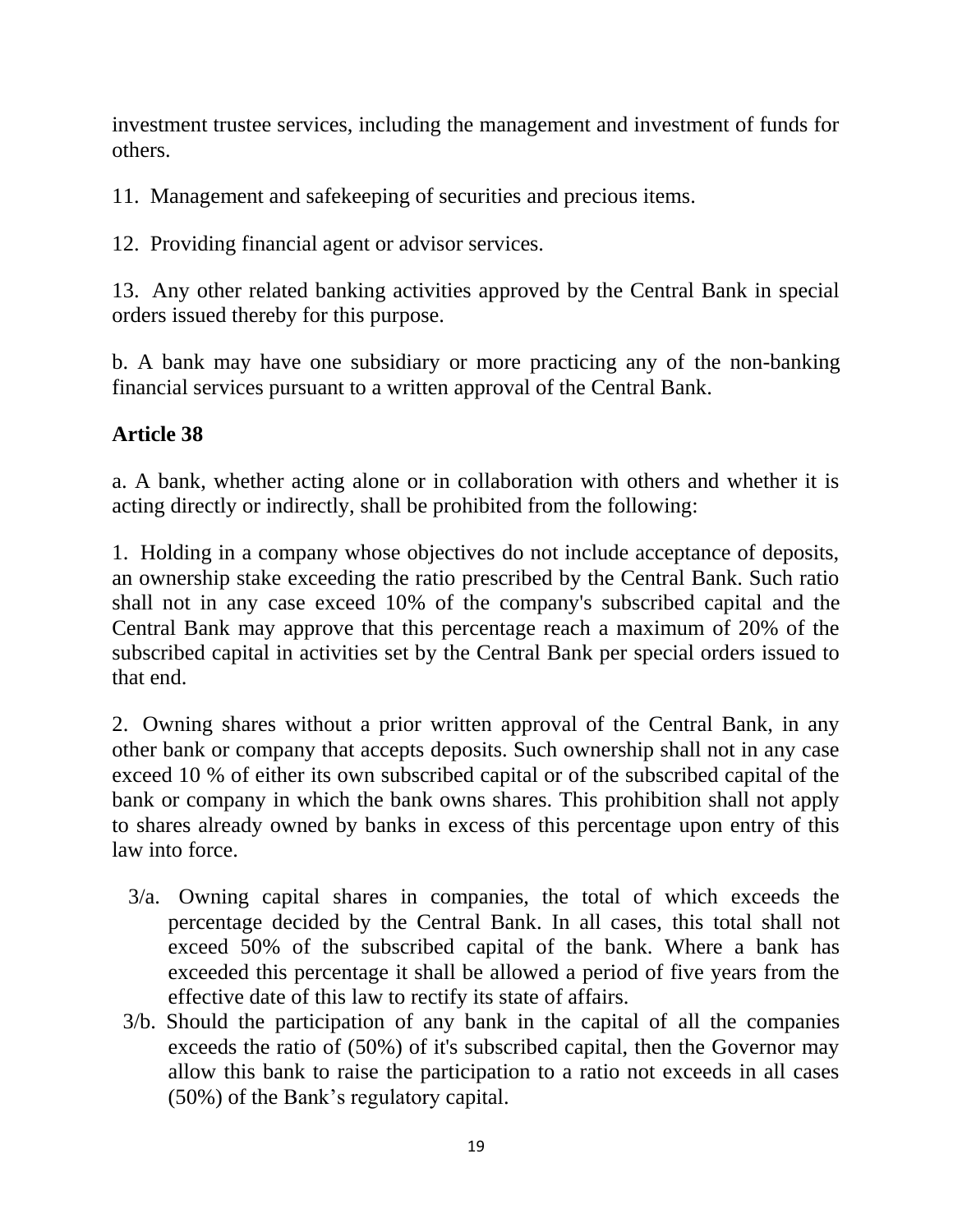b. The following shall not count in the percentages provided for in paragraph (a) of this Article:

1. The shares acquired by a bank in settlement of a debt owed thereto, provided that the bank shall dispose of such shares within two years from acquisition. The Central Bank may, in exceptional cases, extend this period for a maximum of two consecutive years.

2. Securities registered in the name of a bank yet owned by one or more of its clients, with due observance to any orders issued by the Central Bank in this regard. Such securities shall not be regarded as assets of the bank.

3. Any stocks and shares a bank may own in accordance with the provisions of this law, in the capital of a subsidiary, provided that the subsidiary is a bank or a financial institution.

#### **Article 39**

With due observance to Article 38 of this law, each bank that acquires at least 5 % of the stocks and shares in the capital of any company must notify the Central Bank accordingly within 15 days of the date of the acquisition.

#### **Article 40**

a. A bank shall be prohibited from the following:

1. Collaborating with others in order to dominate financial, monetary or foreign exchange markets.

2. Engaging in industry, commerce, or services excluding financial activities.

3. Requesting any person to enter into a contract with an affiliate of the bank as a condition for obtaining financial services of any type.

4. Granting credit to any person in excess of the limit set by the Central Bank, or arranging financing for such person by a third party with the intent of enabling him to discharge his obligations to an affiliate of the bank.

5. Underwriting or issuing securities with the intent of enabling a person to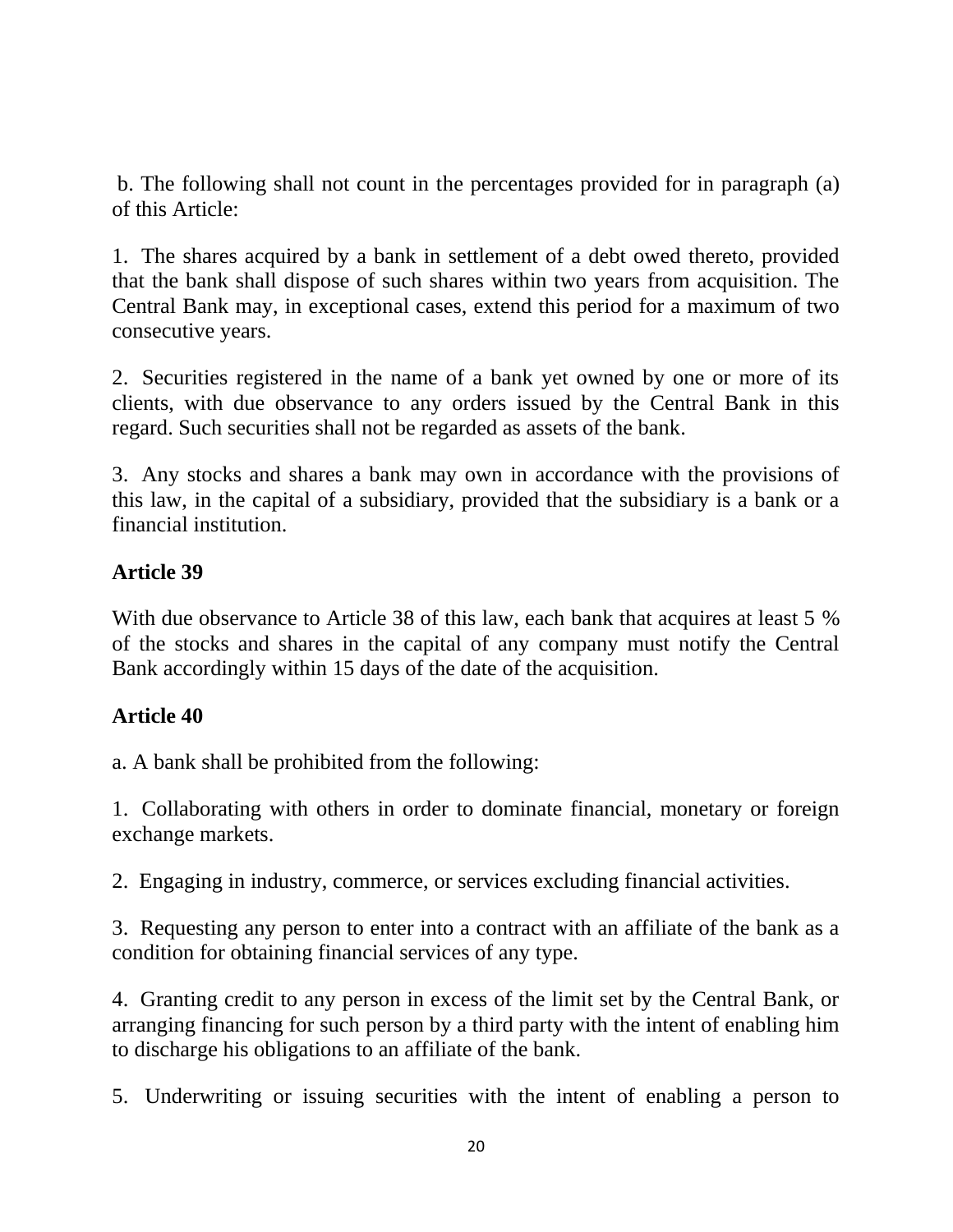discharge his obligations to an affiliate of the bank.

6. Granting credit to a person to enable such person to pay the value of his securities or any interest or accruing returns if the bank or an affiliate of the bank has been the underwriter or issuer of such securities.

7. Purchasing or recommending the purchase of securities in its capacity as an investment manager or financial advisor within 60 days from the date of subscription if the underwriting, issue or distribution of the securities has been undertaken by the bank or an affiliate of the bank.

8. Granting credit to a person or increasing the amount of credit already granted thereto in order to enable such person to purchase securities, which the bank or its affiliate has pledged to cover, issue, or distribute.

9. Granting loans for the construction or purchase of real estates in excess of 20 % of the total deposits of the bank in Jordanian Dinars.

10. Granting credit to a client guaranteed by the shares of the client in the bank.

b. A bank shall, without the prior written consent of the Central Bank, refrain from purchasing from an affiliate thereof, the following:

1. Any assets of the affiliate.

2. Any securities to be underwritten, issued or distributed by the affiliate.

3. Any securities underwritten, issued or distributed by the affiliate during the preceding twelve months.

#### **Article 41**

Banks shall adhere to the limits set by the Central Bank on the following:

a. Risk ratios applicable to their assets, risk weighted assets, components of capital, reserves and off-balance sheet accounts.

b. The credit to regulatory capital ratio permitted for banks to grant to a person and his affiliates or connected persons.

c. The ratio of total direct granted credit to the prime ten clients of a bank to the total amount of direct granted credit by the bank.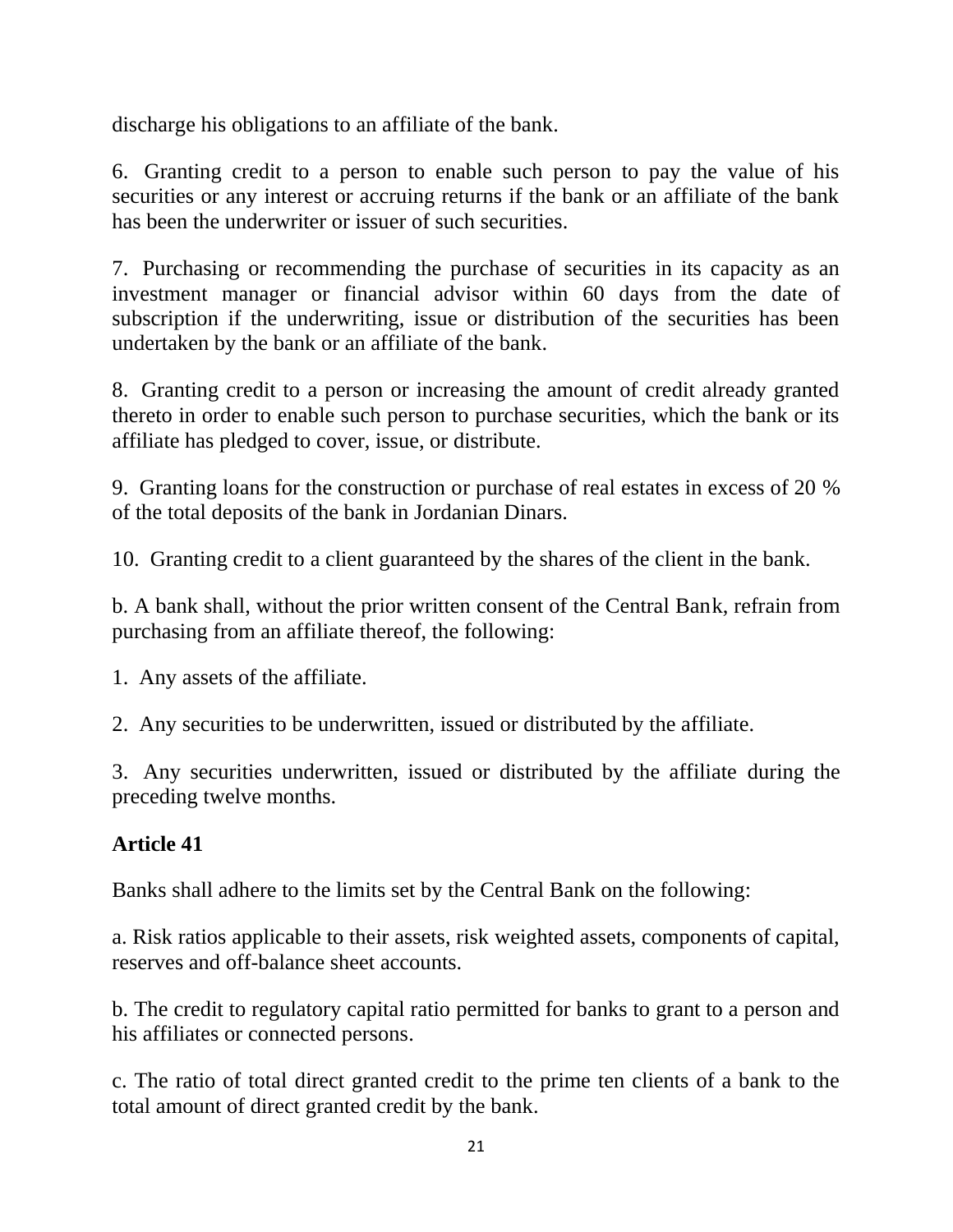d. The ratios and standards decreed by the Central Bank in virtue of provisions issued to that end to verify that banks perform banking operations soundly and safely.

## **Article 42**

a. Banks shall comply with the orders of the Central Bank relating to the following:

1. The minimum limit set by the Central Bank for the total liquid assets, or specific types of such assets, to the total assets of the bank including guarantees and securities, or specific types thereof, existing in favor of the bank, or relative to the total liabilities of the bank or specific types thereof.

2. Requirements concerning the classification and valuation of assets, and the reserves to be maintained on the basis of such classification and valuation.

3. The duration set by the Central Bank for considering the income of loans as non-realized, so that such income may not be counted as bank income unless it is realized in cash.

b. The Central Bank shall impose a fine on any bank that does not maintain the minimum liquid assets pursuant to paragraph (a) item 1 of this Article. Such fine shall be charged for the amount of the shortfall that occurs each day for the period of the violation on the basis of the rediscount rate plus a margin determined by the Central Bank in special orders issued for this purpose. The Central Bank may also apply any of the measures or penalties provided for in Article 88 of this law if the violation continued for more than seven days or occurred more than once in a year.

#### **Article 43**

Notwithstanding the provisions of any other legislation, provisions allocated against non-performing loans shall be deducted from taxable income, provided that the allocation is approved by the Central Bank.

#### **Article 44**

a. A bank shall display prominently at its head office, branches, and offices the interest rates on the deposits of its customers and the types and rates of interest and commissions charged on credit granted to its customers, including interest rates for preferred customers.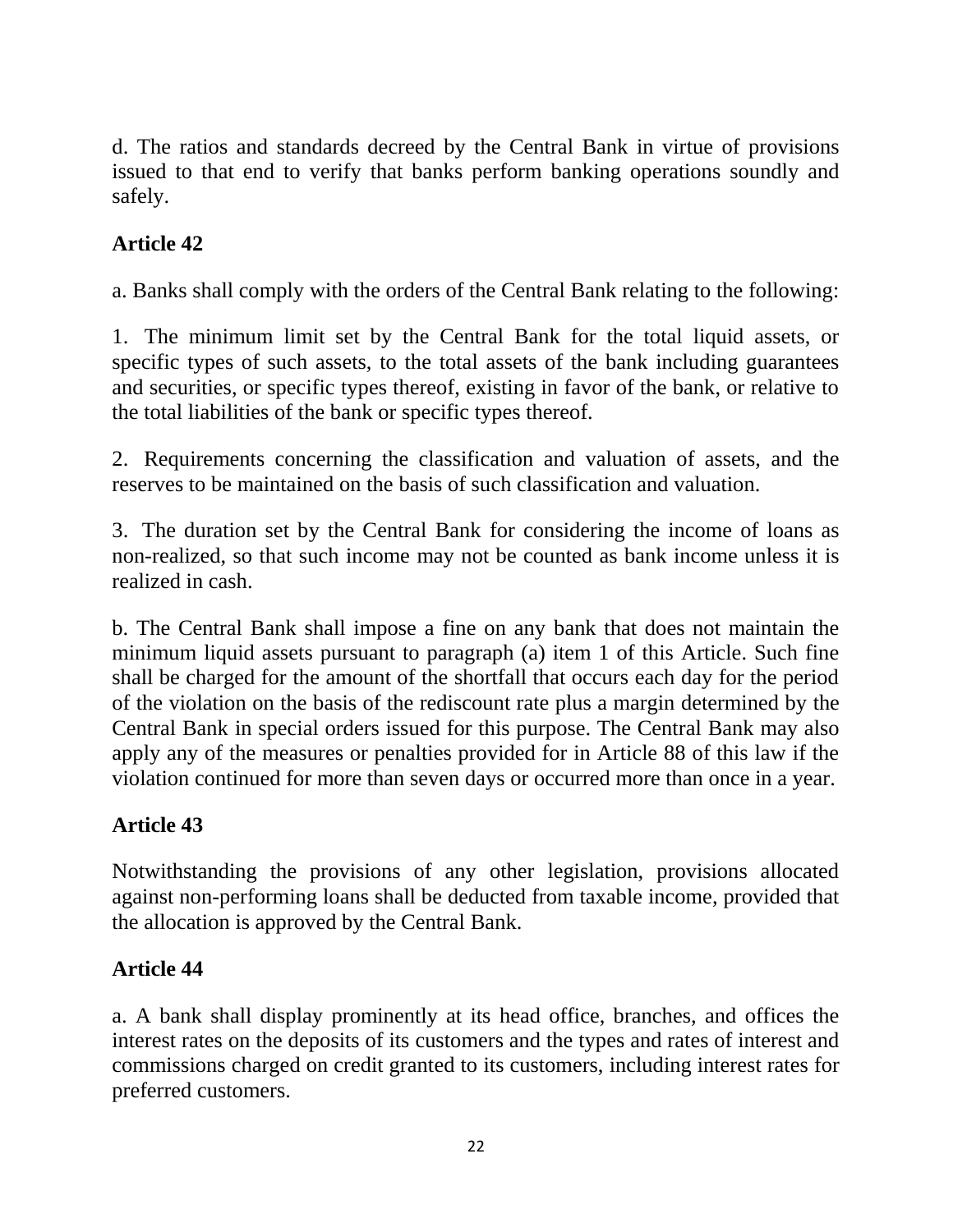b. A bank shall supply its customer with copies of the contracts concluded therewith and any notices, information or statements concerning the customer's accounts held at the bank.

## **Article 45**

Credit granted by a bank to any financial company that has a relationship with the bank shall be subject to the conditions and restrictions prescribed in the orders of the Central Bank. A relationship between a bank and a financial company shall be regarded *ipso facts* as exerting if either of them has a direct or indirect effective interest on the other.

#### **Article 46**

a. A bank may not conclude a deal with a related person, if such a deal can be undertaken in more favorable terms to the bank with a third party who has no such relationship with the bank. A person shall *ipso fact* be considered to have a relationship with a bank in any of the following cases:

1. Where the person is an administrator of the bank or has a common business interest with an administrator of the bank.

2. Where the person is the spouse of an administrator of the bank, or a relative of the administrator or his spouse up to the third degree, or has a common business interest with any of those aforementioned.

b. Despite the provisions of paragraph (a) of this Article, a bank may not grant a loan to a person or persons having a relationship with the bank if the total sum of the various types of credit the bank has granted to them exceeds the amount prescribed by special orders of the Central Bank to be issued for this purpose.

#### **Article 47**

Without a prior written consent of the Central Bank, a bank may not grant credit or financial assistance exceeding the limits and percentages prescribed in the orders of the Central Bank to any administrator in the bank or in any subsidiary of the bank.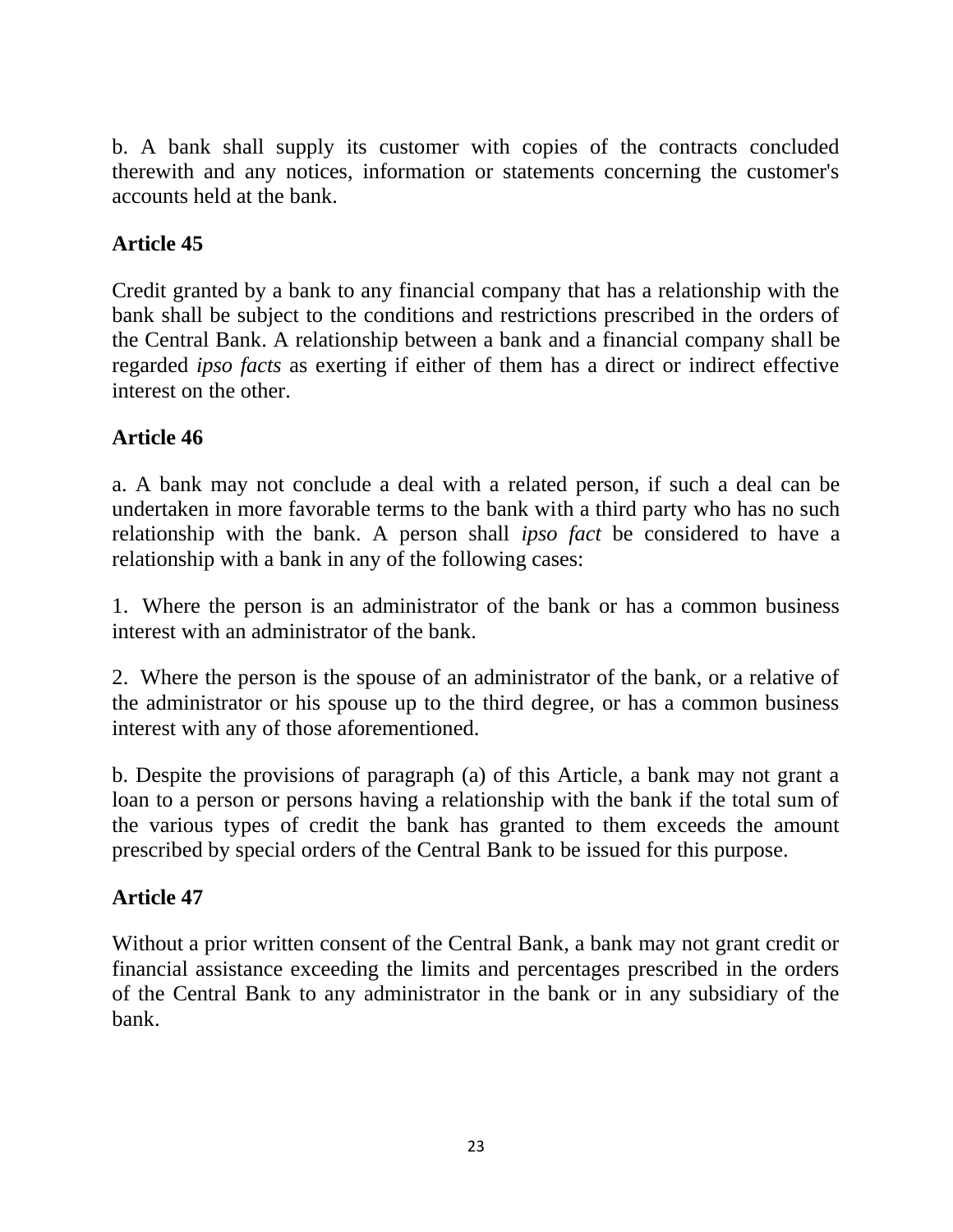#### **Article 48**

a. A bank may not acquire real estate except for the needs of conducting its business or housing and serving its employees. This shall not preclude the leasing of a portion of its real estate upon a prior written approval of the Central Bank.

b. There shall be excluded from the provisions of paragraph (a) of this Article, any real estate acquired by a bank in settlement of a debt owed thereto provided that the bank shall give-up its ownership within two years from acquisition. The Central Bank may, in special cases, extend such period for a maximum period of two consecutive years.

#### **Article 49**

The general manager of the bank, or an officer authorized by him, shall send a letter to the registration departments requesting the removal of the lien mark made against the properties of the debtor and the guarantors immediately upon full settlement of the amounts secured.

#### **Islamic Banks**

#### **Article 50**

a. The objects of an Islamic bank shall be the following:

1. Providing banking services and practicing financing and investment on a basis excluding interest taking and/or giving in all forms and situations.

2. Developing means of attracting funds and savings and allocating them to sharing in investment in a banking system founded on a basis other than interest.

3. Providing services aiming at reviving social solidarity organized on the basis of mutual benefit.

b. The memorandum of agreement and articles of association of an Islamic bank must be compatible with all of the provisions in this law pertaining to Islamic banks.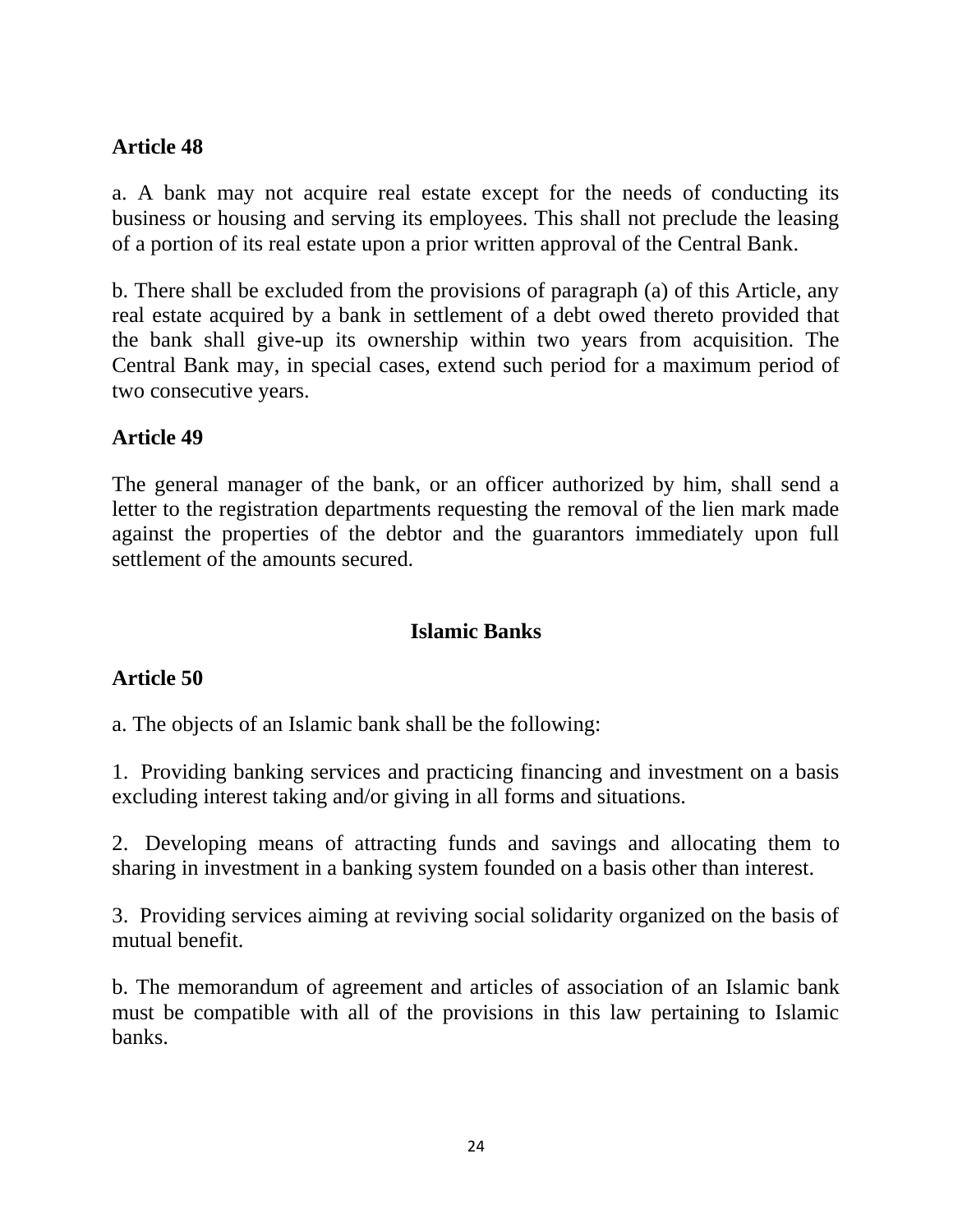## **Article 51**

Without prejudice to the provisions pertaining to Islamic banks, the Central Bank may issue orders it deems necessary to lay down special restrictions and ratios to be adhered to by an Islamic bank upon practicing its activities and business pursuant to this law.

## **Article 52**

The Islamic banking activities, which an Islamic bank may practice, shall include the following:

a. Accepting monetary deposits in various accounts, whether credit accounts, mutual fund accounts, or private investment accounts.

b. Issuing mutual muqaradah (mudarabah) sukuk or specified muqaradah (mudarabah) sukuk, or setting up investment portfolios or investment funds.

c. Finance and investment activities based on other than interest through the following:

1. Financing, fully or partially self-liquidating operations in various fields, including forms of financing in *mudharaba*, diminishing *musharka, murabaha* for purchaser's order, and other financing methods approved by the Islamic Jurisprudence Supervision Board and not opposed to by the Central Bank.

2. Investing funds as requested by the depositors with the resources available to the Islamic bank in accordance with the joint *mudharaba* system. An Islamic bank may in certain cases undertake a specified investment under a special agreement.

3. Investing of funds in various projects.

#### **Article 53**

An Islamic bank shall comply with the following conditions and restrictions:

a. That its operations and activities shall be compatible with recognized jurisprudence opinions, that is the jurisprudence rules which an Islamic bank adheres to, selected from the rules laid down by various Islamic schools of jurisprudence as serving best the common interest, without exclusively deriving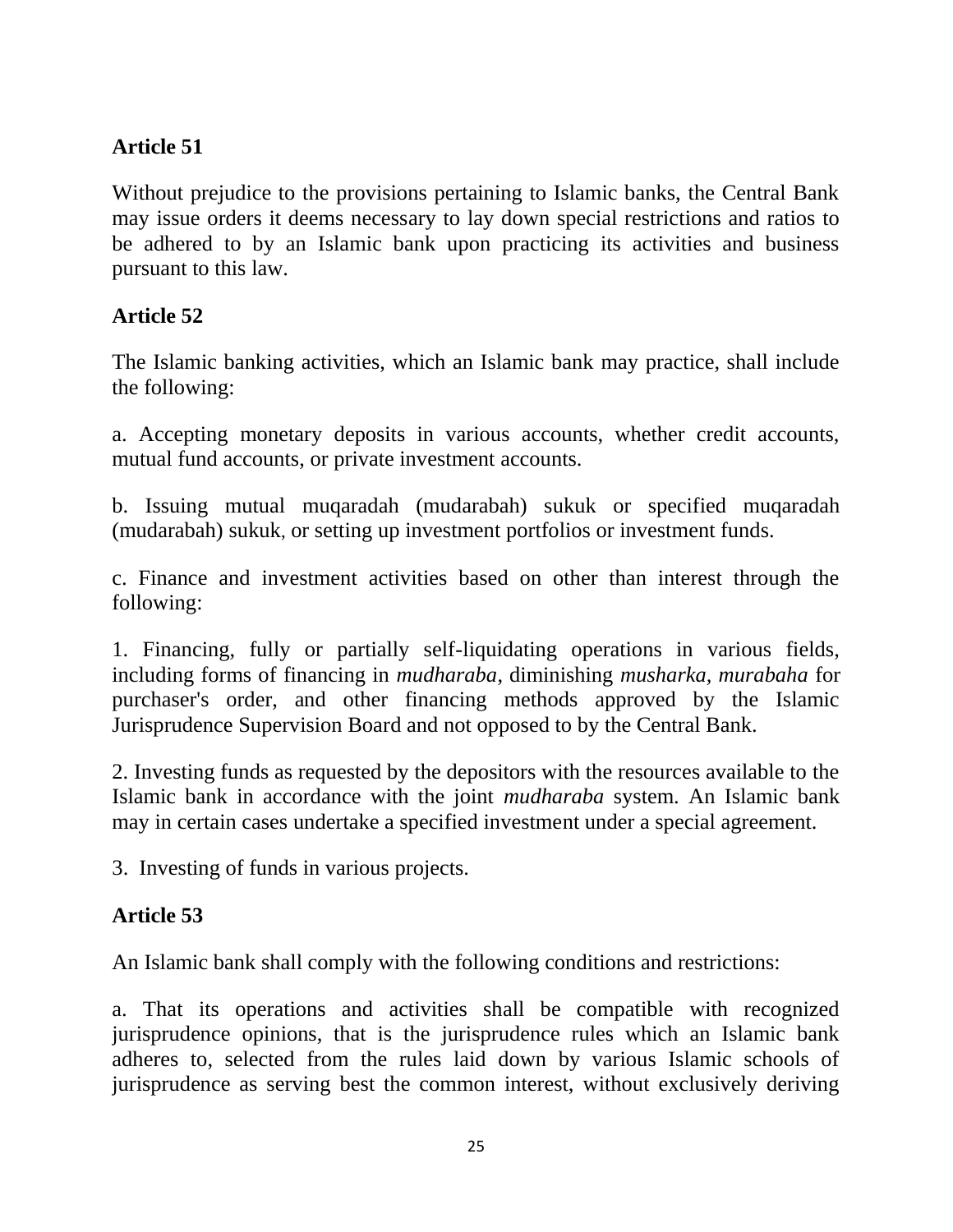from a specific school, and as may be endorsed for this purpose by the Islamic Jurisprudence Supervision Board of the bank.

b. That its operations and activities shall not be conducted on the basis of interest in its two following forms:

1. The interest on debts received or paid in all cases of lending and borrowing, including amounts payable by the borrower not related to an effort undertaken for the consideration of an appreciable effort according to recognized Islamic jurisprudence opinions.

2. The interest on sales in banking in cases where the sales involve forward exchange of different currencies.

#### **Article 54**

Subject to any orders issued by the Central Bank, an Islamic bank, in the course of pursuing its objects, may perform any of the following acts and activities:

a. Engaging in all traditional or innovated interest-free banking activities for the account of the bank itself or for others inside or outside the Kingdom, provided that the bank complies in this respect with the rules adhered to by other banks.

b. Performing the role of testamentary guardian in estate management, and will execution according to the provisions of the Islamic jurisprudence rules and the laws in effect and in cooperation with the competent religious agency.

c. Assuming the role of trustee in the field of social services for the purposes of strengthening the bonds of cohesion and mutual compassion among groups and individuals, including the provision of *qardh hasan* for productive purposes in any field, and the establishment and management of funds specified for valued social purposes.

d. Any operations and activities that enable it to achieve its objects, particularly:

1. Incorporation of companies in various fields, especially those complimentary to the Islamic bank's activities.

2. Acquiring, selling, investing in, leasing and renting, movable and immovable properties, including, development of land, owned or rented, for agriculture, industry, tourism or housing without the need for obtaining any approval required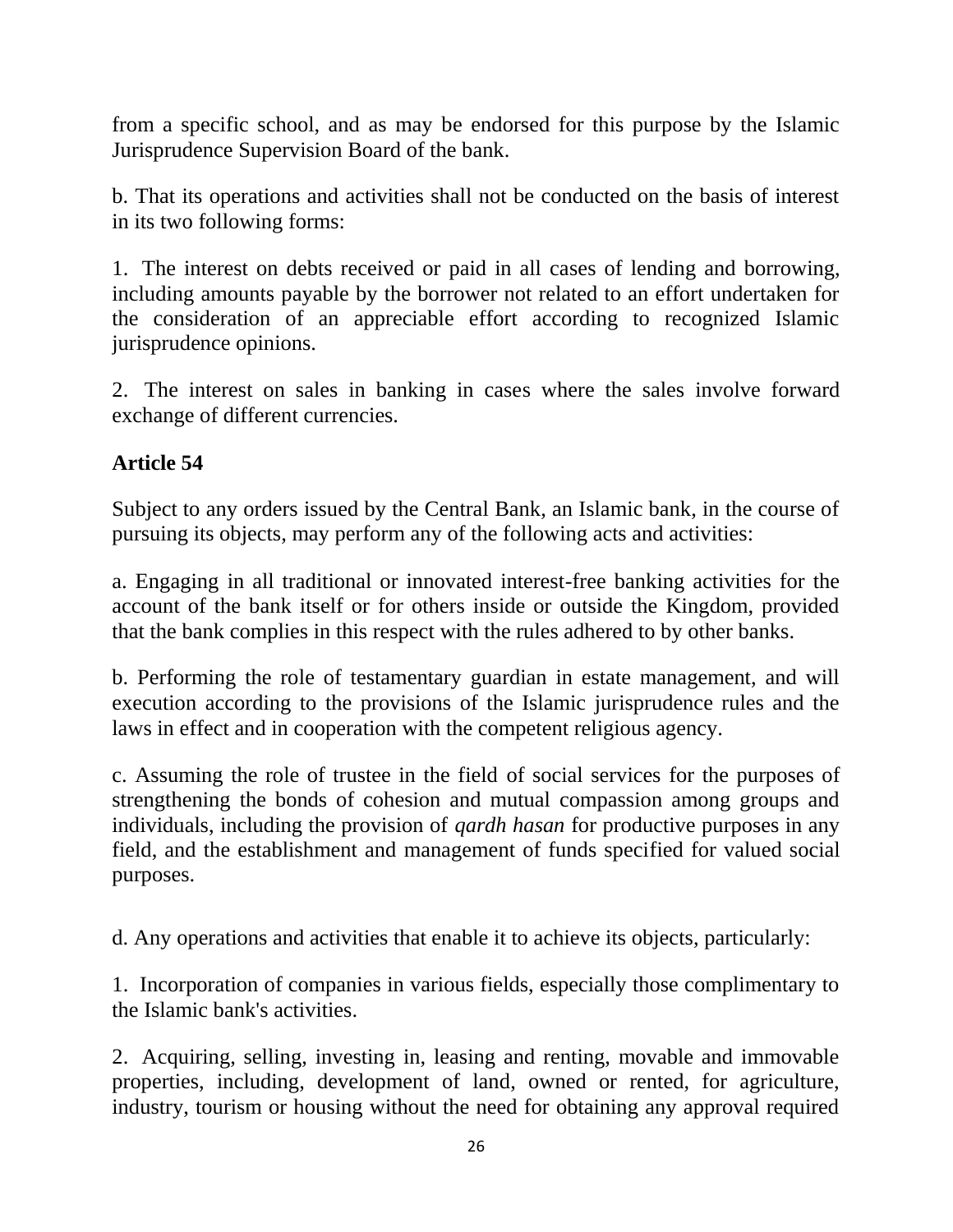under the Law on Legal Persons' Disposal of Immovable Property in force.

3. Setting up self-insurance funds and reciprocal insurance funds in favor of an Islamic bank or those who have dealings with it in various fields.

4. The management of property and other assets predisposed to banking management on a *wakala* -for-fee basis.

## **Article 55**

The Islamic bank may pursuant to orders issued by the Central Bank:

- a. Form a profit equalization reserve
- b. Wave its share of total or part of the profits to support the profits of the share of the mutual investment account holders.
- c. Assume all or part of the losses of the mutual investment account holders.

# **Article 56**

a. Subject to the provisions of Article 101 (c) of this law, where the Central Bank has decided to liquidate an Islamic bank pursuant to the provisions of this law, the Deposit Insurance Corporation shall assume the liquidation according to the liquidation provisions provided for in the law of the said corporation to the extent that these provisions are not in conflict with the provisions contained in this law particularly applicable to Islamic banks.

b. Notwithstanding the provisions of any other legislation, the obligations and debts due from an Islamic bank under liquidation shall be settled as follows:

1. The entitlements of depositors in the mutual fund accounts shall be settled in accordance with their respective terms. The entitlements of owners of muqaradah (mudarabah) sukuk*,* investment portfolios, or investment funds, shall be settled in accordance with the terms pertaining respectively to each issue thereof. It is provided however that, beforehand, such entitlements shall be charged with their respective shares of the expenses and disbursements of the liquidator, and subsequently charged with their respective liabilities.

2. The entitlements of depositors in specified investment accounts, and of the holders of specified *muqhardha* bonds shall each attach to its respective specific project. Such entitlements shall be subject to the outcome of their respective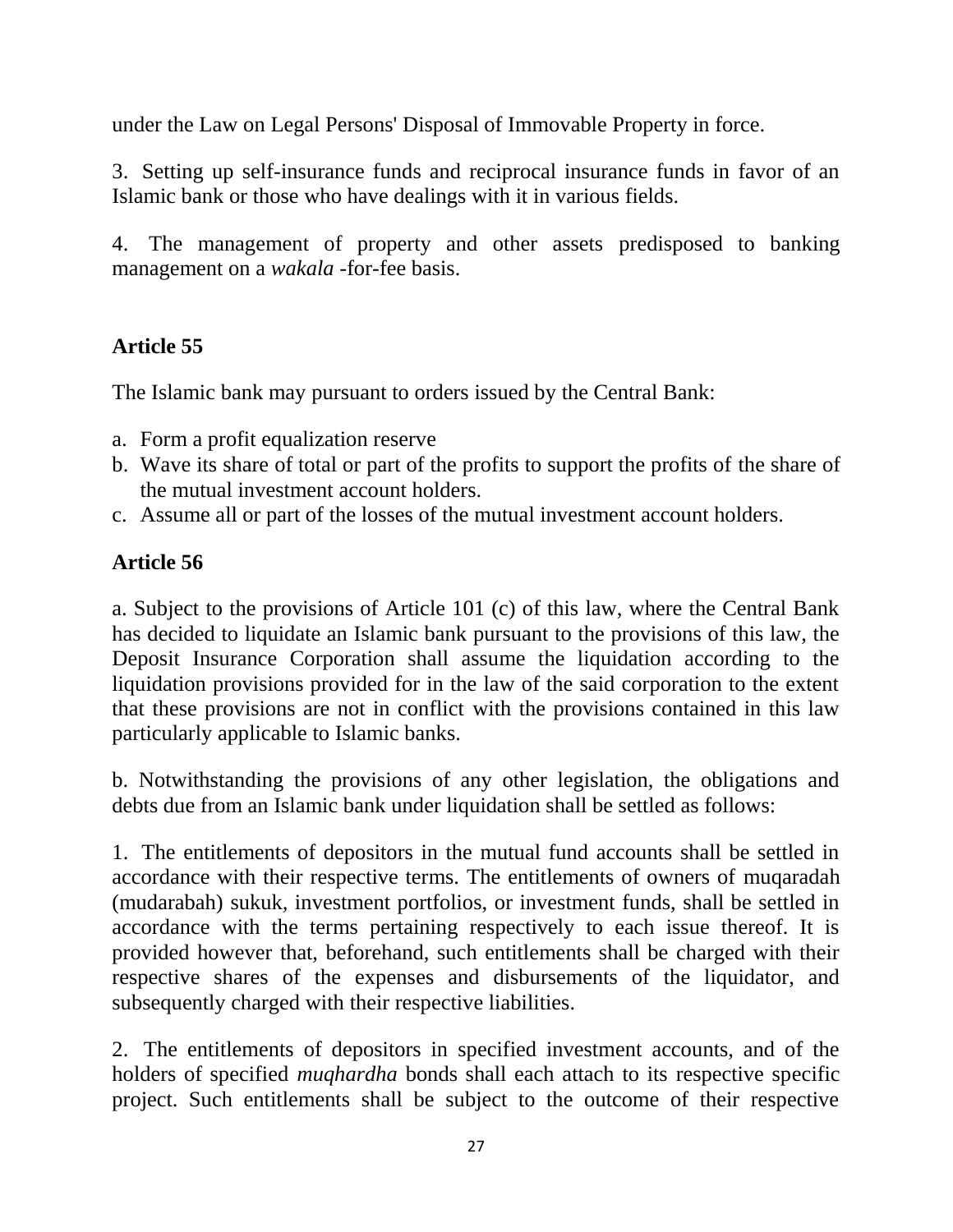projects on the basis of "gains against losses," provided that, beforehand, the related expenses and liquidator's costs shall be deducted therefrom.

3. Without prejudice to the provisions of items 1 and 2 of this paragraph, the liabilities and debts due from an Islamic bank under liquidation shall be paid in the following order:

a. The balance of expenses and disbursements incurred by the liquidator in the liquidation process.

b. The entitlements of the officers and employees of the Islamic bank in terms of salaries, remunerations, and any other labor compensation provided for in the Labor Law.

c. Any taxes and duties payable to the Government.

d. The entitlements of the depositors in the credit accounts.

e. The entitlements of the creditors and any other funds deposited with the bank for purposes other than investment and sharing in the profits accruing therefrom.

f. The entitlements of the investors in mutual fund accounts.

#### **Article 57**

Provided that the provisions of Article 56 of this law have been observed, the rights of shareholders in an Islamic bank under liquidation shall be liquidated by distributing the remaining funds among the shareholders proportionately with the shares owned by each.

#### **Article 58**

a. In order to discharge its obligation to comply with the rules of Islamic jurisprudence pursuant to its memorandum of agreement and articles of association, an Islamic bank shall appoint, by decision of its general assembly of shareholders, a board to be designated as the Islamic Jurisprudence Supervision Board. The board shall comprise not less than three members and its opinion shall be binding on the Islamic bank. It shall be charged with the following tasks:

1. Monitoring the compliance of the operations and activities of the Islamic bank with Islamic jurisprudence rules.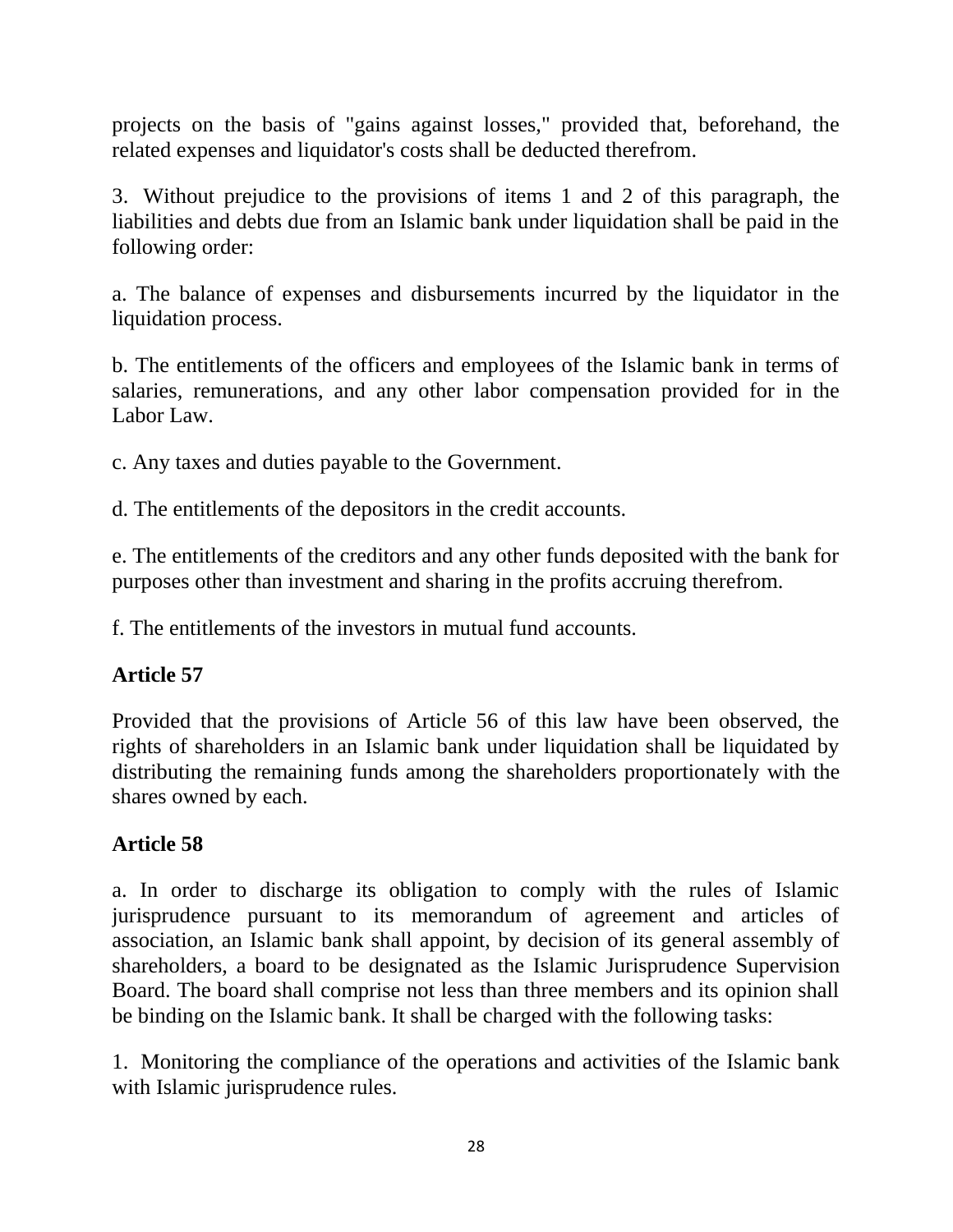2. Giving opinion on the text of contracts required for the operations and activities of the bank.

3. Considering any matters referred thereto pursuant to specific orders of the Central Bank.

b. The Islamic Jurisprudence Supervision Board shall appoint one of its members as its chairman. It shall convene upon an invitation of its chairman, upon a decision of the board of directors of the Islamic bank or upon the request of two of its members. Its meetings shall be deemed legal if at least two of its members are present in cases where it is comprised of three members. If the number of the board members exceeds three, a meeting shall be deemed legal if a majority is present. In any case, the board resolutions shall be adopted by unanimous or majority vote of its members.

c. The Islamic Jurisprudence Supervision Board or any of its members may not be discharged unless a reasoned decision is issued by the board of directors of the Islamic bank in a two-third majority vote of its members provided that the decision is endorsed by the general assembly of the bank shareholders.

d. The Islamic bank shall notify the Central Bank of any decision appointing or discharging the Islamic Jurisprudence Supervision Board.

e. The Central Bank may confirm the adequacy of the members of the Sharia Monitoring authority in terms of the expertise and conditions requested of them.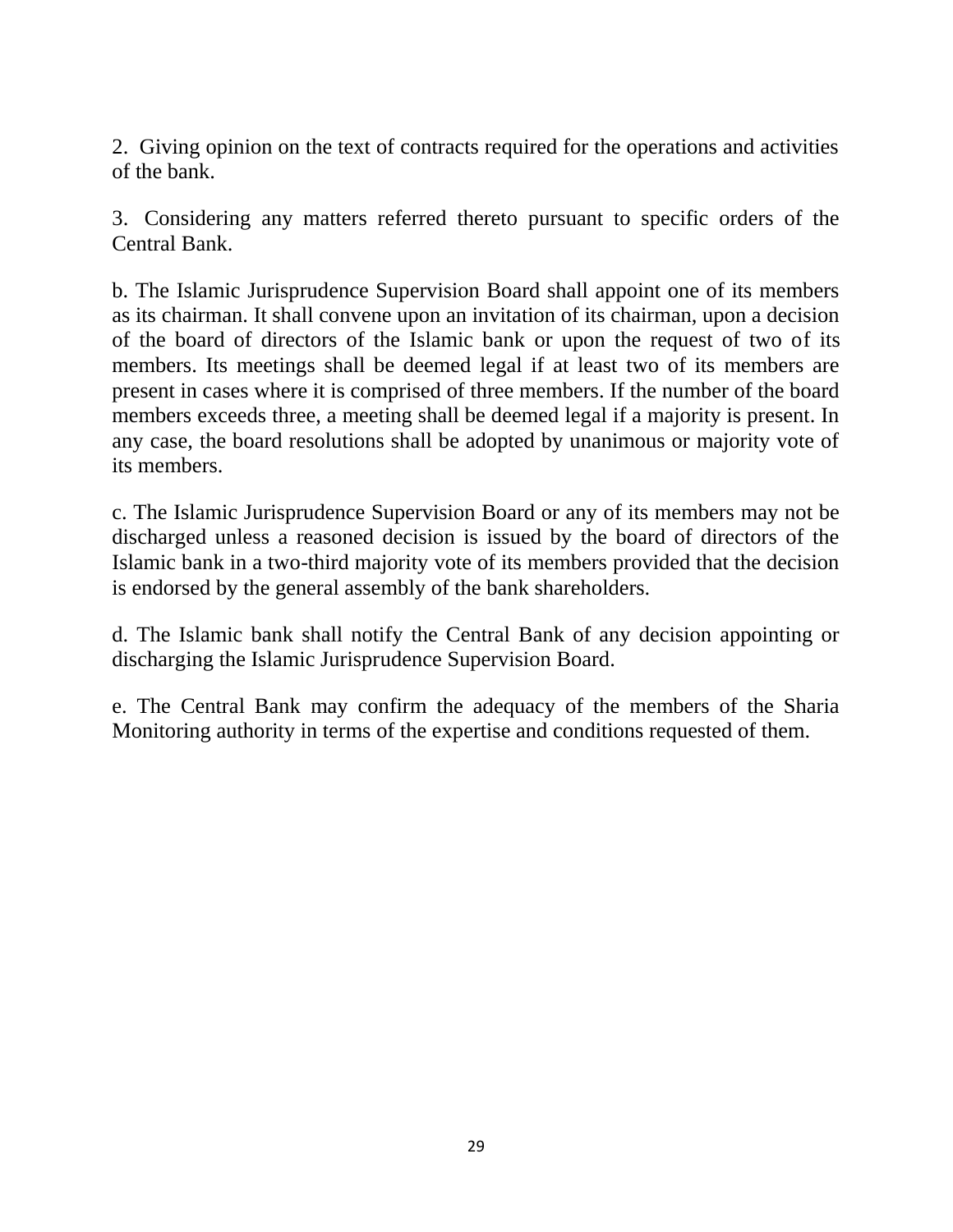#### **Accounts and Financial Statements**

#### **Article 59**

- a. The Central Bank shall issue special orders determining the conditions requested of the external auditor of the banks' operations. The bank must appoint per these orders an auditor of its accounts of the financial year to perform the following:
- 1- Assisting the bank in keeping accurate records and accounts per Article 60 of this Law.
- 2- Reviewing the adequacy of the internal auditing operations and internal monitoring procedures, and presenting related recommendations.
- 3- Submission of an annual report of the outcomes of their auditing of the bank's accounts, demonstrating the real financial position of the bank and expressing their opinion in these accounts as well as providing the bank of copies of the report.
- 4- Providing the Central Bank with a testimonial certificate showing their opinion in the provisions of loans doubted to collect or in the shortage of provisions required for the bank's assets as per the orders issued by the Central Bank for this purpose.
- 5- Providing the Central Bank with any further data or information concerning the bank's position.
- 6- Notifying the Central Bank in writing and immediately of any issues of negative consequences on the financial or administrative conditions of the bank.
- 7- Notifying the Central Bank immediately of any legal violations committed by the Board of the bank or the Board of any subsidiary as well as by any administrator in either, or of any illegal operations done by either, or of any operations that may incur loss to the bank or subsidiary.
- 8- Providing the Central Bank of copies on any reports or certifications they present to any bank.
- b. The Central Bank may object to the external auditor, should the conditions mentioned in the provisions decreed upon in Paragraph A of this Article are not met.
- c. If a bank does not appoint a certified public accountant to audit the banks' accounts per the provisions of Paragraph A of this Article for any reason in a period of no more than four months as of the beginning of the financial year, the Central Bank may appoint a certified public accountant to audit its accounts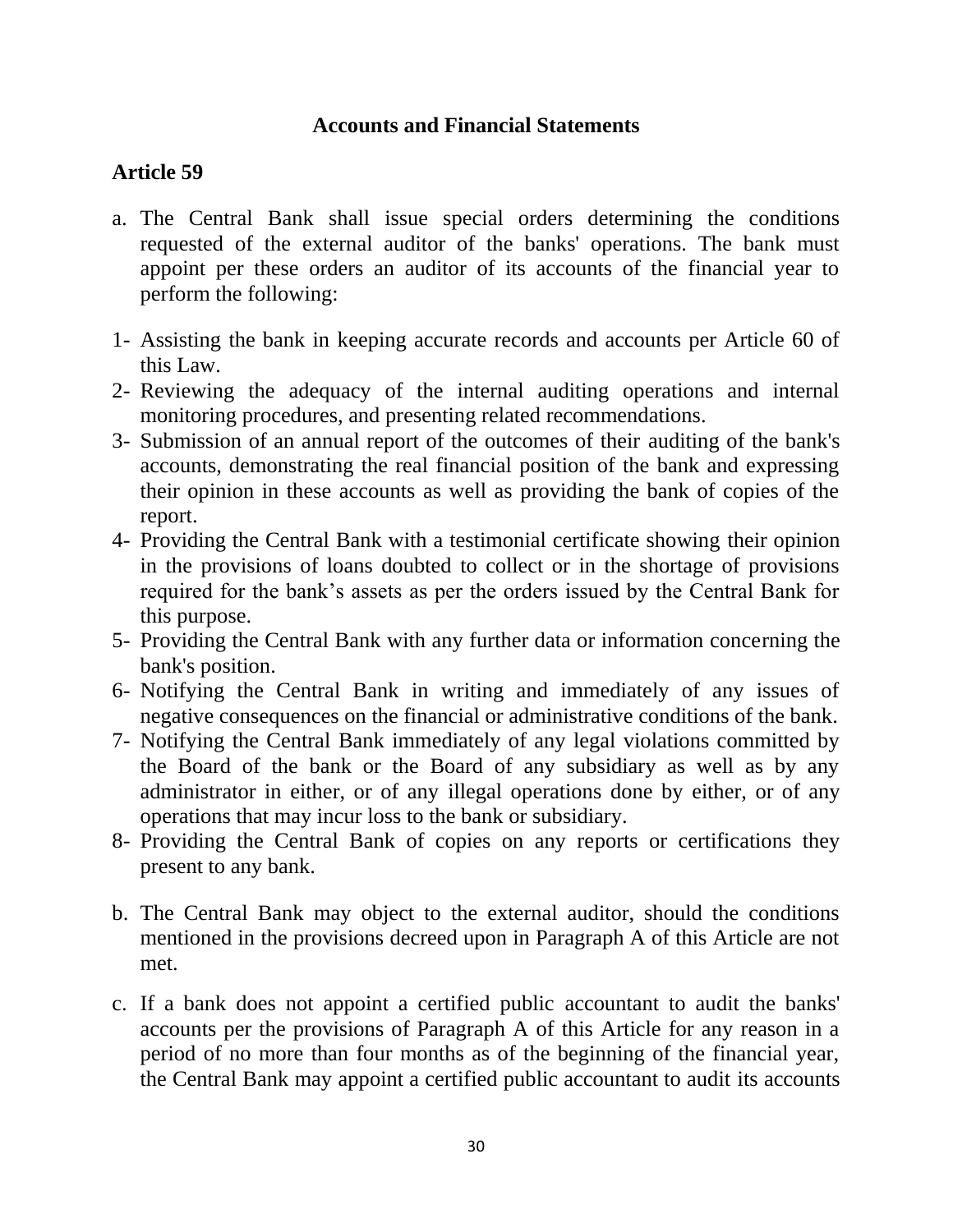and credit their fees to the expense of the bank.

d. The Central Bank may appoint a certified public accountant to review and audit the banks' accounts if it deems necessary in addition to the auditor appointed per the Provisions of Paragraph (A) or Paragraph (C) of this Article. The Central Bank shall define the assigned task of that auditor, their tenure, and fees at the bank's expenses.

## **Article 60**

a. A bank shall comply with the orders of the Central Bank pertaining to:

1. Maintaining systematically organized records of its operations.

2. Organizing its accounts in accordance with recognized accounting principles, preparing its financial statements comprehensively to reflect the actual financial position of the bank and its branches and subsidiaries with due compliance with any special requirements specified by the Central Bank in this regard.

b. The Central Bank may publish in full or in part and at the times it decides, statements and information furnished to it by banks, provided that such publication does not disclose the activities of a bank, unless the Central Bank has obtained a prior written consent thereof.

## **Article 61**

a. The Central Bank may upon necessary justifications and at the bank's expense appoint a specialized consultancy party with adequate expertise to evaluate any facets related to the bank's activities.

b. The Central Bank shall set the task assigned to the consultancy party mentioned in Paragraph A of this Article and its tenure**.**

# **Article 62**

a. A bank shall annually deduct to the credit of its regulatory reserve 10 % of its net profits in the Kingdom. It shall continue the deduction until the reserve becomes equivalent to the subscribed capital of the bank. This deduction shall be in lieu of the mandatory reserve provided for in the Law of Companies.

b. A bank may not distribute profits to shareholders before it covers all the incorporation expenses and the expenses not related to tangible assets, or before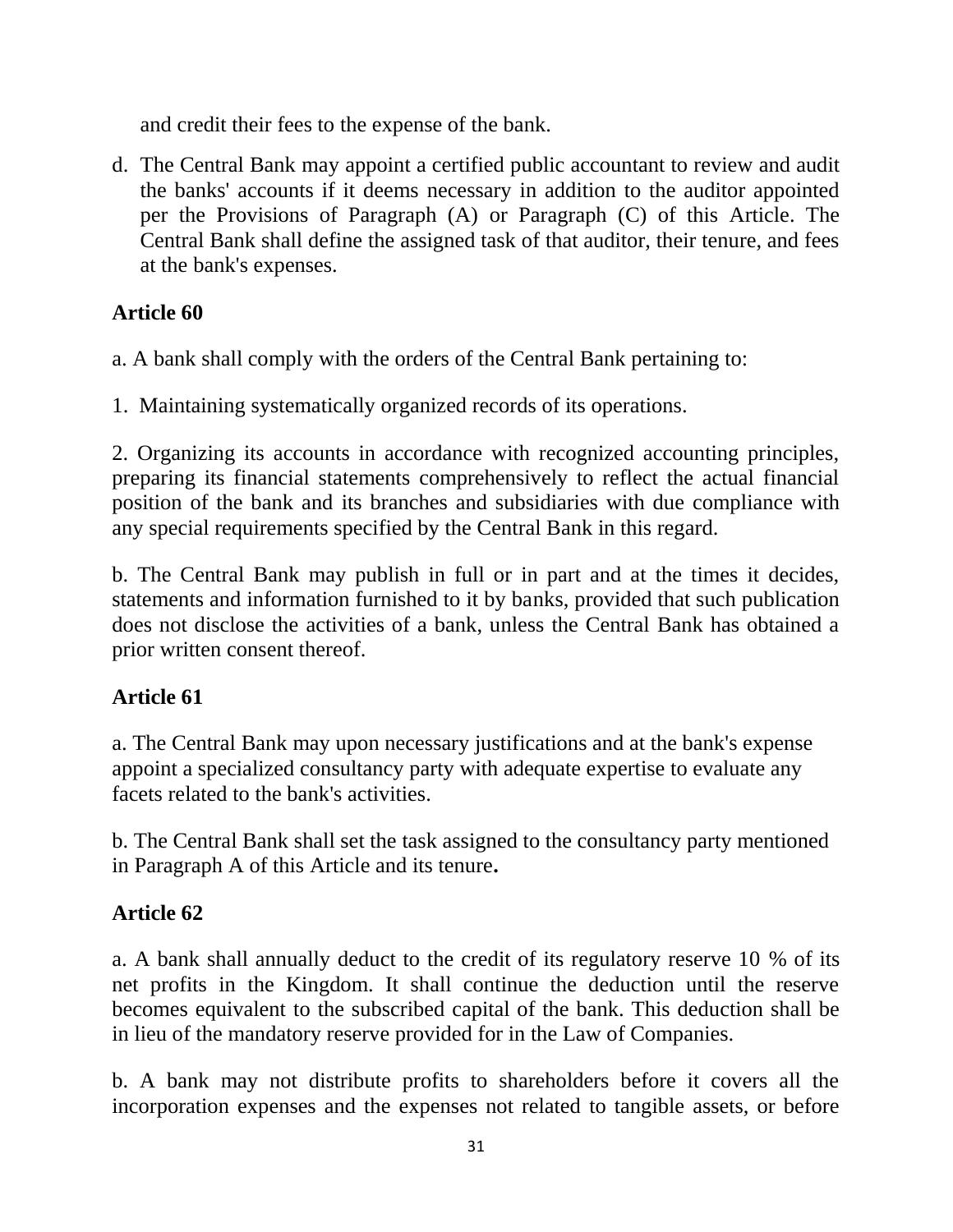writing off any losses incurred regardless of their type. Any of these expenses excluding losses may upon the consent of the Central Bank be covered within a period not exceeding five years.

# **Article 63**

Notwithstanding the provisions of any other legislation, the board of directors of a bank shall submit to the Central bank the financial statements of the bank duly certified by the certified auditor, within a period not exceeding two months from the end of the fiscal year. Furthermore, the board of directors shall, subject to legal accountability, obtain a prior written approval of the Central bank of the following:

a. The end of period balance of accounts, certified by the certified auditor, before its presentation to the general assembly of shareholders.

b. The declaration and publication of such accounts in any media.

## **Article 64**

A bank shall be prohibited from distributing any profits to the shareholders from the components of its regulatory capital, if such distribution entails noncompliance with the prescribed minimum regulatory capital.

## **Article 65**

Notwithstanding the provisions of any other legislation, the general assembly of shareholders of a bank may not decide to distribute any profits to the shareholders in excess of those approved by the Central Bank.

## **Article 66**

With due observance to the provisions of Article 63 of this law, a bank, after the general assembly of its shareholders has approved its accounts for the fiscal year ended shall:

a. Publish its end of year balance of accounts and its auditor's report in two domestic daily newspapers within six months from the end of the fiscal year. If it has branches abroad, it shall publish its aggregate end of year balance of accounts similarly as aforesaid alongside its end of year balance of accounts pertaining to the Kingdom.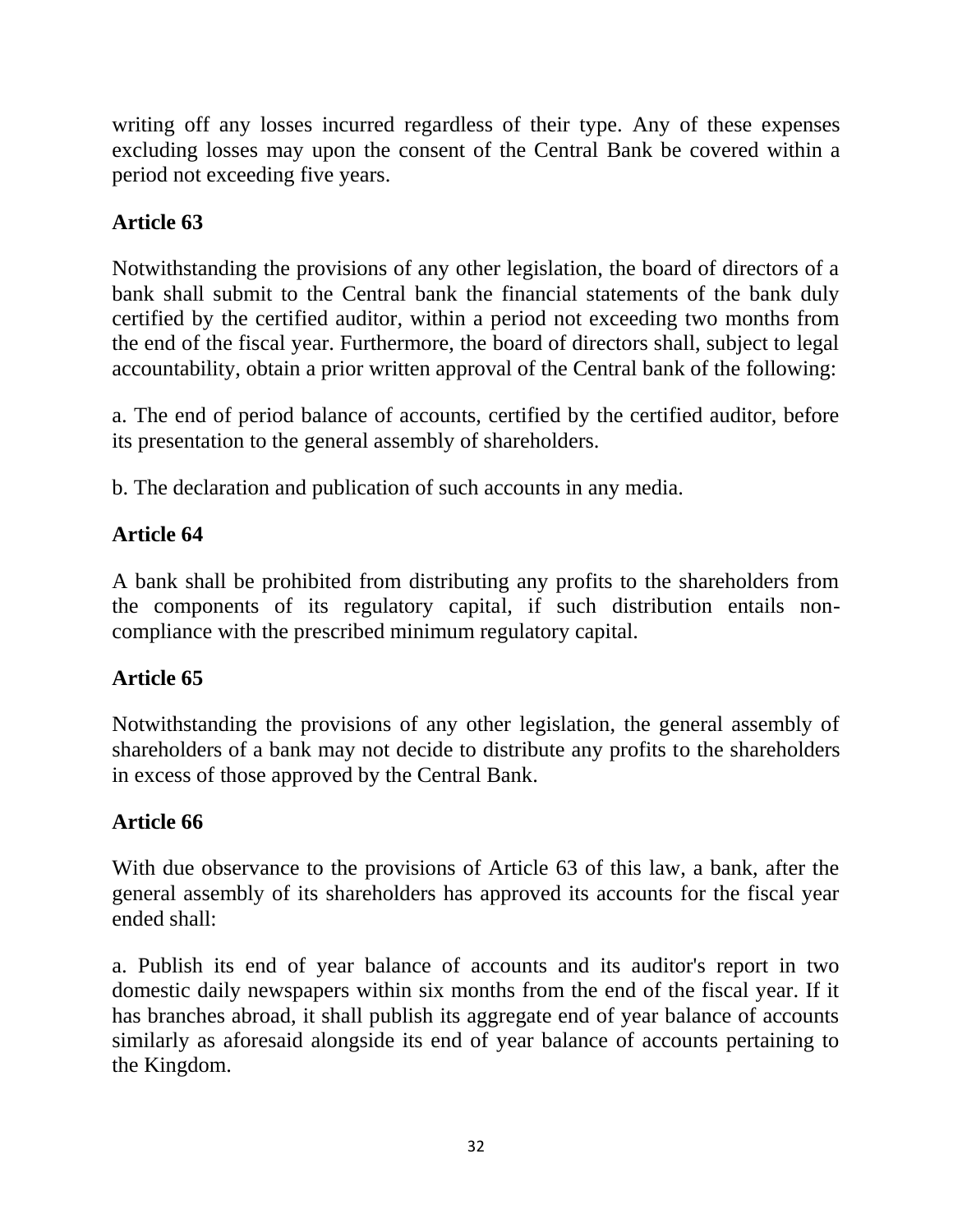b. Display the end of year balance of accounts provided for in paragraph (a) of this Article with a list of the names of the members of its board of directors on a conspicuous spot at its offices and branches for at least three months during the fiscal year following the year ended.

### **Article 67**

The branch of a foreign bank must publish the aggregate end of year balance of accounts of its parent company and the parent company's branches outside the Kingdom alongside its end of year balance of accounts within the Kingdom.

#### **Article 68**

A bank shall furnish the Central Bank with a copy of its annual report, which shall include:

a. The statements required under the Law of Companies and the Law of Securities and instructions issued pursuant thereto.

b. The amount of capital shares belonging to each of the chairman and members of the board of directors of the bank and their relatives up to and including those of the third degree.

#### **Article 69**

A bank shall comply with the orders of the Central bank to furnish the Central Bank with:

a. A statement of the bank's financial position, liquidity, solvency, earnings, operations, and administrative state of affairs, including the remuneration of the members of the board of directors and the senior administrators as specified by the Central Bank.

b. The end of period balance of accounts and financial position reports of its subsidiaries.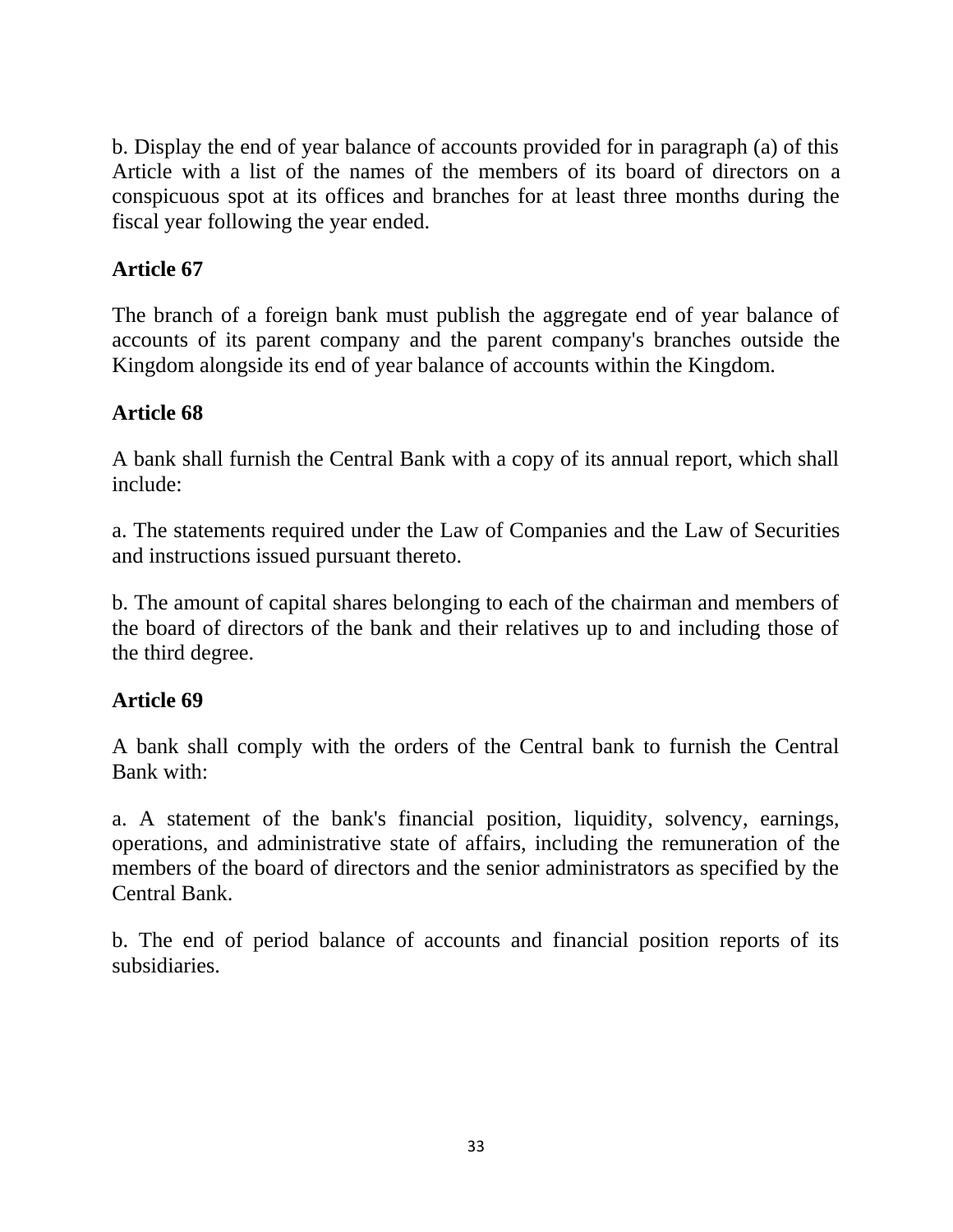#### **Inspection and Auditing**

## **Article 70**

a. A bank and any subsidiary thereof shall be subject to inspection by the Central bank or by auditors appointed for inspection by the Central Bank at the bank's expense. The bank and its subsidiaries shall cooperate therewith to enable them to perform their tasks in full.

b. If the bank to be inspected is a branch of a foreign bank or a subsidiary thereof, it shall be subject to the inspection of the competent supervisory authorities in the country of its head office or regional office, in addition to the inspection of the Central Bank.

c. The Central Bank and the auditors appointed thereby, shall, during their inspection of a bank and any of its subsidiaries, be authorized of the following:

1. To examine and obtain copies of any accounts, records, and documents, including minutes of the meetings and resolutions of the board of directors and the auditing committee.

2. To ascertain that the statements of accounts of a foreign bank branch operating in the Kingdom include the consolidated budget, end of year balance of accounts and the income statement of the parent company and its branches in other countries.

3. To request the bank's administrators, agents and subsidiaries to provide them with any information, which the Central Bank or the appointed auditors deem necessary for this purpose.

## **Article 71**

The Central Bank may issue orders to enable its inspectors and agents to visit the offices of financial companies, examine their accounts, records, and documents and take any measures they deem necessary to ascertain that the operations and activities of such companies are not in conflict with the provisions of this law.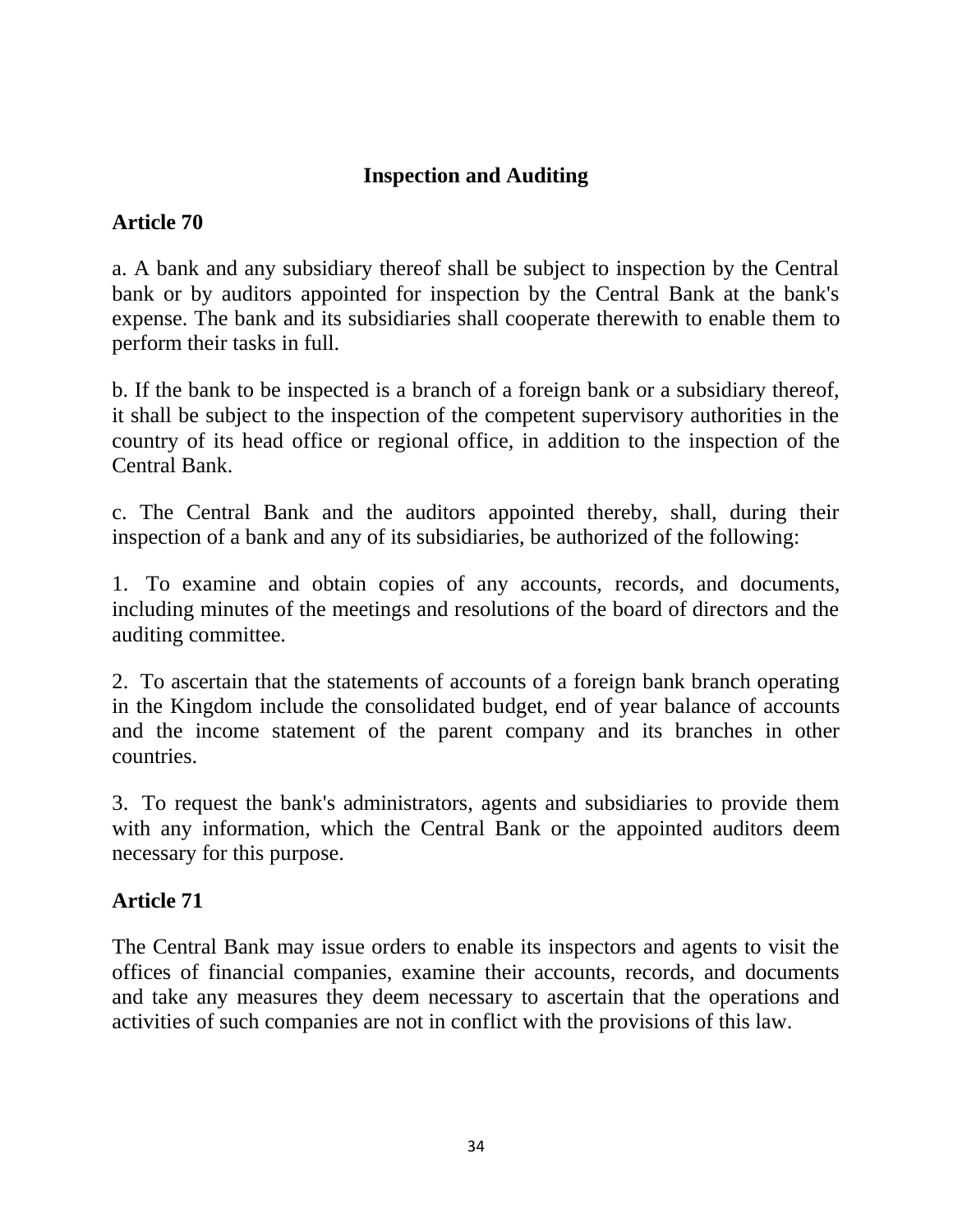#### **Banking Confidentiality**

## **Article 72**

A bank shall observe full confidentiality regarding all accounts, deposits, trusts, and safe-deposit boxes of its customers. It shall be prohibited from providing directly or indirectly any information thereon except upon a written consent of the owner of such account, deposit, trust or the safe-deposit box, or an heir of his, upon a decision issued by a competent judicial authority in a current litigation, or due to one of the permissible situations pursuant to the provisions of this law. This prohibition shall remain in effect even if the relationship between the bank and the client has terminated for any reason whatsoever.

#### **Article 73**

All present and former administrators of the bank shall be prohibited from providing any information or data on the clients or their accounts, deposits, trusts, safe-deposit boxes, or any of their transactions, or disclosing or enabling others to have access to such information and data in situations other than those permitted under this law. Such prohibition shall apply to anyone who by virtue of his profession, position or work, directly or indirectly, may have access to such information and data, including employees of the Central Bank and auditors.

#### **Article 74**

The provisions of Articles 72 and 73 of this law shall not apply to the following:

a. The duties provided in law to be performed by the auditors appointed by the general assembly of a bank or by the Central bank pursuant to the provisions of this law.

b. The acts and measures undertaken by the Central Bank pursuant to this law or the Central Bank Law.

c. The issuance of a certificate or statement on the reasons for the refusal to cash any check upon request of an entitled person.

d. The exchange of information pertaining to clients on their debit balances in order to provide necessary data to ensure safety of credit granting, checks retained unpaid or any other act deemed necessary by the Central Bank due to its relevance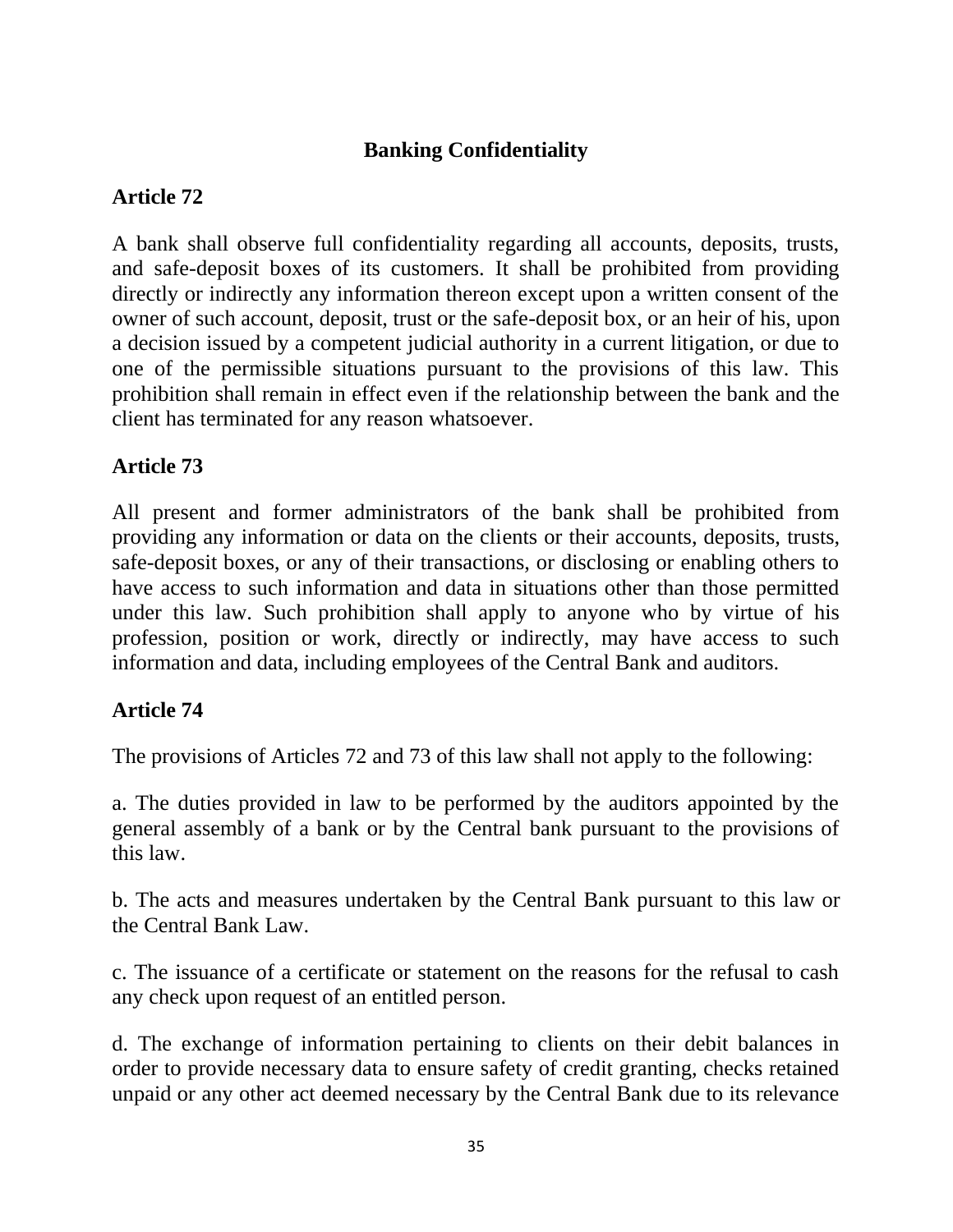to the safety of banking. It is provided that the exchange of information is between banks, the Central Bank or any other companies or entities approved by the Central Bank for the purpose of facilitating the exchange of such information.

e. Disclosure by a bank, in full or in part, of statements on transactions of a client necessary to substantiate a claim of the bank in a judicial dispute between the bank and the client in respect of such transactions.

## **Article 75**

A person who has violated the provisions of Article 72 or Article 73 of this law shall be punished with imprisonment for a period not less than six months, a fine not less than ten thousand Dinars and not more than fifty thousand Dinars, or with both penalties.

## **Merger of Banks**

## **Article 76**

a. The provisions in the Law of Companies in effect pertaining to the Merger of companies shall be applicable to the merger of banks in all matters not particularly provided for in this chapter.

b. A bank may not launch any procedure of merger without first obtaining a prior written consent of the Central Bank.

## **Article 77**

Where the general assembly of a bank has agreed to merger pursuant to the provisions of the Law of Companies, such decision shall be binding on all shareholders. The remedy to anyone who has consequently sustained damages shall be limited to claiming compensation.

## **Article 78**

The Central Bank shall appoint the experts and specialists to participate in the valuation committee to be formed by the Minister of Industry and Trade to finalize the merger pursuant to the Law of Companies.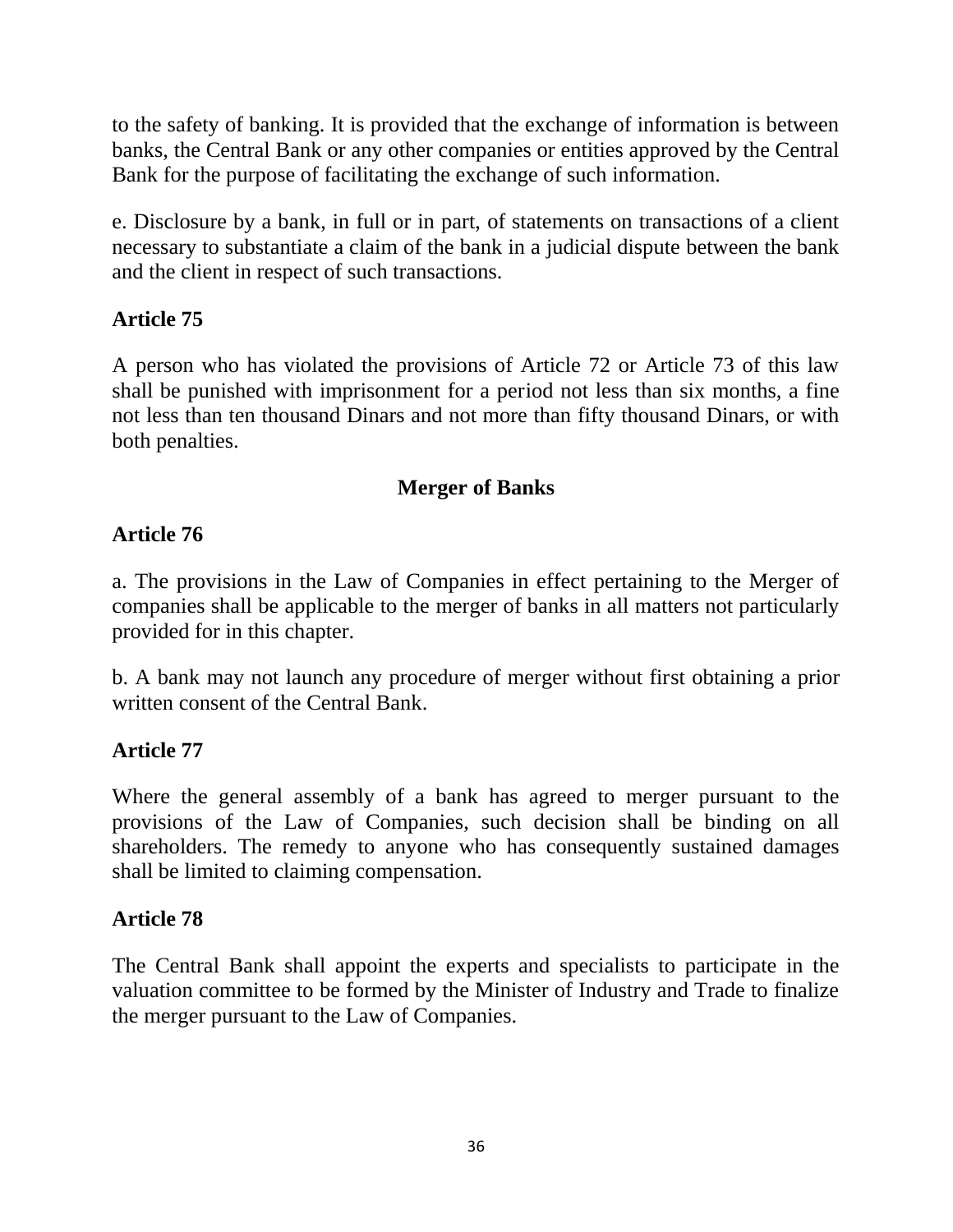## **Article 79**

a. Subject to the provisions of the Law of Companies, the following shall *ipso facto* be vested on the merging bank or the bank emerging from a merger:

1. All accounts, deposits, and outstanding financial facilities of all kinds at the merged bank altogether with their personal and real securities, without the need to obtain the consent of any client, surety, mortgagor, beneficiary, or any other person.

2. All rights and obligations of the merged bank under lease contracts, employment contracts, or any other contracts whatsoever.

b. The bank emerging from a merger shall replace the merged bank in all matters and actions including lawsuits and judicial proceedings initiated by or against the merged bank.

#### **Article 80**

- a. Notwithstanding what is stated in any other legislation, the Board may, in case the bank faces problems with core effect on its financial position, take one or more of the following measures:
	- 1- Resolution of the Bank's Board and taking over its management for a period of no more than 12 months, renewable for one time.
	- 2- Restructuring the bank's capital by decreasing its subscribed capital and increasing subscription through new shares, usage of optional reserves, dividends, or any other methods it deems fit.
	- 3- Using any of the regulatory capital components to solidify the financial position of the bank, including increase of its capital or amortizing its losses.
	- 4- Merging the bank into another with the approval of the bank merged into.
	- 5- Transferring all or some of the bank's assets, rights, liabilities, and commitments to a third party for the equivalent and per the conditions that the Central Bank may deem fit, without obtaining the approval of the debtor, agent, pledger, guarantor, or any related person.
- b. Subject to what is stated in the Depository Insurance Corporation Law, should it become apparent to the corporation that the cost of the bank's liquidation might exceed the cost of any of the measures stated in items (4) and (5) of Paragraph A of this Article, the corporation may with the approval of the Central Bank and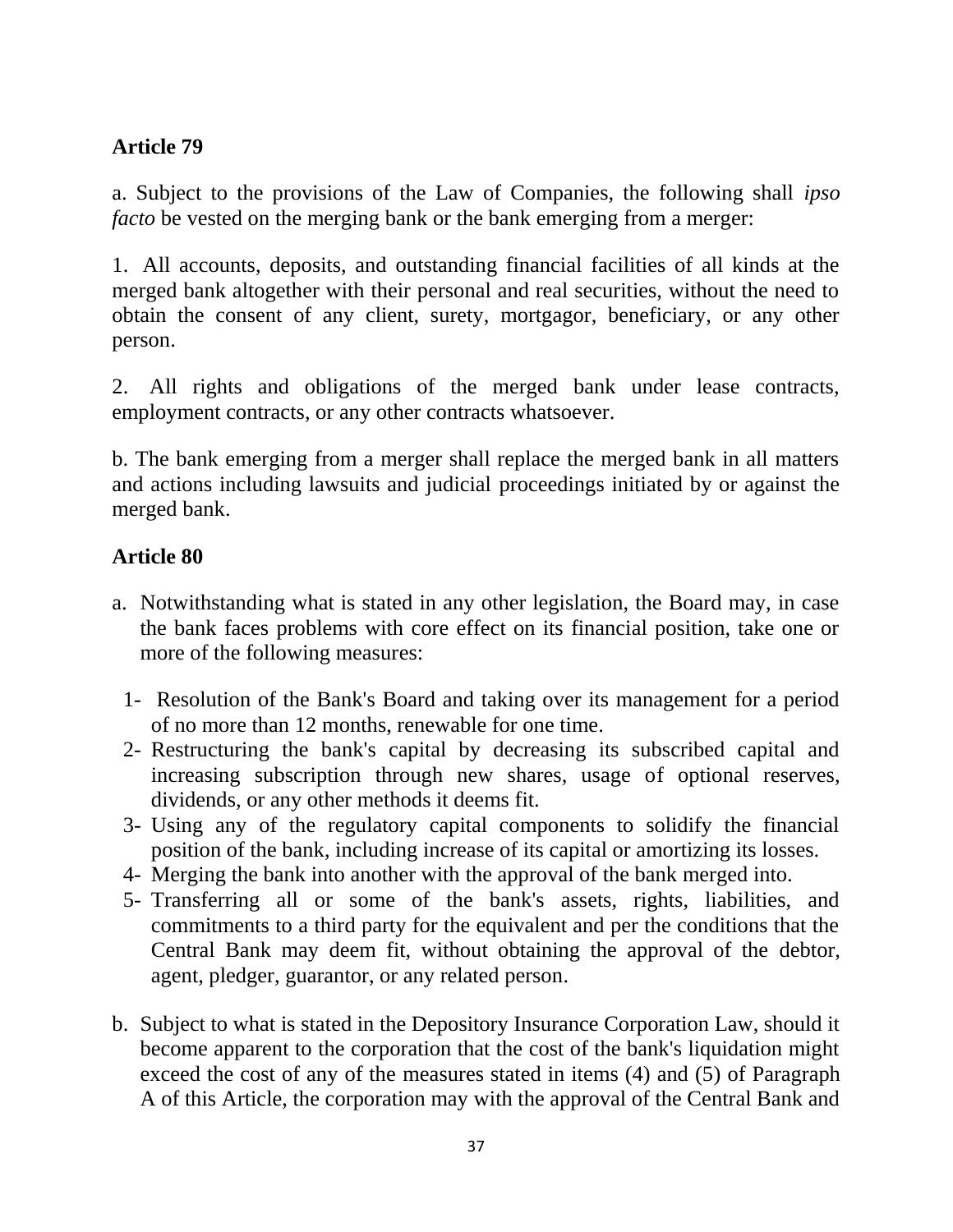its stipulations take one or both of the following measures:

- 1- Bear the incurred financial costs resulting from the adoption of any of the measures indicated in Items (4) and (5) of Paragraph A of this Article.
- 2- Subscribe in new shares offered to increase the bank's capital.
- c. The Depository Insurance Corporation may request from the Central Bank to license a bridging bank to which what is stated in Item (5) of Paragraph (A) of this Article is referred, while taking into consideration the following:
	- 1- The Board shall set the measures and conditions for licensing the bridging bank, and excluding it from any of the provisions stated in Articles (6) to (20) of this Law.
	- 2- The bridging bank shall engage in banking operations for a period of no more than thirty-six months to execute the following:
		- a. Sale of the capital of the bridging bank to new shareholders. In this case, the conditions and provisions implemented on the banks operating in the Kingdom must be taken into consideration, including the provisions for their licensing, management, and regulation.
		- b. Sale of all or some of the bridging bank's assets, rights, liabilities, and commitments per the provisions of Article (82) of this Law.
	- 3- The proceeds of sales earned from implementation of Item (2) of this Paragraph shall be used to cover any financial expenses incurred by the Central Bank and the Depository Insurance Corporation as a result of the measures taken per the provisions of this Article. Any surpluses shall turn to the bank that suffered core problems.
- d. Decrees and approvals issued by the Central Bank per the provisions of Paragraphs (A) and (B) of this Article shall serve as the decrees required to be issued per the provisions of legislations emanating from the Bank's Board and both of its Ordinary and Extraordinary General Assembly for the purposes of executing measures stated in these two Paragraphs.
- e. 1- The decrees taken per the provisions of this Article are subject to appeal with the Administrative Court per conditions stated in Article (86) of this Law. 2- Appeal in decrees mentioned in Item (1) of this Paragraph shall not entail cessation of their execution.
- f. The Central Bank shall form one or more special committees as required by the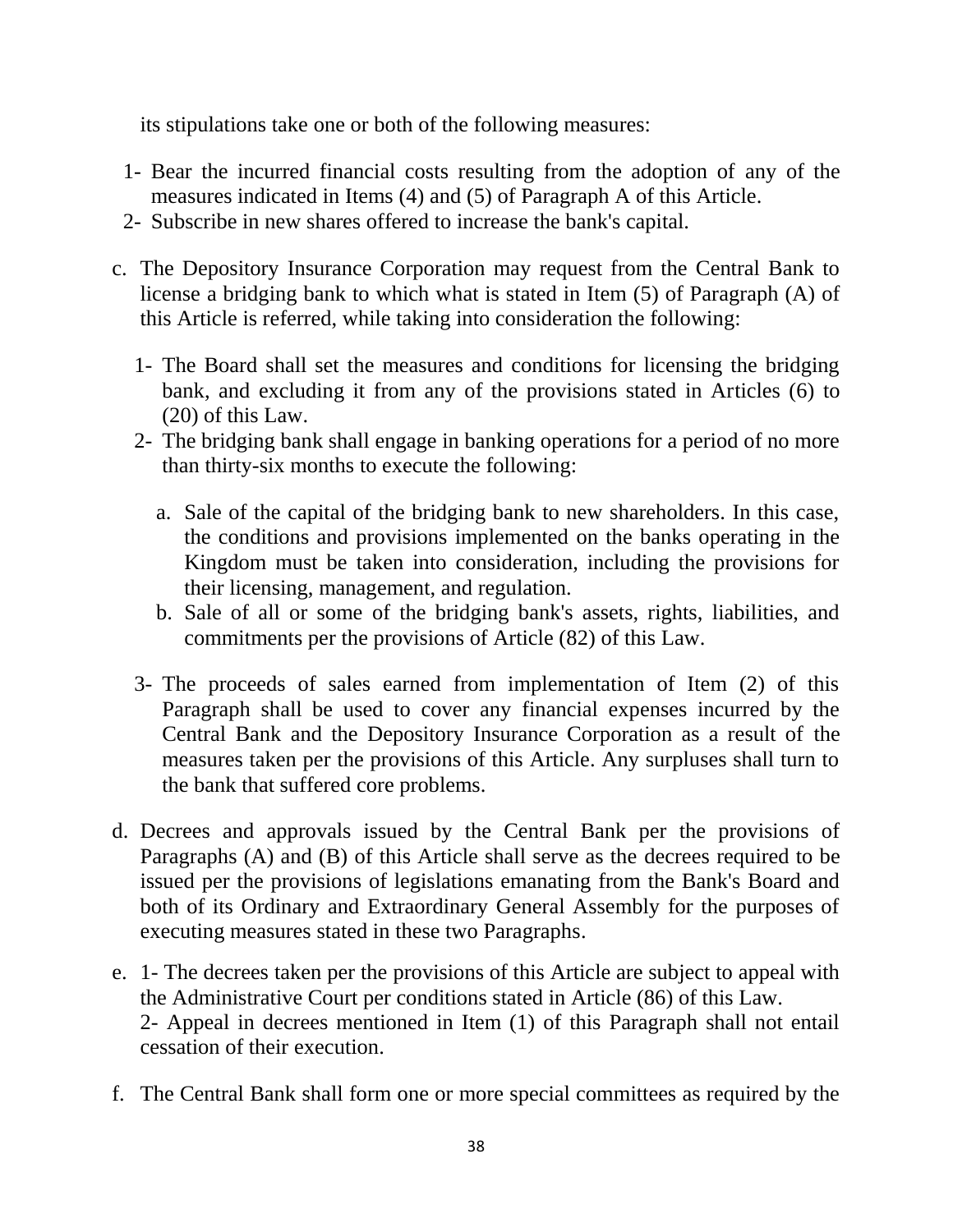provisions of valid legislations to carry out the measures stated in Paragraphs (A) and (B) of this Article. The Central Bank is the party responsible for the follow up of that committee's activities and approval of its results.

g. 1- Notwithstanding what is stated in any other legislation, the branch of a foreign bank licensed in the Kingdom is not subject to any decrees or measures issued by the competent authorities in the country of its headquarter whether these decrees are related to liquidation, bankruptcy, or treatments of the problem bank's conditions.

 2- The Central Bank, after verifying that none of the measures stated in Paragraph (A) of this Article is unjust to the clients of the foreign bank's branch and has no effect on the financial and banking stability in the Kingdom, may approve that the effects sustained from these measures extend to include the foreign bank's branch per arrangements set by the Central Bank in coordination with these competent authorities or per arrangements stated in the agreements between the Kingdom and that country if any.

## **Article 81**

The Central Bank may grant incentives to encourage merger, including the provision of soft loans subject to the terms and guarantees that the Central Bank may decide.

## **Article 82**

a. A bank, may, subject to the prior consent of the Central Bank, acquire all or part of the assets and rights or the liabilities and obligations of another bank, including:

1. Any banking facilities granted by the bank to its clients, or pledges issued to beneficiaries together with all personal and real securities thereof, without the need to obtain the consent of any client, surety, mortgagor, beneficiary, or any other person, and without the need to comply with any valuation or other formalities which may be provided for in any other legislation.

2. Any other rights or obligations, regardless of their type, including lease rights. If the rental is less than the prevailing rental of a comparable property, such rental shall be adjusted to become equal therewith.

b. Any acquisition effected pursuant to the provisions of paragraph (a) of this Article shall be tantamount to merger for the purposes of benefiting from the exemptions and privileges of merger under this law and the Law of Companies in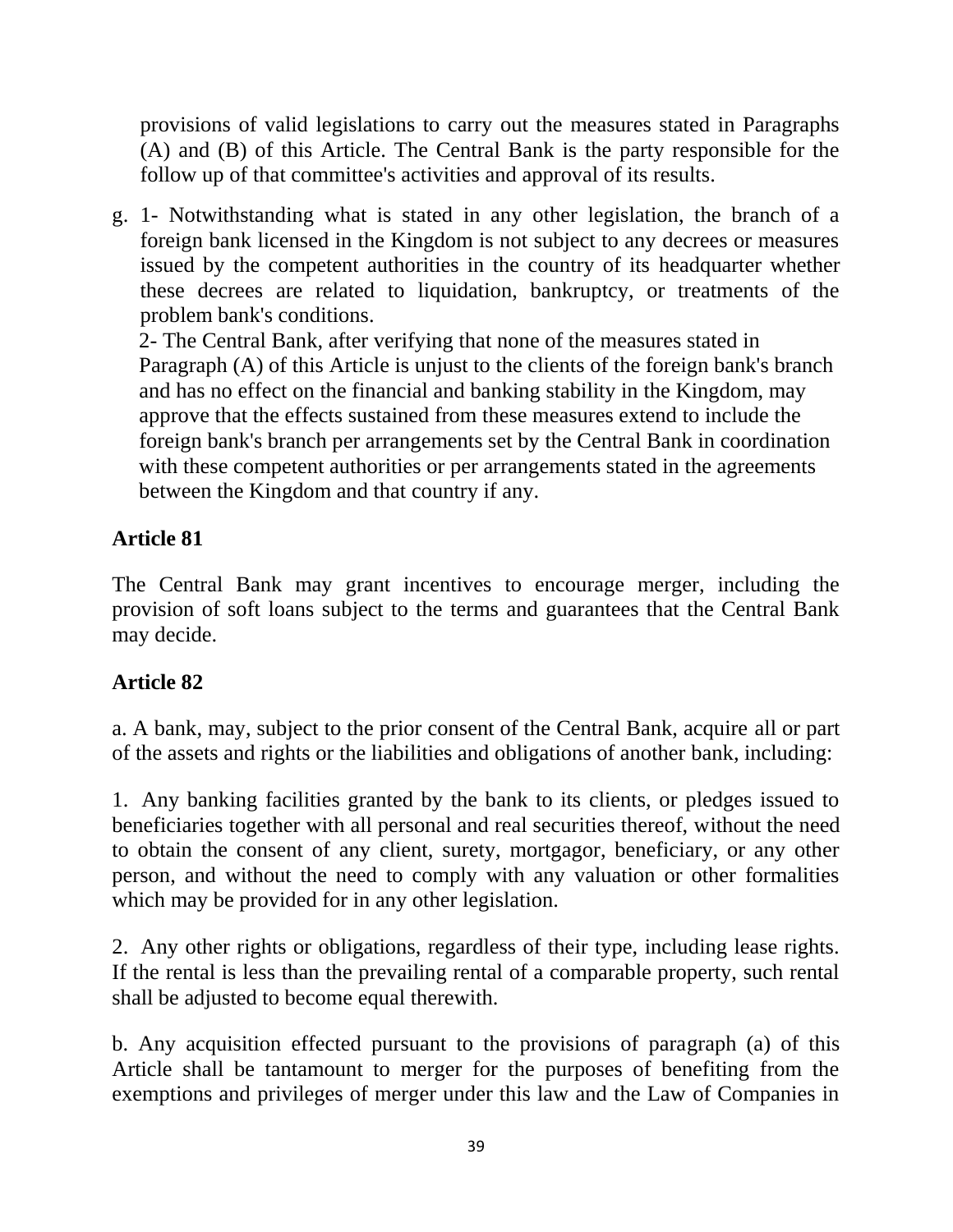effect. For this purpose, the provisions applicable to the merged bank shall apply to the selling bank, and the provisions applicable to the merging bank or the bank resulting from merger shall apply to the acquiring bank.

## **Article 83**

Subject to the banking confidentiality provisions, the chairmen of the boards of directors of banks seeking to merge or to effect acquisition under the provisions of this law, or their delegates specifically authorized for this purpose, may exchange among themselves necessary information concerning the operations of their respective banks to complete the study of the contemplated merger or acquisition. Such persons shall be personally responsible and legally accountable for maintaining the confidentiality of the information, which they may become aware of in this regard.

## **Liquidation**

#### **Article 84**

a. The Central Bank shall be the only agency authorized to issue a decision to liquidate any bank, notwithstanding the provisions of the Law of Companies or any other law.

b. The Central Bank may issue a decision to liquidate a bank in any of the following cases:

1. Where the bank has committed a violation or more which may entail squandering of its assets or damage to its depositors' rights.

2. Where the bank has become unable to meet the demand on its deposits or to fulfill any of its obligations.

3. Where the total losses of the bank has exceeded 75 % of its subscribed capital.

4. Where a decision is issued revoking its license.

c. The general assembly of shareholders of a bank may not issue any resolution pertaining to the liquidation of the bank unless a prior written consent of the Central Bank is obtained.

d. Any liquidation decision shall be published in the Official Gazette and two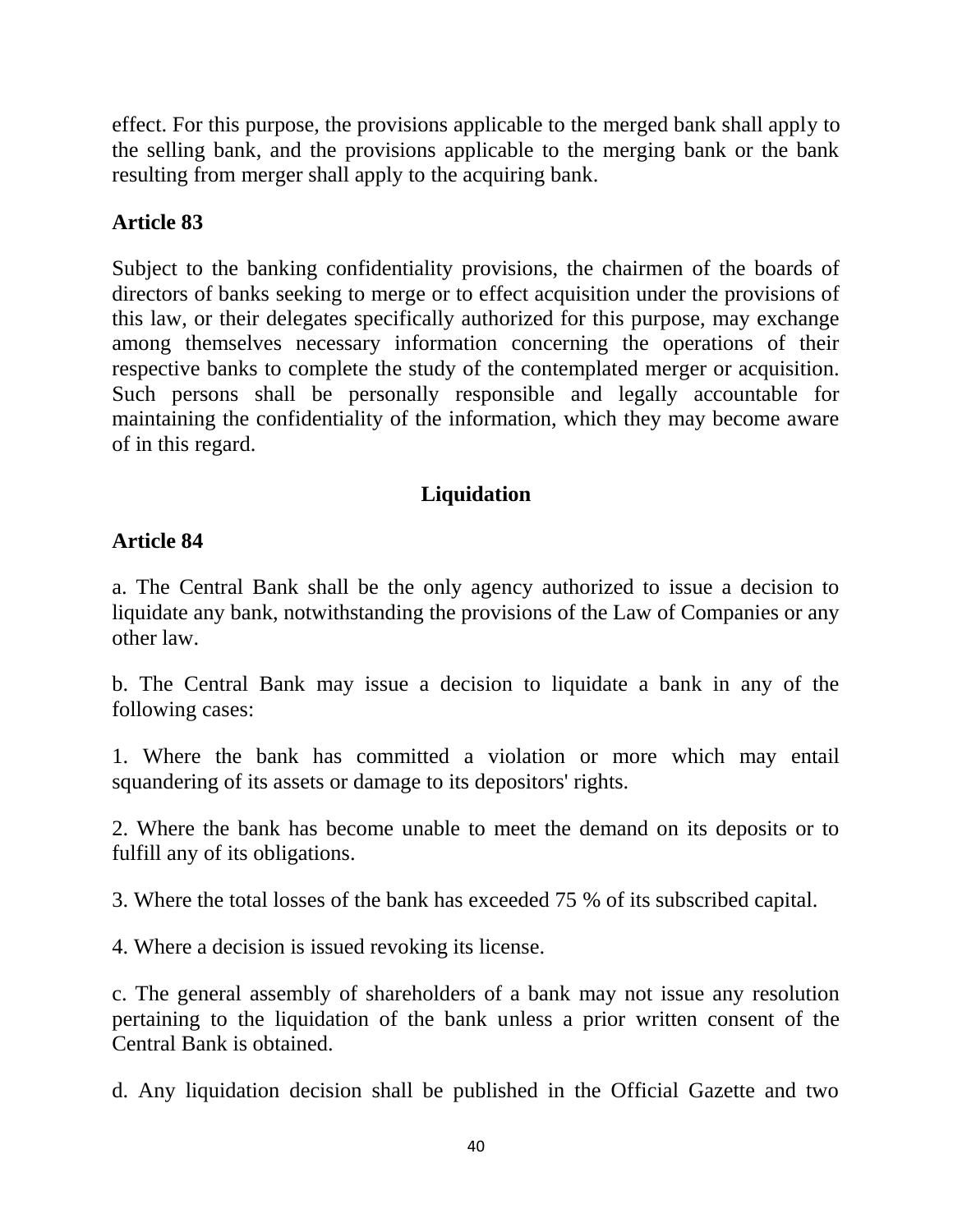domestic daily newspapers within no more than seven days of the date on which the decision is issued.

e. The bankruptcy provisions contained in the Law of Commerce in effect or any other law, which may amend or replace such law, shall not be applicable to banks.

## **Article 85**

Notwithstanding the provisions of the Law of Companies, and subject to the provisions of Article 101(c) of this law, if the Central Bank has decided to liquidate a bank pursuant to the provisions of Article 84 of this law, the Deposit Insurance Corporation shall be the sole liquidator of such bank.

## **Article 86**

a. A decision issued by the Central Bank to liquidate a bank shall be appealable to the Supreme Court of Justice within 30 days as of the date of its publication in the Official Gazette. The appellant shall satisfy any of the following requirements:

1. Owning not less than 10 % of the subscribed capital of the bank.

2. Having deposits not less than 10 % of the total deposits held at the bank.

3. Being a creditor of the bank of not less than 10 % of the total debt liabilities of the bank.

b. Should the Supreme Court of Justice decide to overrule a liquidation decision, the bank before resuming business, shall comply with any special requirements or conditions stipulated by the Central Bank.

# **Article 87**

If the Central Bank has decided to revoke the license of, or liquidate, a branch of a foreign bank, the parent company of the branch may not dispose of, or transfer abroad, any assets or funds of the branch until all of the obligations incurred by the branch in the Kingdom have been discharged.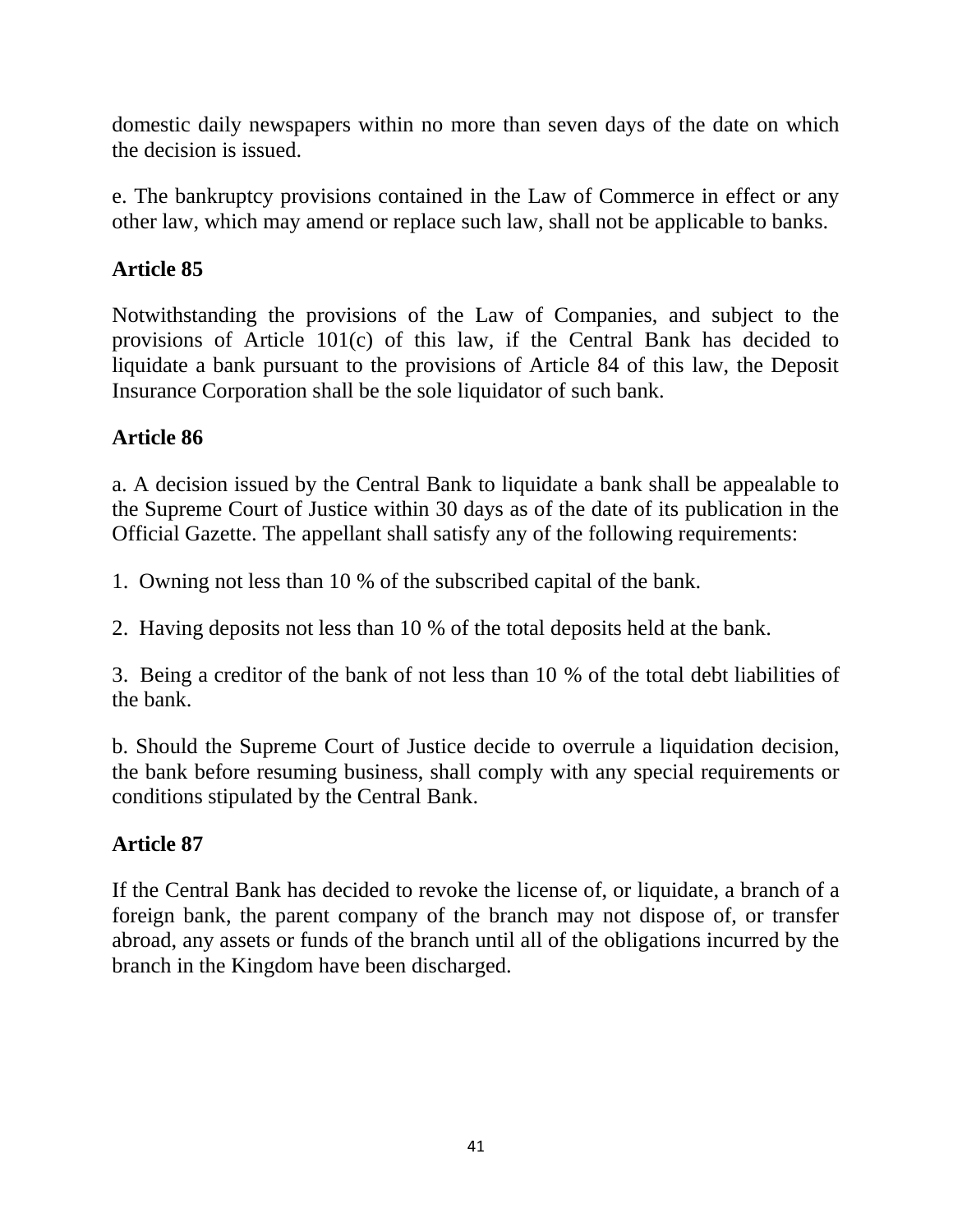#### **Corrective Measures and Penalties**

#### **Article 88**

a. The Central Bank may take any measure or impose any penalty of those provided for in paragraph (b) of this Article in the cases where it is realized that a bank or any of its administrators has committed any of the following violations:

1. Contravention of the provisions of this law or any regulations, instructions, or orders issued pursuant thereto.

2. Conducting by the bank or one of its subsidiaries unsound and unsafe operations against the interest of shareholders, creditors, or depositors thereof.

b. Subject to the provisions of paragraph (d) of this Article, if any of the violations provided for in paragraph (a) of this Article is committed, the Governor may take one or more of the measures or impose one or more of the penalties provided below:

1. Addressing a written warning.

2. Instructing the bank to submit a satisfactory program of measures to be taken thereby to eliminate the violation and rectify the situation.

3. Instructing the bank to cease certain activities, or forbidding the bank from distributing dividends.

4. Imposing a fine on the bank not exceeding five hundred thousand Jordanian Dinars.

5. Instructing the bank to temporarily suspend from service any administrator, other than a member of its board of directors, or to dismiss such administrator, depending on the gravity of the violation.

6. Requesting the Bank to subject any of its administrators to legal prosecution in accordance with proper legal proceedings

7. Removing the chairman or any member of the board of directors of the bank.

8. Dissolving the board of directors of the bank and placing the bank under the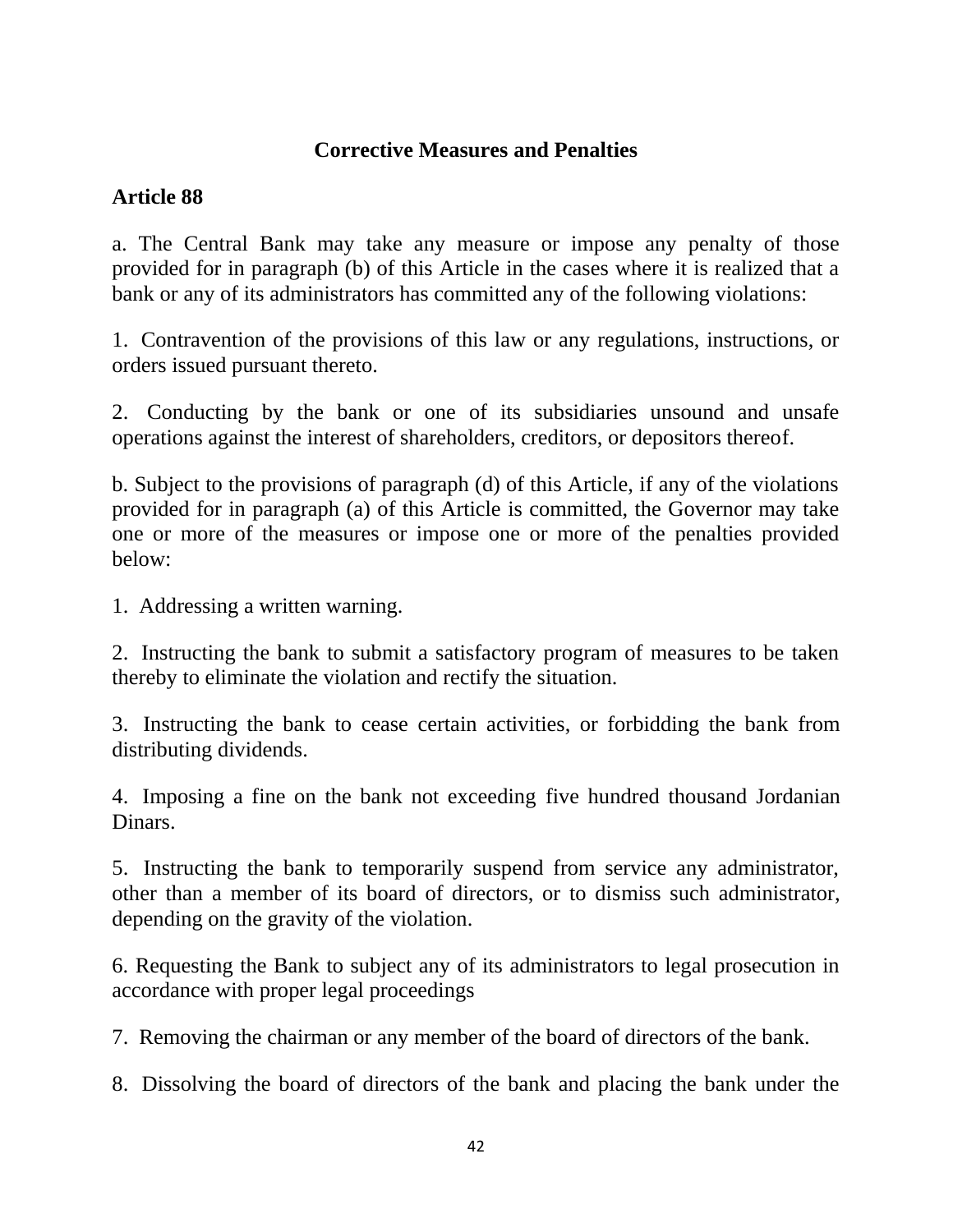management of the Central Bank for a period not to exceed twenty four months. The Governor may extend the said period for up to twelve additional months.

9. Revoking the license of the bank.

c. Before taking any of the measures or imposing any of the penalties prescribed in Items from (4) to (9) of the Paragraph (b) of this Article, the Governor shall obtain the prior consent of the Board.

d. Any interested party may contest measures or decisions of the Central Bank, provided for in paragraph (b) of this Article, to the Administrative Court of Justice within thirty days as of the date the measure was taken or the decision issued.

e. Should it be decided to take any measure or to impose any penalty provided for in this Article, this shall not preclude the civil and criminal accountability under the provisions of any other legislation.

## **Concluding Provisions**

#### **Article 89**

The fiscal year of a bank shall commence at the start of January and shall end at the end of December of the same year.

#### **Article 90**

a. Banks licensed by the Central Bank by the date of enforcement of this law shall be regarded as licensed under this law.

b. The Jordanian Islamic Bank for Finance and Investment and any other Islamic bank already licensed by the enforcement date of this law shall be regarded as licensed under this law.

c. The financial companies licensed by the Central Bank before the date of enforcement of this law shall continue operating and shall be subject to all provisions of this law.

#### **Article 91**

The branches of a bank in the Kingdom and the administration offices of such branches shall be regarded for the purposes of this law as a single bank.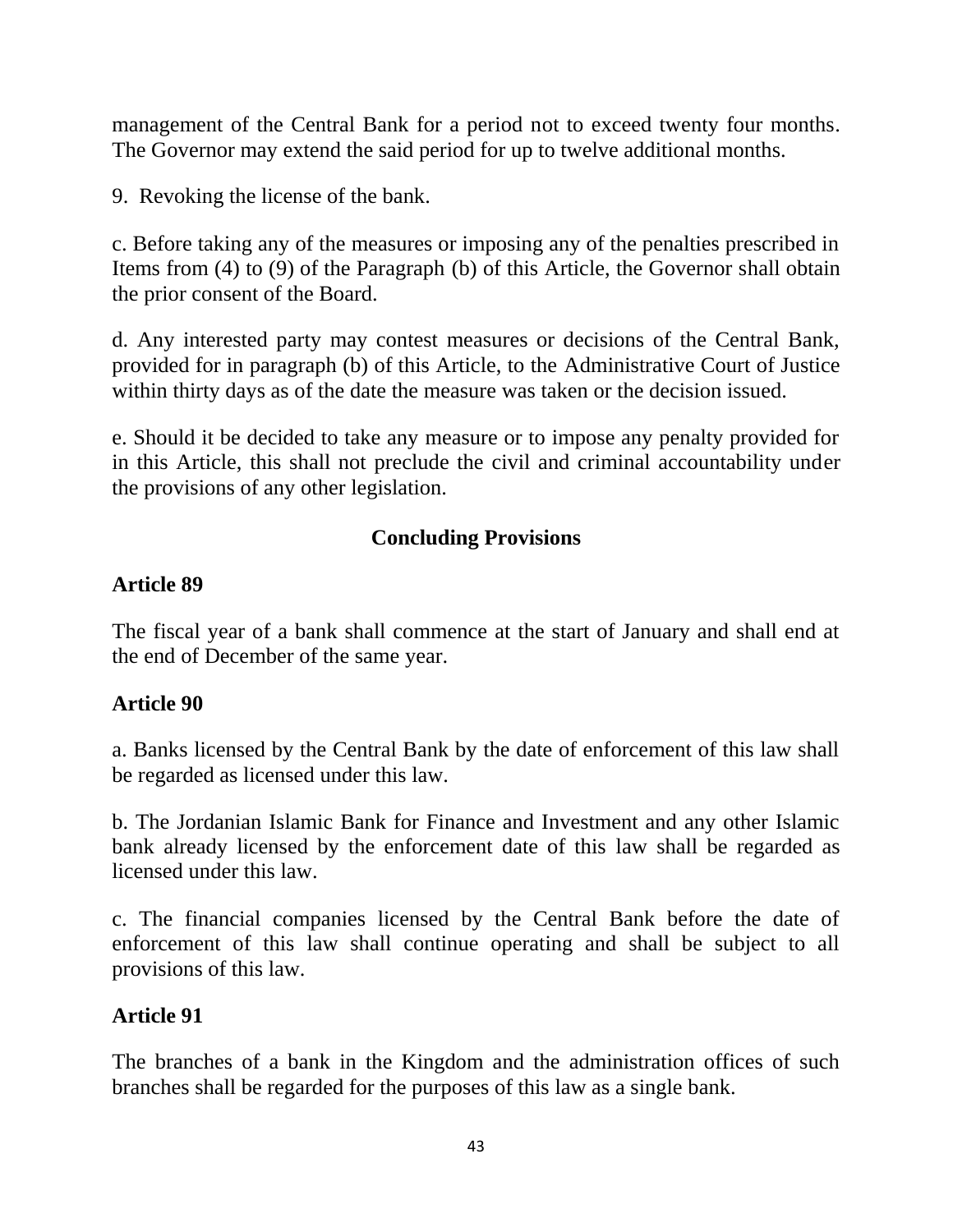## **Article 92**

a. The Central Bank may in coordination with banks establish an electronic system to transfer money between banks and conduct settlements and clearance operations, and the Central Bank may manage this system and conduct payment and receipt operations through it.

b. Banks may use electronic archiving systems to hold electronic records in lien of the original copies of notes, records, files, documents, correspondences, telegrams, notifications or any other papers related to their financial operations for the duration of the established period in valid legislations, provided that the provisions of Electronic Transactions Law are taken into consideration.

c. Notwithstanding what is mentioned in Companies Law, the members of the bank's Board may attend its meetings via any video telecommunication outlets to discuss the agenda of the meeting, provided that the Chairman and Secretary approve the minutes of the meeting and its quorum.

d. Banks that use computers or other modern technological equipment in the organization of their financial operations shall be exempt from maintaining commercial books provided for in the Law of Commerce in effect. The information derived from such devices or other modern methods shall be regarded tantamount to commercial books provided that the provisions of Electronic Transactions Law are taken into consideration.

e. All banking activities and financial operations shall, by virtue of their inherent nature, be regarded as commercial, irrespective of the civil or commercial capacity of the client in a contract or transaction with the bank. Such operations shall be subject to the law of Commerce in effect and may be verified with all proof methods but shall not be subject to the rules of *AL-Murabaha* Regulation.

f. Notwithstanding the provisions of any other legislation, and unless prevented by agreement, a bank may assign to another person any right of the bank or credit granted to a client of the bank and its real and personal guarantees. The bank may also accept any assignment of right thereto without the need to obtain the consent of the debtor, the client, the mortgagor, or the surety unless it is agreed otherwise.

g. Notwithstanding the provisions of any other legislation, the Central Bank may issue special orders preventing banks from accepting checks drawn thereon if such checks are not issued on the forms of the banks or if the checks do not fulfill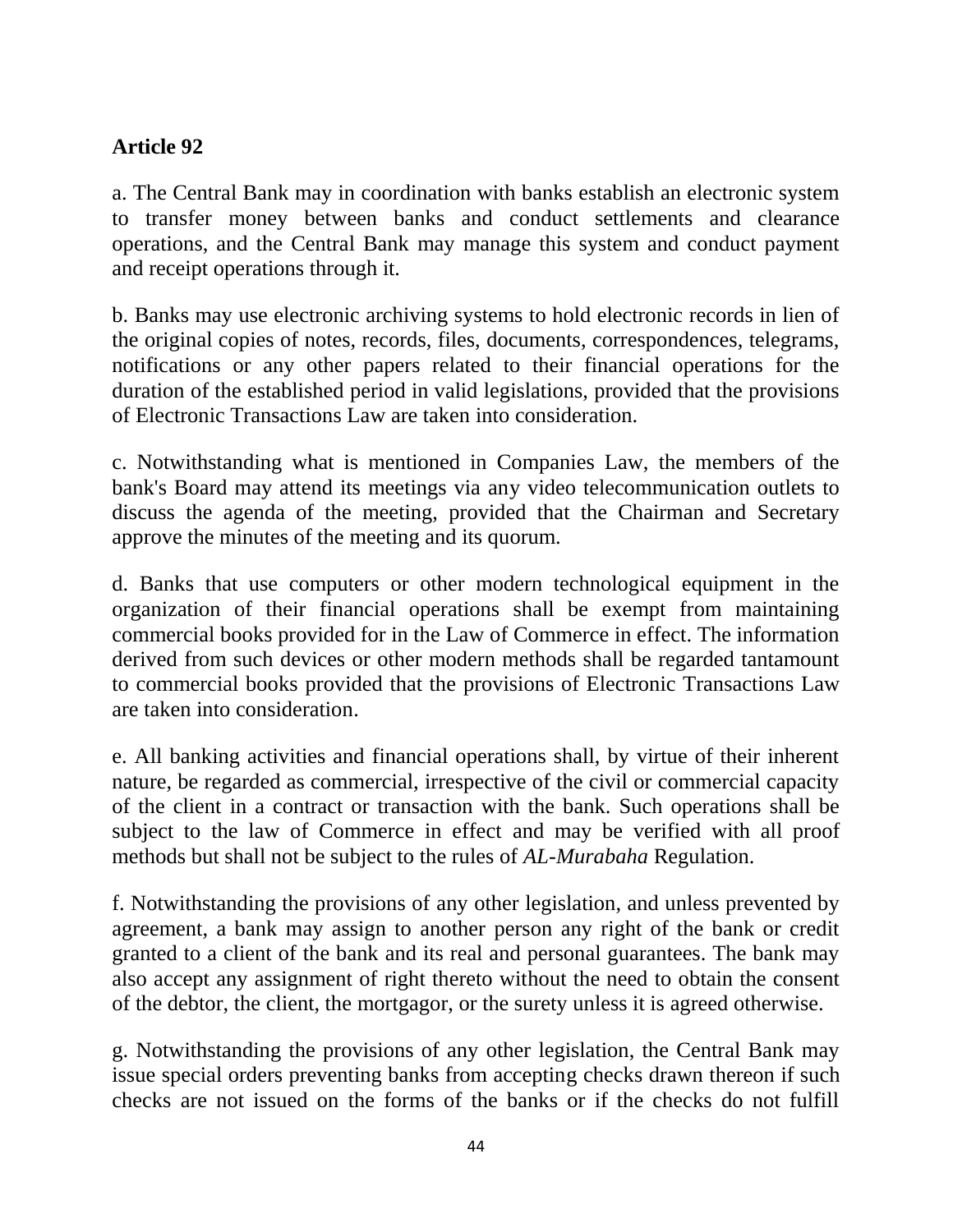certain other requirements prescribed by the orders of the Central Bank to facilitate the clearance service among banks.

## **Article 93**

a. If a bank learns that the execution of any banking transaction or the receipt or payment of funds is related to or could be related to any crime or illegitimate act, the bank shall immediately notify the Central Bank accordingly.

b. Notwithstanding the provisions of any other legislation, upon receiving a notice pursuant to paragraph (a) of this Article, or upon knowledge from another source that the bank has been asked to execute a banking transaction or to receive or pay funds related or could be related to a crime or an illegitimate act, the Central Bank shall issue an order to such bank to refrain from executing the transaction or receiving or paying the funds for a period not exceeding thirty days. In the meantime, the Central Bank shall notify any official or judicial authority of the matter.

c. Disclosure of information by a bank under the provisions of this Article shall not be regarded as a breach of the obligation to maintain banking confidentiality. Such bank or the Central Bank shall bear no consequent liability.

# **Article 94**

The Controller of Companies shall coordinate with the Central Bank to ascertain that the objects and activities of any financial company in the process of incorporation are not in conflict with the provisions of this law.

# **Article 95**

a. An association designated the "Association of Banks" shall hereby be established and shall have the status of a legal person.

b. The Association shall assume coordination and ensure cooperation among banks. Upon a recommendation of the Central Bank, a regulation shall be issued pursuant to the provisions of this law to determine for the Association its functions, requirements for its membership, activities, the formation and meetings of its general assembly and board of directors, admission fees, annual membership subscriptions, and fines for delay in the payment of either.

c. The Association provided for in paragraph (a) of this Article shall be the legal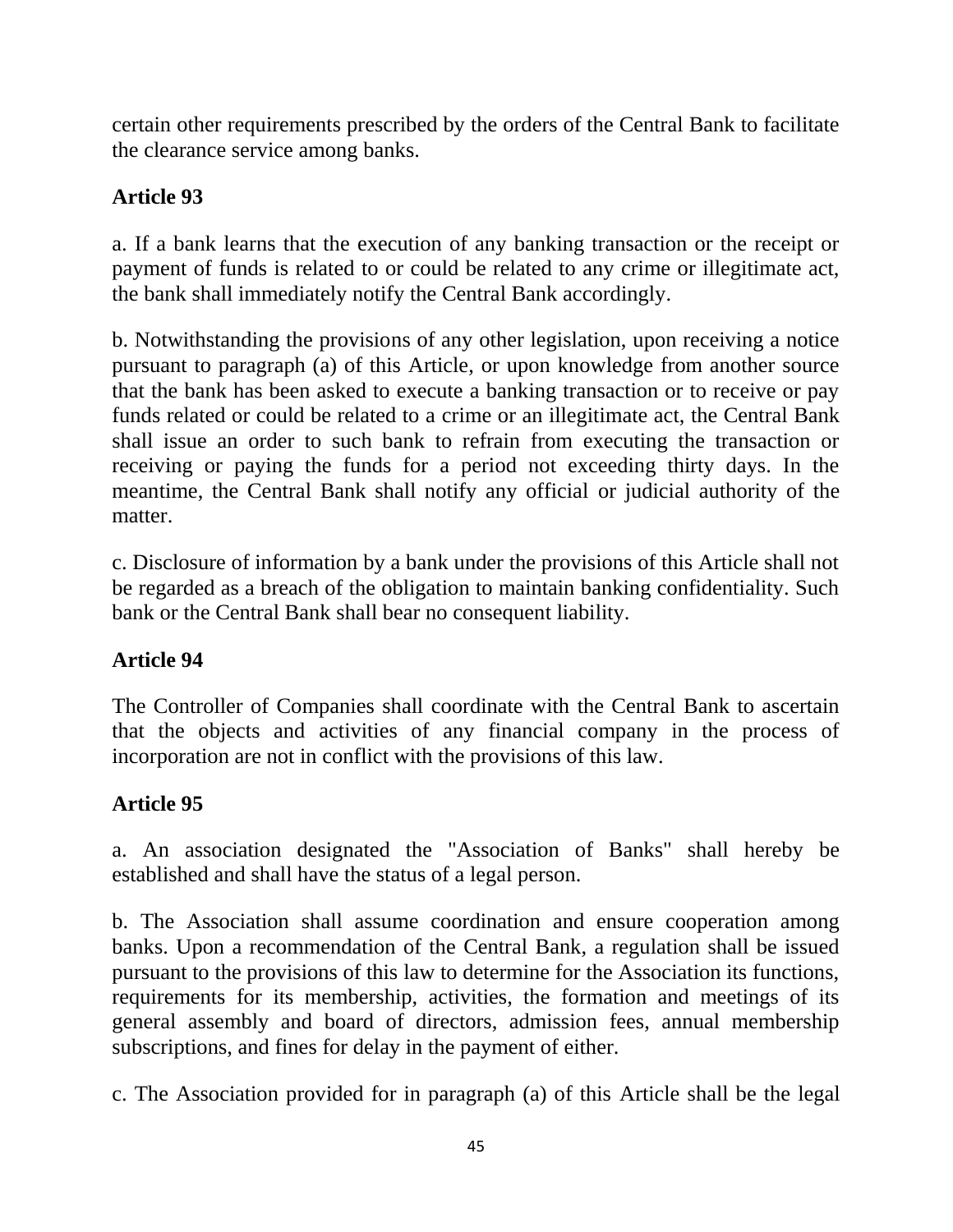and factual successor of the Association of Banks in Jordan, which is registered pursuant to the provisions of the Law of Social Associations and Organizations No. 33 of 1966. All assets, movable and immovable property and rights shall revert to the Association of Banks, and all liabilities shall be assumed thereby.

d. Until the regulation referred to in paragraph (b) of this Article is issued, the charter of the Association of Banks in the Kingdom in effect at the enforcement date of this law shall remain in effect, and its board of directors shall continue in office to conduct the affairs of the Association until a new board of directors is elected pursuant to the provisions of that regulation.

## **Article 96**

a. Subject to the provisions of any other legislation, any person serving as an auditor of a bank or as an attorney at law or legal counsel under a general power of attorney or an annual contract may not be a debtor or a guarantor of a debtor of the bank or one of its subsidiaries.

b. Further, an attorney or legal counsel of a bank may not be a member of the board of directors of the bank or an affiliate company thereof or have any interest in any of them.

## **Article 97**

a. The Central Bank shall collect the fines imposed on a bank under this law or any other law.

b. Fines shall be charged to the account of the bank held at the Central Bank and shall be transferred monthly to the Treasury account.

#### **Article 98**

Banks and financial companies shall modify their administration, organization, operations, and activities, and introduce necessary amendments to their memoranda of agreement and articles of association to become compatible with the provisions of this law within two years from the date of the enforcement of this law, by resolutions of their boards of directors without having to convene their general assemblies to endorse such decisions.